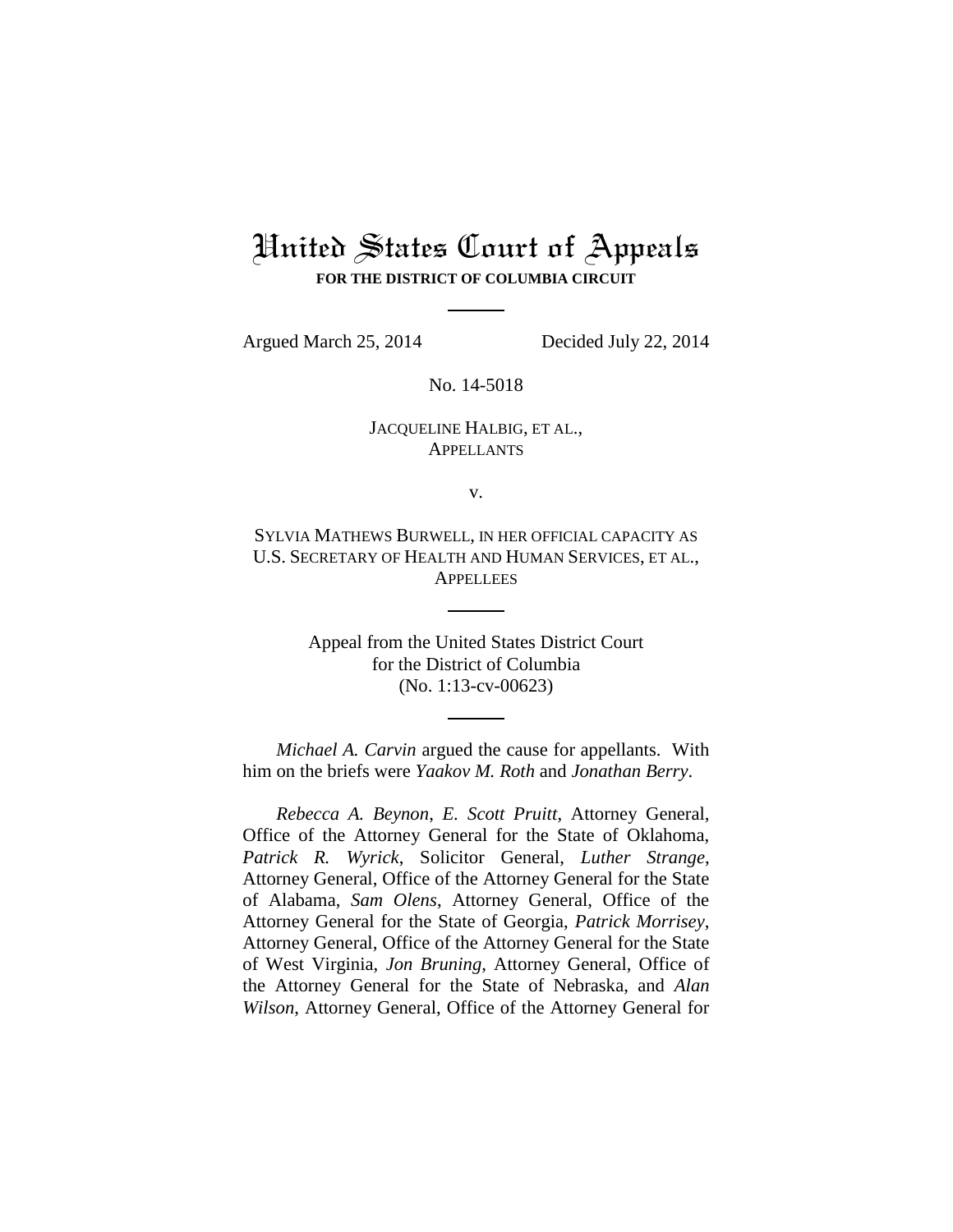the State of South Carolina were on the brief for *amici curiae* Consumer's Research, et al.

*C. Boyden Gray*, *Adam J. White*, and *Adam R.F. Gustafson* were on the brief for *amicus curiae* The Galen Institute in support of appellants.

*Charles J. Cooper*, *David H. Thompson*, *Howard C. Nielson*, and *Michael E. Roman* were on the brief for *amici curiae* Senator John Cornyn, et al. in support of appellants.

*John R. Woodrum* was on the brief for *amicus curiae*  National Federation of Independent Business Legal Center in support of appellants.

*Bert W. Rein*, *William S. Consovoy*, *John M. Connolly*, and *Ilya Shapiro* were on the brief for *amici curiae* Pacific Research Institute, et al. in support of appellants.

*Derek Schmidt*, Attorney General, Office of the Attorney General for the State of Kansas, *Jeffrey A. Chanay*, Deputy Attorney General, *Stephen R. McAllister*, Solicitor General, *Bryan C. Clark*, Assistant Solicitor General, *Bill Schuette*, Attorney General, Office of the Attorney General for the State of Michigan, and *Jon Bruning*, Attorney General, Office of the Attorney General for the State of Nebraska, were on the brief for *amici curiae* States of Kansas, et al. in support of appellants.

*Andrew M. Grossman* was on the brief for *amici curiae*  Jonathan Adler, et al. in support of appellants.

*Stuart F. Delery*, Assistant Attorney General, U.S. Department of Justice, argued the cause for appellees. With him on the brief were *Ronald C. Machen*, *Jr.*, U.S. Attorney,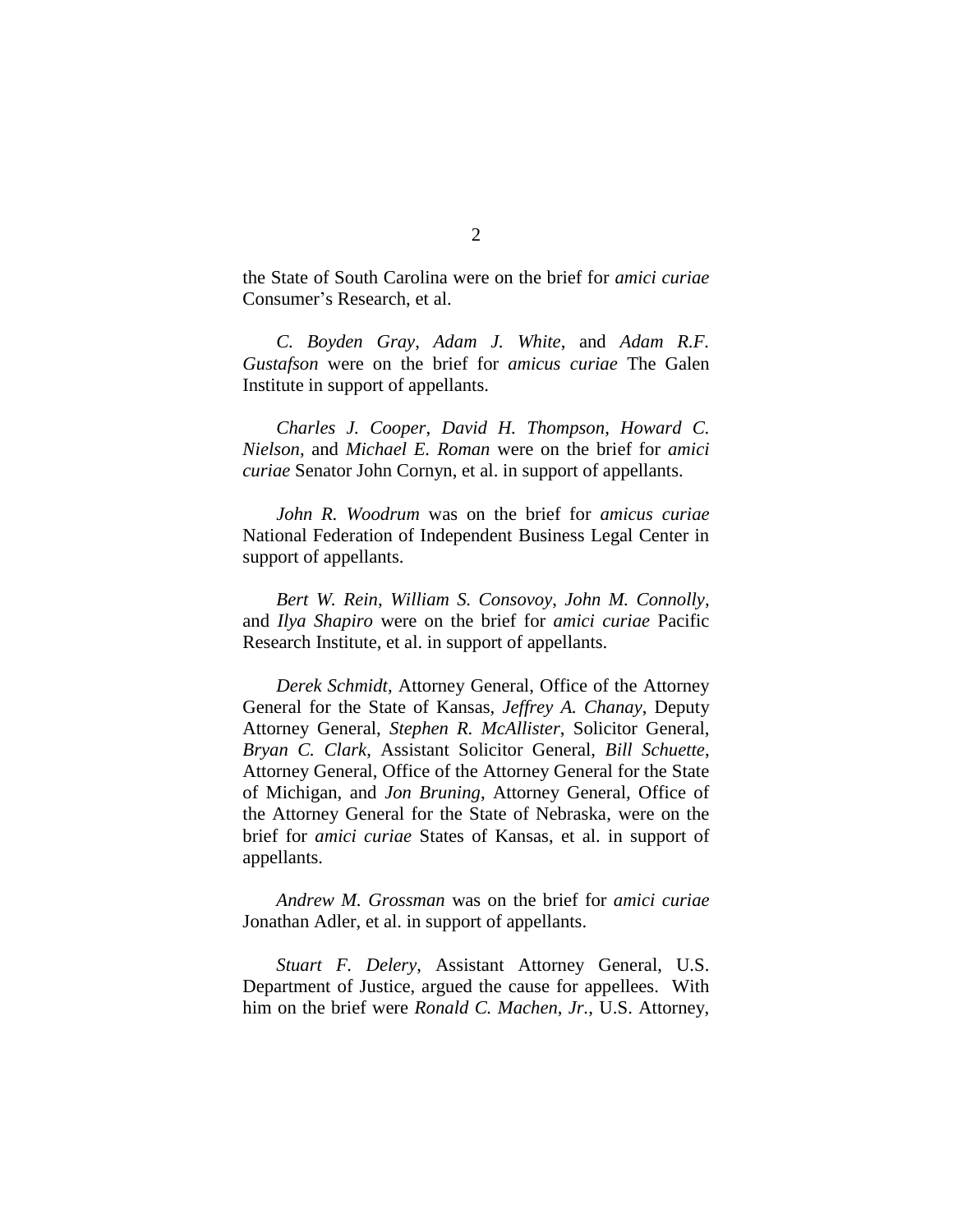*Beth S. Brinkmann*, Deputy Assistant Attorney General, and *Mark B. Stern* and *Alisa B. Klein*, Attorneys.

*Martha Jane Perkins*, *Kelly Bagby*, *Iris Y. Gonzalez*, and *Michael Schuster* were on the brief for *amici curiae* AARP and National Health Law Program in support of appellees.

*Mary P. Rouvelas* was on the brief for *amici curiae* The American Cancer Society, et al. in support of appellees.

*H. Guy Collier* and *Ankur J. Goel* were on the brief for *amici curiae* Public Health Deans, Chairs, and Faculty in support of appellees.

*Elizabeth B. Wydra* and *Simon Lazarus* were on the brief for *amici curiae* Members of Congress and State Legislatures in support of appellees.

*Dominic F. Perella*, *Sean Marotta*, and *Melinda Reid Hatton* were on the brief for *amicus curiae* The American Hospital Association in support of appellees.

*Andrew J. Pincus* and *Brian D. Netter* were on the brief for *amicus curiae* America's Health Insurance Plans in support of appellees.

*Matthew S. Hellman* and *Matthew E. Price* were on the brief for *amici curiae* Economic Scholars in support of appellees.

*Robert Weiner* and *Murad Hussain* were on the brief for *amicus curiae* Families USA in support of appellees.

Before: GRIFFITH, *Circuit Judge*, and EDWARDS and RANDOLPH, *Senior Circuit Judges*.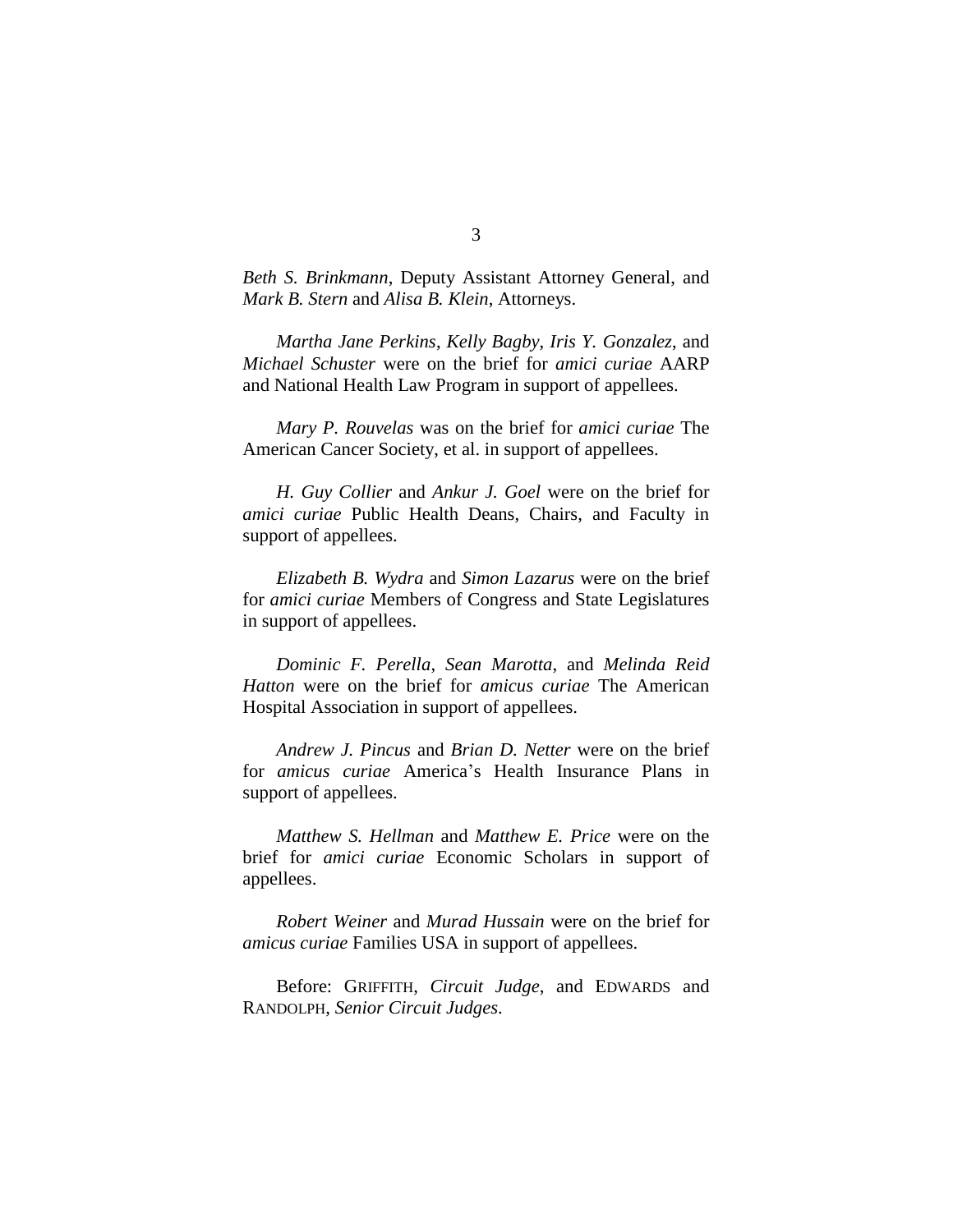Opinion for the Court filed by *Circuit Judge* GRIFFITH.

Concurring opinion filed by *Senior Circuit Judge*  RANDOLPH.

Dissenting opinion filed by *Senior Circuit Judge* EDWARDS.

GRIFFITH, *Circuit Judge*: Section 36B of the Internal Revenue Code, enacted as part of the Patient Protection and Affordable Care Act (ACA or the Act), makes tax credits available as a form of subsidy to individuals who purchase health insurance through marketplaces—known as "American Health Benefit Exchanges," or "Exchanges" for short—that are "established by the State under section 1311" of the Act. 26 U.S.C. §  $36B(c)(2)(A)(i)$ . On its face, this provision authorizes tax credits for insurance purchased on an Exchange established by one of the fifty states or the District of Columbia. *See* 42 U.S.C. § 18024(d). But the Internal Revenue Service has interpreted section 36B broadly to authorize the subsidy also for insurance purchased on an Exchange established by the federal government under section 1321 of the Act. *See* 26 C.F.R. § 1.36B-2(a)(1) (hereinafter "IRS Rule").

Appellants are a group of individuals and employers residing in states that did not establish Exchanges. For reasons we explain more fully below, the IRS's interpretation of section 36B makes them subject to certain penalties under the ACA that they would rather not face. Believing that the IRS's interpretation is inconsistent with section 36B, appellants challenge the regulation under the Administrative Procedure Act (APA), alleging that it is not "in accordance with law." 5 U.S.C. § 706(2)(A).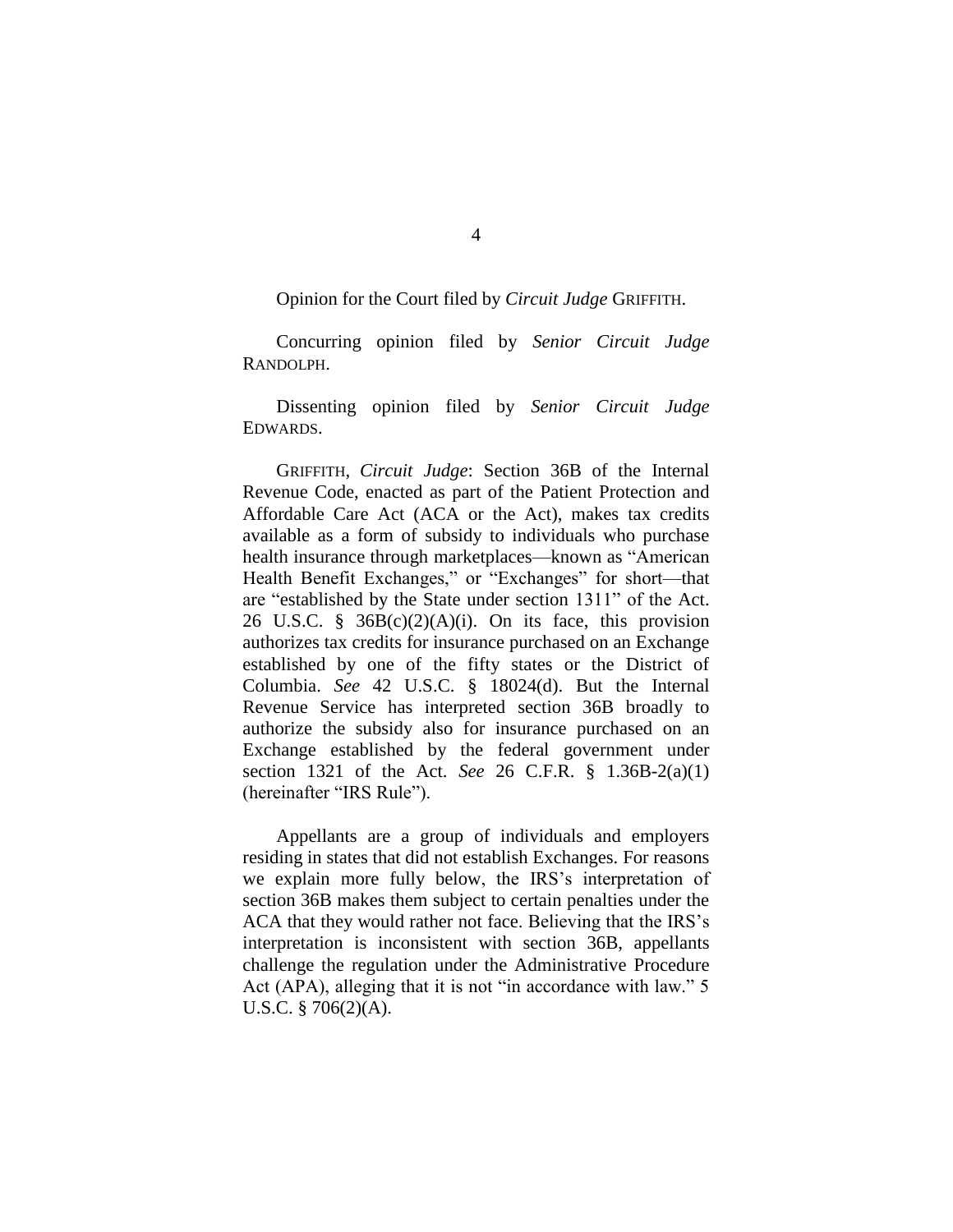On cross-motions for summary judgment, the district court rejected that challenge, granting the government's motion and denying appellants'. *See Halbig v. Sebelius*, No. 13 Civ. 623 (PLF), 2014 WL 129023 (D.D.C. Jan. 15, 2014). After resolving several threshold issues related to its jurisdiction, the district court held that the ACA's text, structure, purpose, and legislative history make "clear that Congress intended to make premium tax credits available on both state-run and federally-facilitated Exchanges." *Id.* at \*18. Furthermore, the court held that even if the ACA were ambiguous, the IRS's regulation would represent a permissible construction entitled to deference under *Chevron U.S.A., Inc. v. Natural Resources Defense Council, Inc.*, 467 U.S. 837 (1984).

Appellants timely appealed the district court's orders, and we have jurisdiction under 28 U.S.C. § 1291. Our review of the orders is de novo, and "[o]n an independent review of the record, we will uphold an agency action unless we find it to be 'arbitrary, capricious, an abuse of discretion, or otherwise not in accordance with law.'" *Holland v. Nat'l Mining Ass'n*, 309 F.3d 808, 814 (D.C. Cir. 2002) (quoting 5 U.S.C.  $§ 706(2)(A)$ . Because we conclude that the ACA unambiguously restricts the section 36B subsidy to insurance purchased on Exchanges "established by the State," we reverse the district court and vacate the IRS's regulation.

I

Congress enacted the Patient Protection and Affordable Care Act in 2010 "to increase the number of Americans covered by health insurance and decrease the cost of health care." *Nat'l Fed'n of Indep. Bus. v. Sebelius* (*NFIB*), 132 S. Ct. 2566, 2580 (2012). The ACA pursues these goals through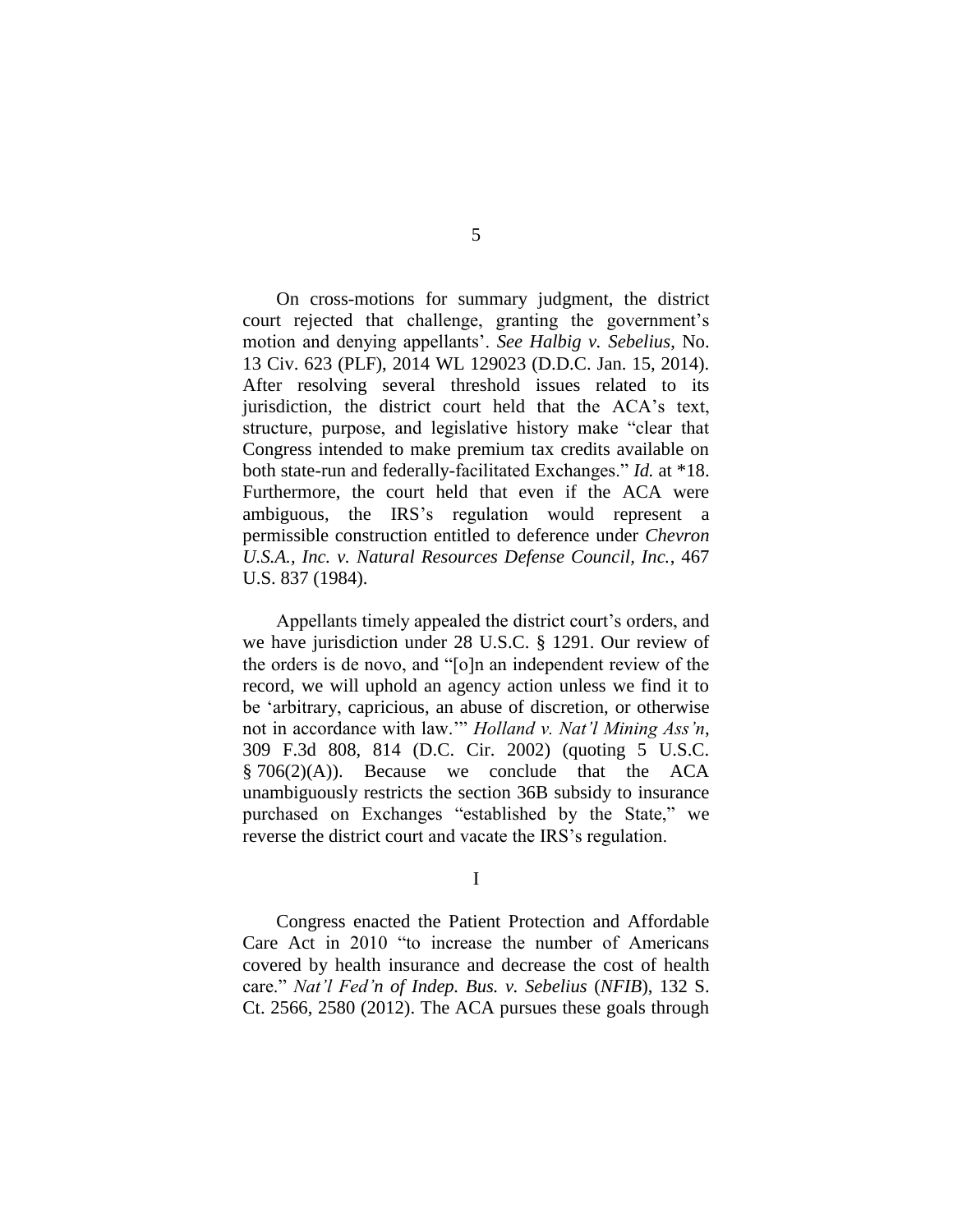a complex network of interconnected policies focused primarily on helping individuals who do not receive coverage through an employer or government program to purchase affordable insurance directly. Central to this effort are the Exchanges. 42 U.S.C. § 18031(b)(1). Exchanges are "governmental agenc[ies] or nonprofit entit[ies]" that serve as both gatekeepers and gateways to health insurance coverage. *See id.* § 18031(d)(1). Among their many functions as gatekeepers, Exchanges determine which health plans satisfy federal and state standards, and they operate websites that allow individuals and employers to enroll in those that do. *See id.* § 18031(b)(1), (d)(1)-(d)(4). Section 1311 of the ACA delegates primary responsibility for establishing Exchanges to individual states. *See id.* § 18031(b)(1) (providing that "[e]ach State shall, not later than January 1, 2014, establish an American Health Benefit Exchange (referred to in this title as an 'Exchange') for the State"). However, because Congress cannot require states to implement federal laws, *see Printz v. United States*, 521 U.S. 898, 904-05, 935 (1997), if a state refuses or is unable to set up an Exchange, section 1321 provides that the federal government, through the Secretary of Health and Human Services (HHS), "shall . . . establish and operate such Exchange within the State." 42 U.S.C. § 18041(c)(1). As of today, only fourteen states and the District of Columbia have established Exchanges. The federal government has established Exchanges in the remaining thirty-six states, in some cases with state assistance but in most cases not. *See* Richard Cauchi, *State Actions To Address Health Insurance Exchanges*, NAT'L CONFERENCE OF STATE LEGISLATURES (May 9, 2014). http://www.ncsl.org/research/health/state-actions-toimplement-the-health-benefit.aspx.

Under section 36B, Exchanges also serve as the gateway to the refundable tax credits through which the ACA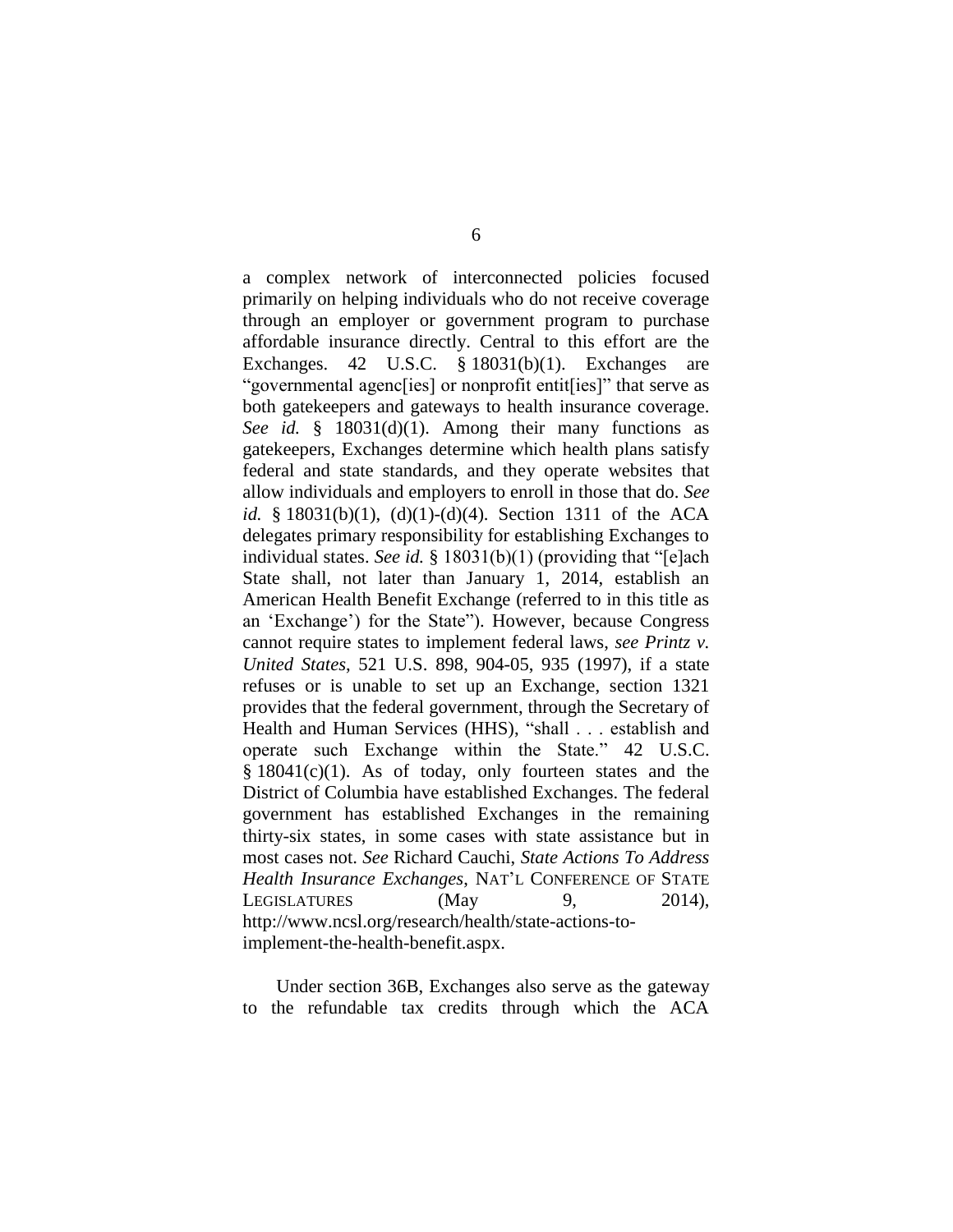subsidizes health insurance. *See* 26 U.S.C. § 36B(a). Generally speaking, section 36B authorizes credits for "applicable taxpayer[s]," *id.*, defined as those with household incomes between 100 and 400 percent of the federal poverty line, *id.* § 36B(c)(1)(A). But section 36B's formula for calculating the credit works further limits on who may receive the subsidy. According to that formula, the credit is to equal the sum of the "premium assistance amounts" for each "coverage month." *Id.* § 36B(b)(1). The "premium assistance" amount" is based on the cost of a "qualified health plan . . . enrolled in through an Exchange established by the State under [section] 1311 of the [ACA]." *Id.* § 36B(b)(2); *see also*  42 U.S.C. §§ 18021(a)(1), 18031(c)(1) (establishing requirements for "qualified health plans"). Likewise, a "coverage month" is a month for which, "as of the first day of such month the taxpayer . . . is covered by a qualified health plan . . . that was enrolled in through an Exchange established by the State under section 1311 of the [ACA]." 26 U.S.C.  $§ 36B(c)(2)(A)(i)$ . In other words, the tax credit is available only to subsidize the purchase of insurance on an "Exchange established by the State under section 1311 of the [ACA]."

But, in a regulation promulgated on May 23, 2012, the IRS interpreted section 36B to allow credits for insurance purchased on either a state- or federally-established Exchange. Specifically, the regulation provided that a taxpayer may receive a tax credit if he "is enrolled in one or more qualified health plans through an Exchange," 26 C.F.R.  $§ 1.36B-2(a)(1)$ , which the IRS defined as "an Exchange" serving the individual market for qualified individuals . . . , *regardless of whether the Exchange is established and operated by a State (including a regional Exchange or subsidiary Exchange) or by HHS*." 45 C.F.R. § 155.20 (emphasis added); *see* 26 C.F.R. § 1.36B-1(k) (incorporating the definition in 45 C.F.R. § 155.20 by reference). In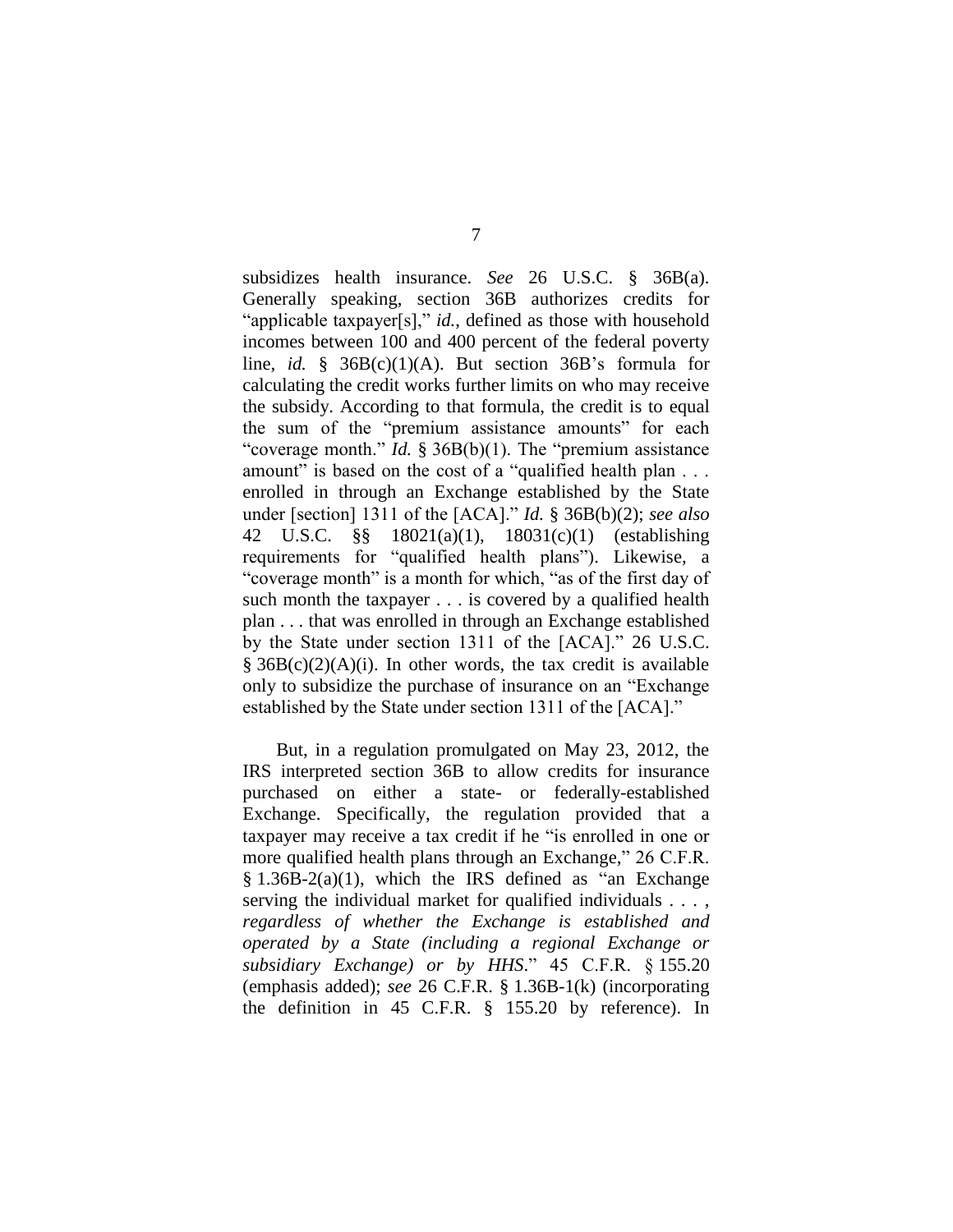promulgating this broader rule, the IRS acknowledged that "[c]ommentators disagreed on whether the language in section  $36B(b)(2)(A)$  limits the availability of the premium tax credit only to taxpayers who enroll in qualified health plans on State Exchanges," but asserted without elaboration that "[t]he statutory language of section 36B and other provisions of the [ACA]," as well as "the relevant legislative history," supported its view. Health Insurance Premium Tax Credit, 77 Fed. Reg. 30,377, 30,378 (May 23, 2012).

This broader interpretation has major ramifications. By making credits more widely available, the IRS Rule gives the individual and employer mandates—key provisions of the ACA—broader effect than they would have if credits were limited to state-established Exchanges. The individual mandate requires individuals to maintain "minimum essential coverage" and, in general, enforces that requirement with a penalty. *See* 26 U.S.C. § 5000A(a)-(b). The penalty does not apply, however, to individuals for whom the annual cost of the cheapest available coverage, *less any tax credits*, would exceed eight percent of their projected household income. *See id.* §  $5000A(e)(1)(A)-(B)$ . By some estimates, credits will determine on which side of the eight-percent threshold millions of individuals fall. *See* Br. of Economic Scholars in Support of Appellees 18. Thus, by making tax credits available in the 36 states with federal Exchanges, the IRS Rule significantly increases the number of people who must purchase health insurance or face a penalty.

The IRS Rule affects the employer mandate in a similar way. Like the individual mandate, the employer mandate uses the threat of penalties to induce large employers—defined as those with at least 50 employees, *see* 26 U.S.C.  $§$  4980H(c)(2)(A)—to provide their full-time employees with health insurance. *See generally id.* § 4980H(a). Specifically,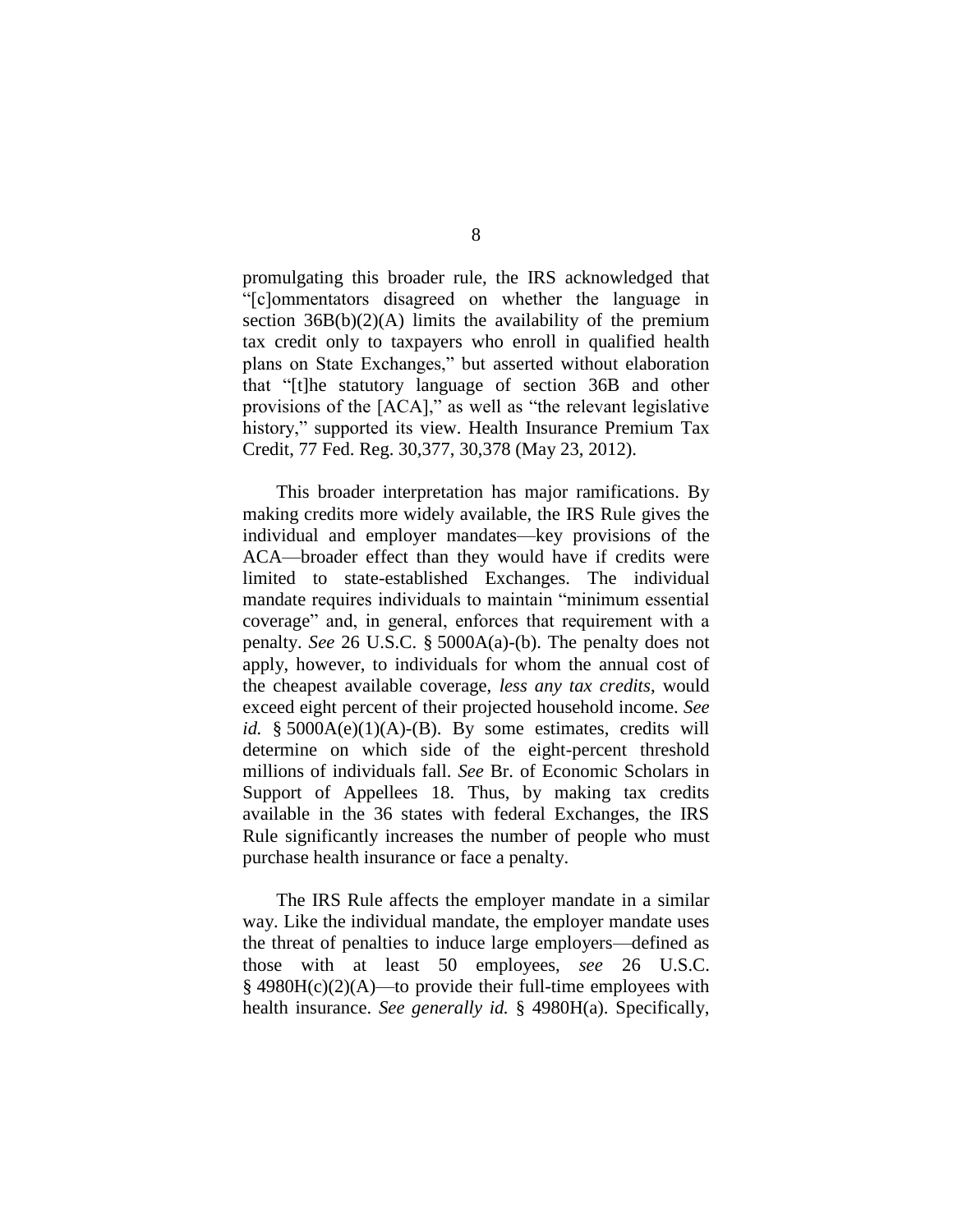the ACA penalizes any large employer who fails to offer its full-time employees suitable coverage *if* one or more of those employees "enroll[s] . . . in a qualified health plan with respect to which an applicable tax credit . . . is allowed or paid with respect to the employee." *Id.* § 4980H(a)(2); *see also id.* § 4980H(b) (linking another penalty on employers to employees' receipt of tax credits). Thus, even more than with the individual mandate, the employer mandate's penalties hinge on the availability of credits. If credits were unavailable in states with federal Exchanges, employers there would face no penalties for failing to offer coverage. The IRS Rule has the opposite effect: by allowing credits in such states, it exposes employers there to penalties and thereby gives the employer mandate broader reach.

#### II

Before we can turn to the merits of the parties' dispute, we must first address the government's argument that all appellants lack standing and that, even if they have standing, the APA does not provide them with a cause of action to challenge the IRS Rule. Because we find that appellant David Klemencic has standing and a cause of action under the APA, we do not reach the issue of our jurisdiction over the remaining appellants' claims. *See Mountain States Legal Found. v. Glickman*, 92 F.3d 1228, 1232 (D.C. Cir. 1996) (explaining that as long as one plaintiff has standing for a claim, "we need not consider the standing of the other plaintiffs to raise that claim").

### A

The "'irreducible constitutional minimum'" a plaintiff must show to establish standing is (1) an injury in fact (2) fairly traceable to the alleged conduct of the defendant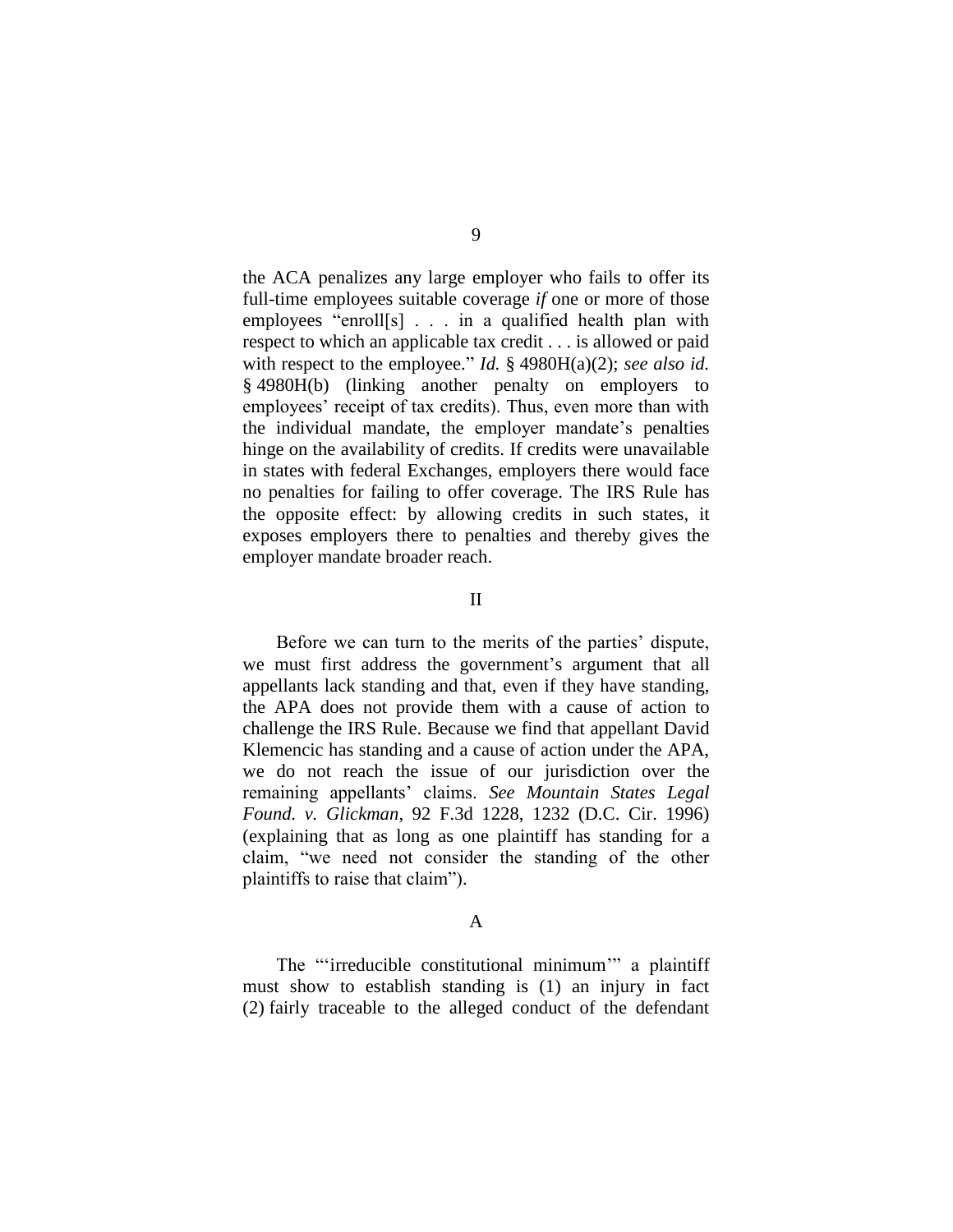(3) that is likely to be redressed by the relief the plaintiff seeks. *Sprint Commc'ns Co. v. APCC Servs., Inc.*, 554 U.S. 269, 273-74 (2008) (quoting *Lujan v. Defenders of Wildlife*, 405 U.S. 555, 560-61 (1992)). The district court determined that at least one of the appellants, David Klemencic, has standing. Klemencic resides in West Virginia, a state that did not establish its own Exchange, and expects to earn approximately \$20,000 this year.<sup>1</sup> He avers that he does not wish to purchase health insurance and that, but for federal credits, he would be exempt from the individual mandate because the unsubsidized cost of coverage would exceed eight percent of his income. The availability of credits on West Virginia's federal Exchange therefore confronts Klemencic with a choice he'd rather avoid: purchase health insurance at a subsidized cost of less than \$21 per year or pay a somewhat greater tax penalty.

The government primarily questions whether Klemencic has suffered an injury in fact. An injury in fact is "a concrete and particularized invasion of a legally protected interest." *Sprint Commc'ns Co.*, 554 U.S. at 273 (internal quotation marks omitted). The government characterizes Klemencic's injury as purely ideological and hence neither concrete nor particularized. But, although Klemencic admits to being at

<sup>&</sup>lt;sup>1</sup> Although West Virginia actually passed legislation authorizing the establishment of an Exchange, *see* W. VA. CODE § 33-16G-1 *et seq.*, it subsequently decided to allow the federal government to establish the Exchange, in partnership with the state, due to cost concerns, *see* Nat'l Conference of State Legislatures: Health Insurance Exchanges or Marketplaces: State Action—May 2014, http://www.ncsl.org/Portals/1/Documents/Health/Health\_ Insurance\_Exchanges\_State\_Profiles.pdf#page=49 (last visited June 12, 2014).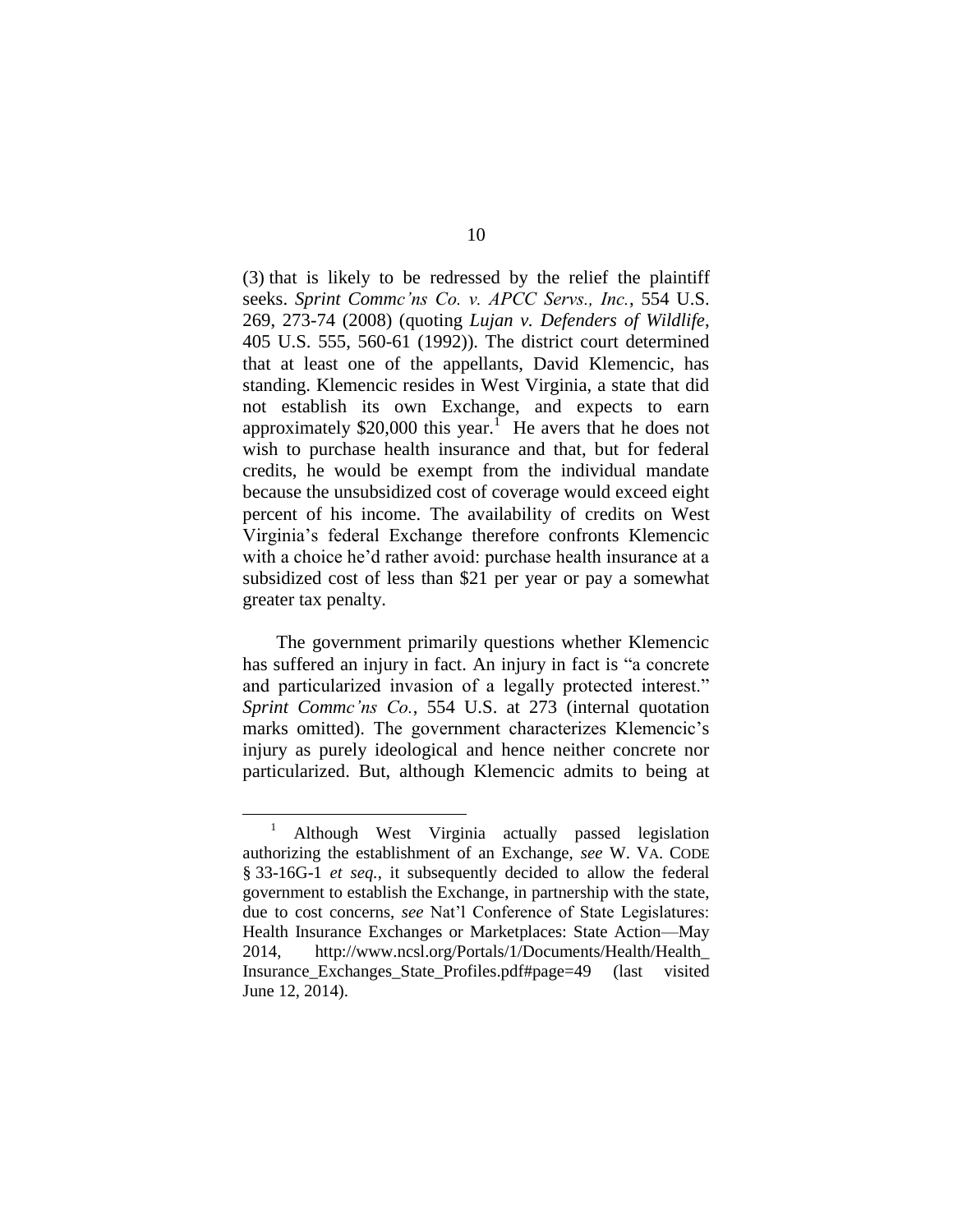least partly motivated by opposition to "government handouts," he has established that, by making subsidies available in West Virginia, the IRS Rule will have quantifiable economic consequences particular to him. *See Clapper v. Amnesty Int'l USA*, 133 S. Ct. 1138, 1147 (2013) (explaining that a "threatened injury" that is "certainly impending" may "constitute injury in fact" (emphasis and internal quotation marks omitted)). Those consequences may be small, but even an "'identifiable trifle'" of harm may establish standing. *Chevron Natural Gas v. FERC*, 199 F. App'x 2, 4 (D.C. Cir. 2006) (quoting *United States v. Students Challenging Regulatory Agency Procedures*, 412 U.S. 669, 689 n.14 (1973)); *see Bob Jones Univ. v. United States*, 461 U.S. 574, 581-82 (1983) (noting that Bob Jones University sued for a tax refund of \$21.00). Klemencic thus satisfies the requirement of establishing an injury in fact, and because that injury is traceable to the IRS Rule and redressable through a judicial decision invalidating the rule, we find that he has standing to challenge the rule. We therefore proceed to consider whether Klemencic may mount his challenge under the APA.

B

The APA provides a cause of action to challenge final agency action "for which there is no other adequate remedy in a court." 5 U.S.C. § 704. The government argues that even if Klemencic has standing to challenge the IRS Rule, he cannot do so under the APA because he has an adequate alternative remedy in the form of a tax-refund suit: Klemencic could violate the individual mandate, pay the penalty, and then sue for a refund, raising the same arguments he makes here. *See*  28 U.S.C. § 1346(a)(1); *see also* 26 U.S.C. § 7422(a). Such a remedy is adequate, the government contends, because if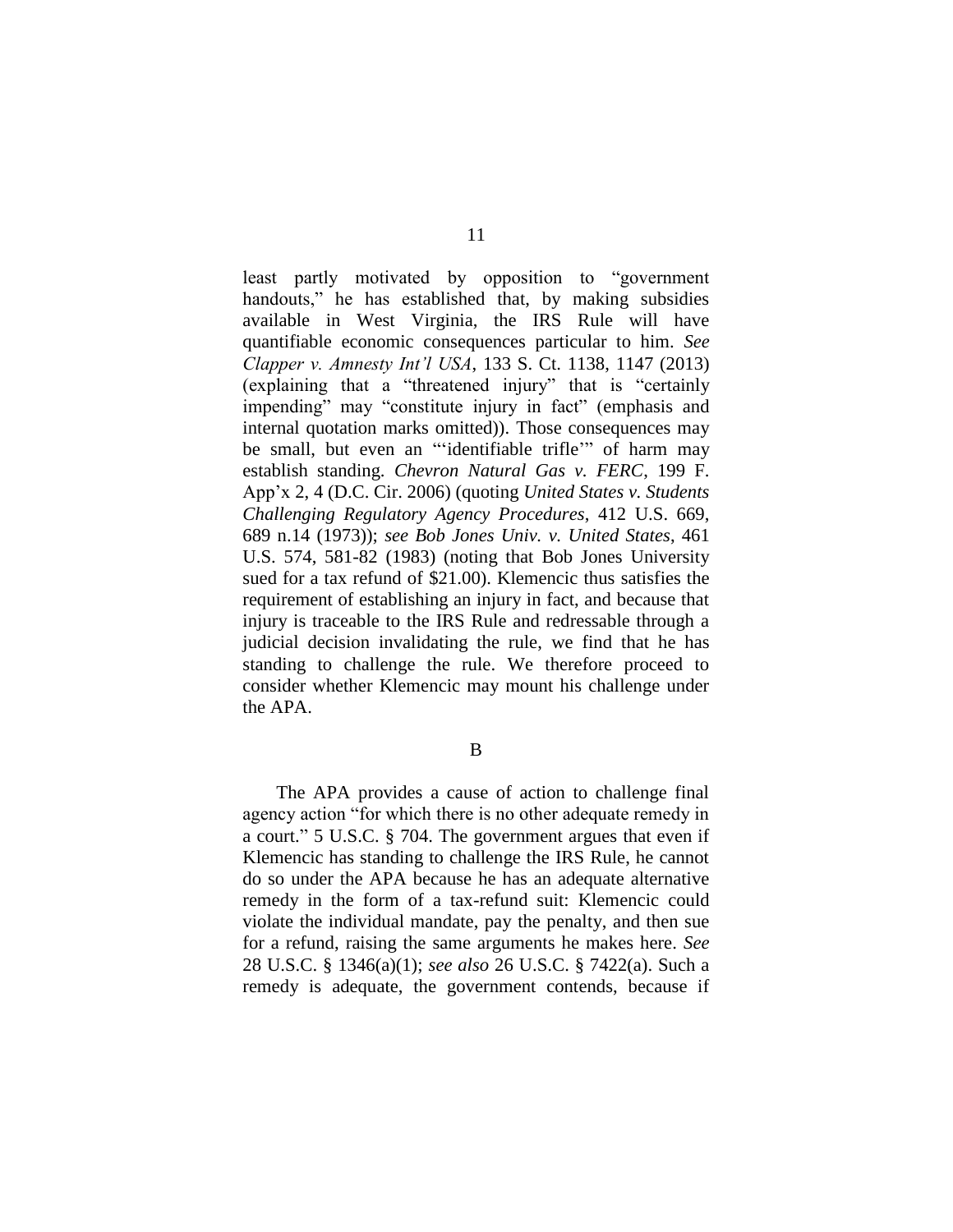Klemencic were successful, the suit would make him financially whole.

The APA "embodies the basic presumption of judicial review" of agency action. *Abbott Labs. v. Gardner*, 387 U.S. 136, 140 (1967). Therefore, in determining whether an alternative remedy is adequate, we must give the APA's "generous review provisions" a "hospitable interpretation," such that "only upon a showing of clear and convincing evidence of a contrary legislative intent should the courts restrict access to judicial review." *Id.* at 141 (internal quotation marks omitted); *see Garcia v. Vilsack*, 563 F.3d 519, 523 (D.C. Cir. 2009). Under this standard, "[a]n alternative remedy will not be adequate . . . if the remedy offers only 'doubtful and limited relief.'" *Garcia*, 563 F.3d at 522 (quoting *Bowen v. Massachusetts*, 487 U.S. 879, 901 (1988)). Although "the alternative remedy need not provide relief identical to relief under the APA," it must "offer[] relief of the 'same genre.'" *Id.* at 522 (quoting *El Rio Santa Cruz Neighborhood Health Ctr. v. U.S. Dep't of Health & Human Servs.*, 396 F.3d 1265, 1272 (D.C. Cir. 2005)).

In arguing that a tax refund suit provides an adequate alternative remedy, the government emphasizes Klemencic's ability to recover any assessed overpayment, plus interest. But that backward-looking relief differs in kind from the prospective relief Klemencic could obtain under the APA. *See Bowen*, 487 U.S. at 904-05 (rejecting as "unprecedented" the government's argument that a suit for monetary damages is an adequate alternative to prospective relief under the APA). Specifically, requiring Klemencic to proceed via refund suit would deprive him of the opportunity to obtain a "certificate of exemption." *See* 45 C.F.R. § 155.605(g)(2). Such certificates are a form of safe harbor, allowing an individual to obtain an exemption from the mandate's penalty on the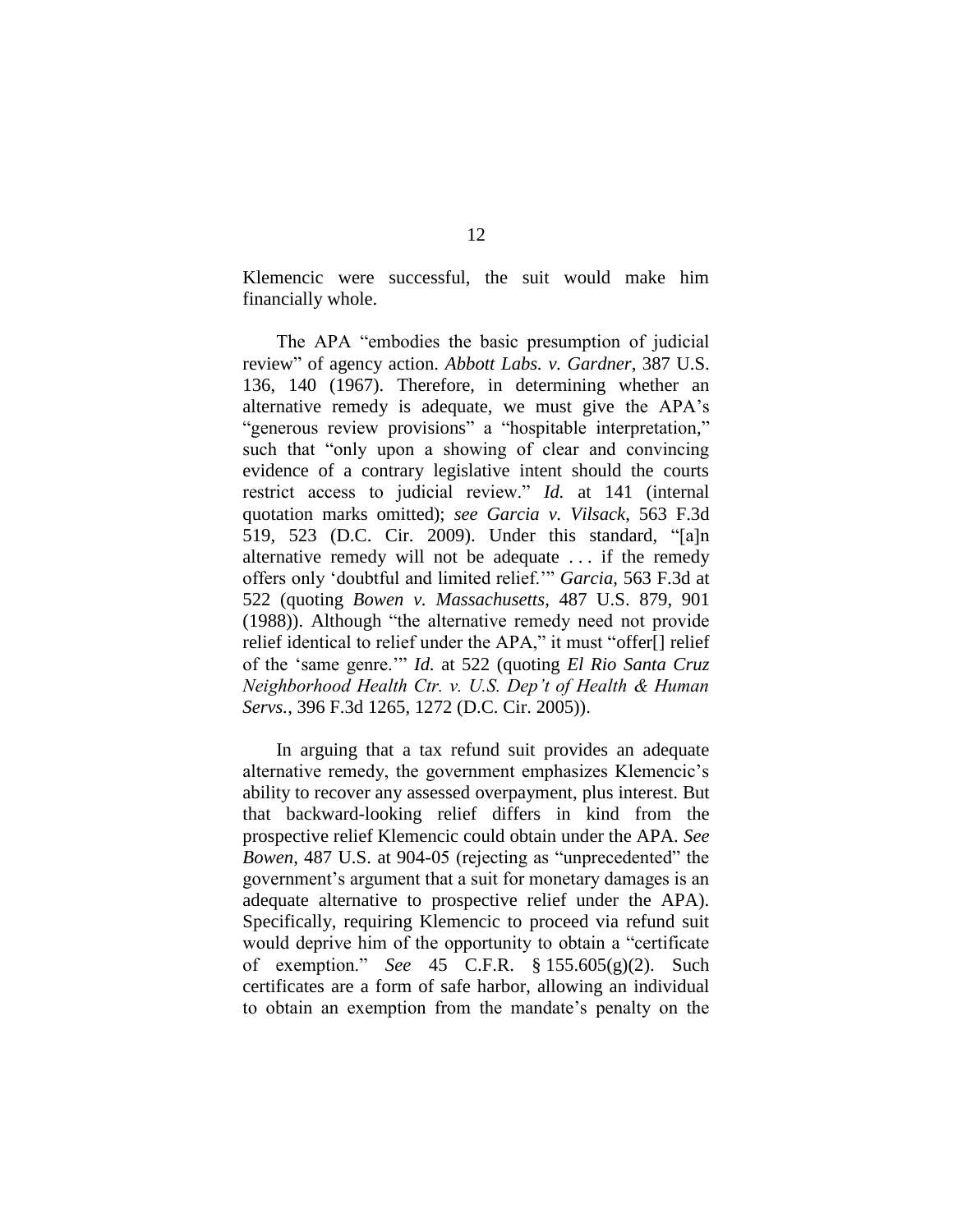basis of projected income, "notwithstanding any [subsequent] change in an individual's circumstances." *Id.*  $§ 155.605(g)(2)(vi)$ . Unlike the "prospective[]" assurance such certificates offer, *id.*, a refund suit would require Klemencic to violate the law as it now stands, pay a penalty, and only then challenge the assessment of the penalty for that previous year based on his actual income. And even if Klemencic were to prevail, his relief—financial restitution would be backwards looking, meaning that Klemencic would have to repeat the cycle the following year. The government offers no suggestion that he could obtain a certificate of exemption through a refund action.

Furthermore, it is not clear that Klemencic could obtain any prospective relief through a refund action, let alone that which he seeks under his APA claim—namely, a declaration that the IRS Rule is invalid and an injunction barring its implementation. As we explained in *Cohen v. United States*, the provision authorizing refund suits "does not, at least explicitly, allow for prospective relief." 650 F.3d 717, 732 (D.C. Cir. 2011) (en banc); *see* 26 U.S.C. § 7422(a) (setting forth requirements applicable to any "suit or proceeding . . . for the *recovery* . . . of any penalty claimed to have been collected without authority" (emphasis added)). And the government here does not suggest that it implicitly allows such relief, maintaining instead the studied silence as to the availability of non-monetary relief that, in *Cohen*, we interpreted as a concession of the limited nature of the remedies a refund suit under section 7422 offers. *See Cohen*, 650 F.3d at 732*.* (noting that, by being "agnostic concerning the availability of broad equitable remedies as part of a refund suit," the IRS "unknowingly concedes" that an action under section 7422 does not offer prospective relief). We must therefore conclude that a tax refund suit is inadequate as an alternative remedy: it is "doubtful" that it offers prospective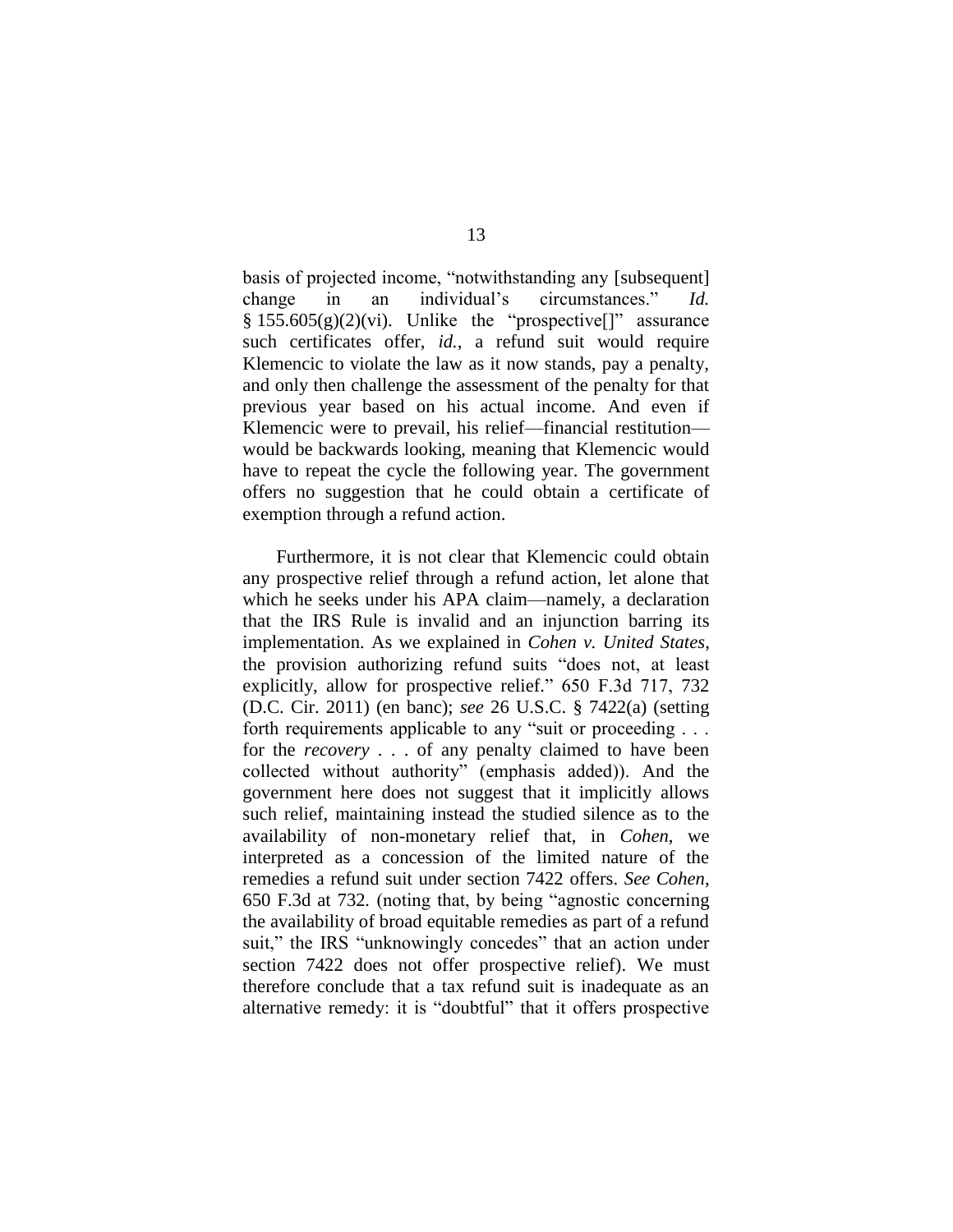relief at all, and the monetary relief it does offer is clearly not "of the same genre" as the relief available to appellants under the APA. *See Garcia*, 563 F.3d at 522 (internal quotation marks omitted). Because a tax refund suit thus offers Klemencic only "doubtful and limited relief," *Bowen*, 487 U.S. at 901, we hold that the APA provides him with a cause of action to challenge the IRS Rule and turn to the merits of his claim.

III

On the merits, this case requires us to determine whether the ACA permits the IRS to provide tax credits for insurance purchased through federal Exchanges. To make this determination, we begin by asking "whether Congress has directly spoken to the precise question at issue," for if it has, we must give effect to its unambiguously expressed intent. *Chevron U.S.A., Inc. v. Natural Res. Def. Council*, 467 U.S. 837, 842-43 (1984). The text of section 36B is only the starting point of this analysis. That provision is but one piece of a vast, complex statutory scheme, and we must consider it both on its own and in relation to the ACA's interconnected provisions and overall structure so as to interpret the Act, if possible, "as a symmetrical and coherent scheme." *See FDA v. Brown & Williamson Tobacco Corp.*, 529 U.S. 120, 133 (2000) (internal quotation marks omitted); *Wolf Run Mining Co. v. Fed. Mine Safety & Health Review Comm'n*, 659 F.3d 1197, 1200 (D.C. Cir. 2011).

Although both appellants and the government argue that the ACA, read in its totality, evinces clear congressional intent, they dispute what that intent actually is. Appellants argue that if taxpayers can receive credits only for plans enrolled in "through an Exchange established by the State under section 1311 of the [ACA]," then the IRS clearly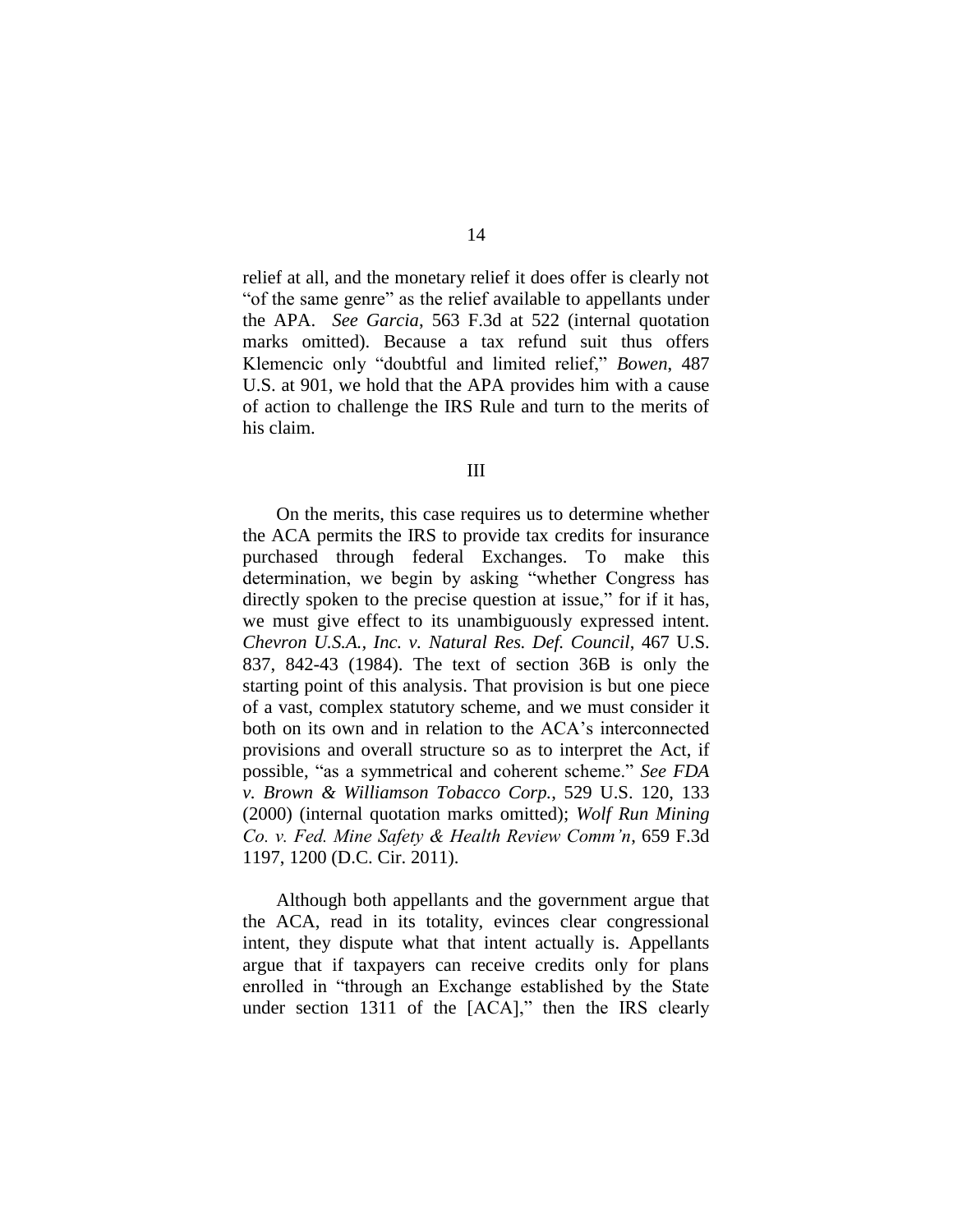cannot give credits to taxpayers who purchased insurance on an Exchange established by the federal government. After all, the federal government is not a "State," *see* 42 U.S.C. § 18024(d) (defining "State" to "mean[] each of the 50 States and the District of Columbia"), and its authority to establish Exchanges appears in section 1321 rather than section 1311, *see id.* § 18041(c)(1). The government counters that appellants take a blinkered view of the ACA and that sections 1311 and 1321 of the Act establish complete equivalence between state and federal Exchanges, such that when the federal government establishes an Exchange, it does so standing in the state's shoes. Furthermore, the government argues, whereas appellants' construction of section 36B renders other provisions of the ACA absurd, its own view brings coherence to the statute and better promotes the purpose of the Act.

We conclude that appellants have the better of the argument: a federal Exchange is not an "Exchange established by the State," and section 36B does not authorize the IRS to provide tax credits for insurance purchased on federal Exchanges. We reach this conclusion by the following path: First, we examine section 36B in light of sections 1311 and 1321, which authorize the establishment of state and federal Exchanges, respectively, and conclude that section 36B plainly distinguishes Exchanges established by states from those established by the federal government. We then consider the government's arguments that this construction generates absurd results but find that it does not render other provisions of the ACA unworkable, let alone so unreasonable as to justify disregarding section 36B's plain meaning. Finally, turning to the ACA's purpose and legislative history, we find that the government again comes up short in its efforts to overcome the statutory text. Its appeals to the ACA's broad aims do not demonstrate that Congress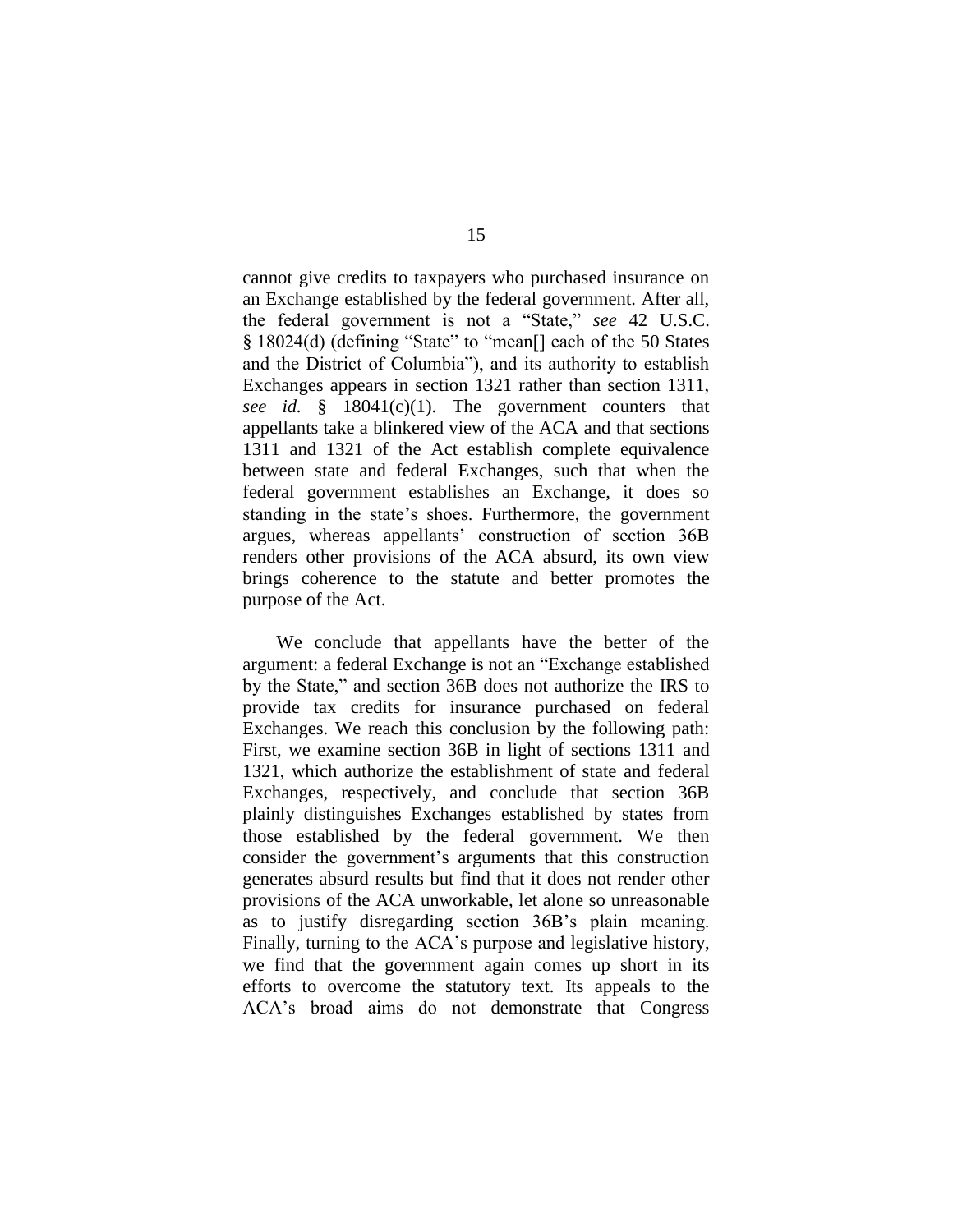manifestly meant something other than what section 36B says.

#### A

The crux of this case is whether an Exchange established by the federal government is an "Exchange established by the State under section 1311 of the [ACA]." We therefore begin with the provisions authorizing states and the federal government to establish Exchanges. Section 1311 provides that states "shall" establish Exchanges. 42 U.S.C. § 18031(b)(1). But, as the parties agree, despite its seemingly mandatory language, section 1311 more cajoles than commands. A state is not literally required to establish an Exchange; the ACA merely encourages it to do so. And if a state elects not to (or is unable to), such that it "will not have any required Exchange operational by January 1, 2014," section 1321 directs the federal government, through the Secretary of Health and Human Services, to "establish and operate *such Exchange* within the State." *Id.* § 18041(c)(1) (emphasis added).

The phrase "such Exchange" has twofold significance. First, the word "such"—meaning "aforementioned," *see*  BLACK'S LAW DICTIONARY 1473 (8th ed. 2004); WEBSTER'S THIRD INT'L DICTIONARY 2283 (1981)—signifies that the Exchange the Secretary must establish is the "required Exchange" that the state failed to establish. In other words, "such" conveys what a federal Exchange is: the equivalent of the Exchange a state would have established had it elected to do so. The meaning of "Exchange" in the ACA reinforces and builds on this sense. The ACA defines an "Exchange" as "an American Health Benefit Exchange established under [section 1311 of the ACA]." 42 U.S.C. § 300gg-91(d)(21). If we import that definition into the text of section 1321, the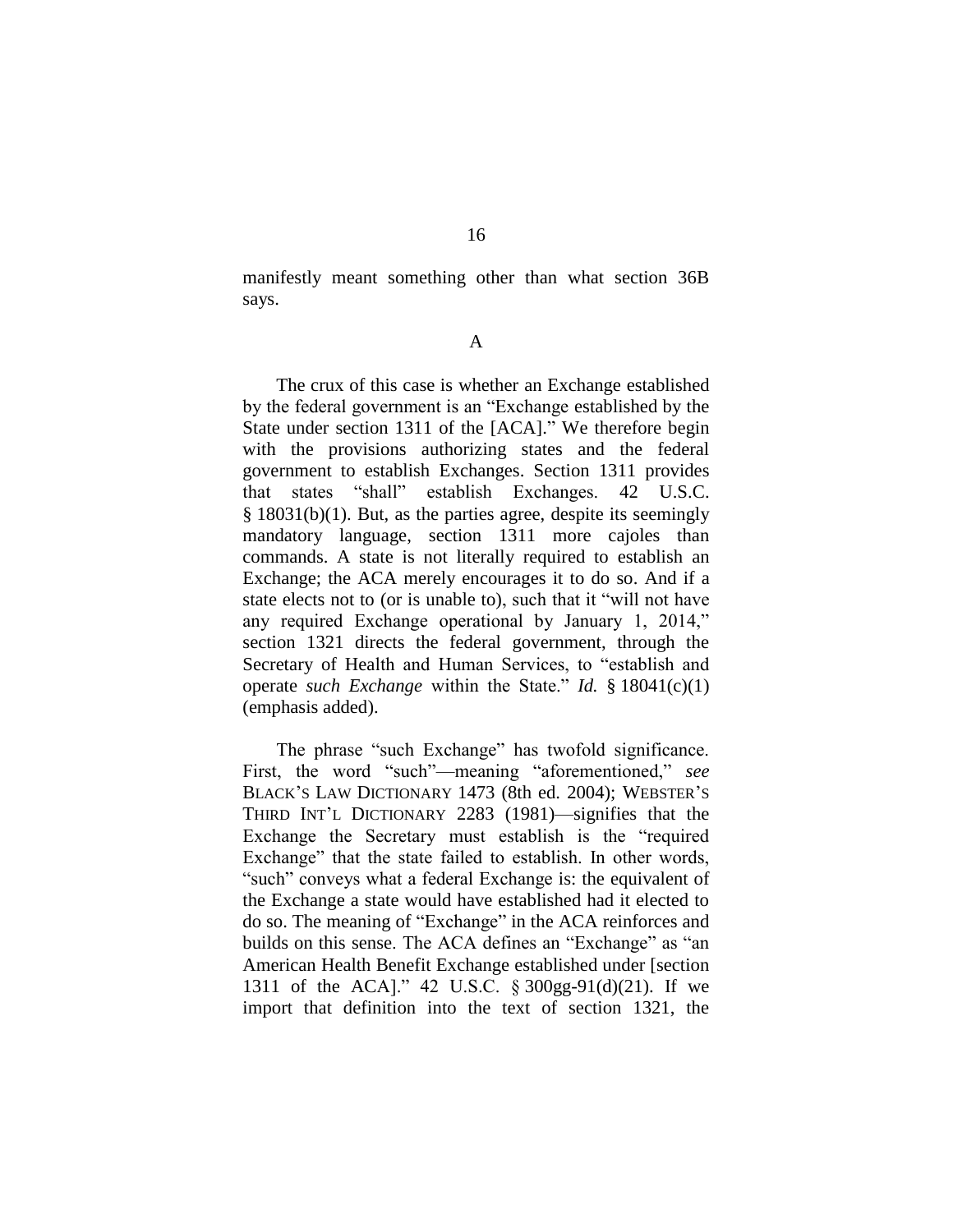provision directs the Secretary to "establish . . . such American Health Benefit Exchange established under [section 1311 of the ACA] within the State." This suggests not only that the Secretary is to establish the type of exchange described in section 1311, but also that when she does so, she acts under section 1311, even though her authority appears in section 1321. Thus, section 1321 creates equivalence between state and federal Exchanges in two respects: in terms of what they are and the statutory authority under which they are established.

The problem confronting the IRS Rule is that subsidies also turn on a third attribute of Exchanges: who established them. Under section 36B, subsidies are available only for plans "enrolled in through an Exchange *established by the State* under section 1311 of the [ACA]." 26 U.S.C. § 36B(c)(2)(A)(i) (emphasis added); *see also id.*  $§ 36B(b)(2)(A)$ . Of the three elements of that provision— (1) an Exchange (2) established by the State (3) under section 1311—federal Exchanges satisfy only two: they are Exchanges established under section 1311. Nothing in section 1321 deems federally-established Exchanges to be "Exchange[s] established by the State." This omission is particularly significant since Congress knew how to provide that a non-state entity should be treated as if it were a state when it sets up an Exchange. In a nearby section, the ACA provides that a U.S. territory that "elects . . . to establish an Exchange  $\therefore$  shall be treated as a State."<sup>2</sup> 42 U.S.C.  $§$  18043(a)(1). The absence of similar language in section

 $2^2$  Specifically, the ACA permits territories to be treated as states for the limited purposes of sections 1311, 1312, and 1313. *See* 42 U.S.C. § 18043(a).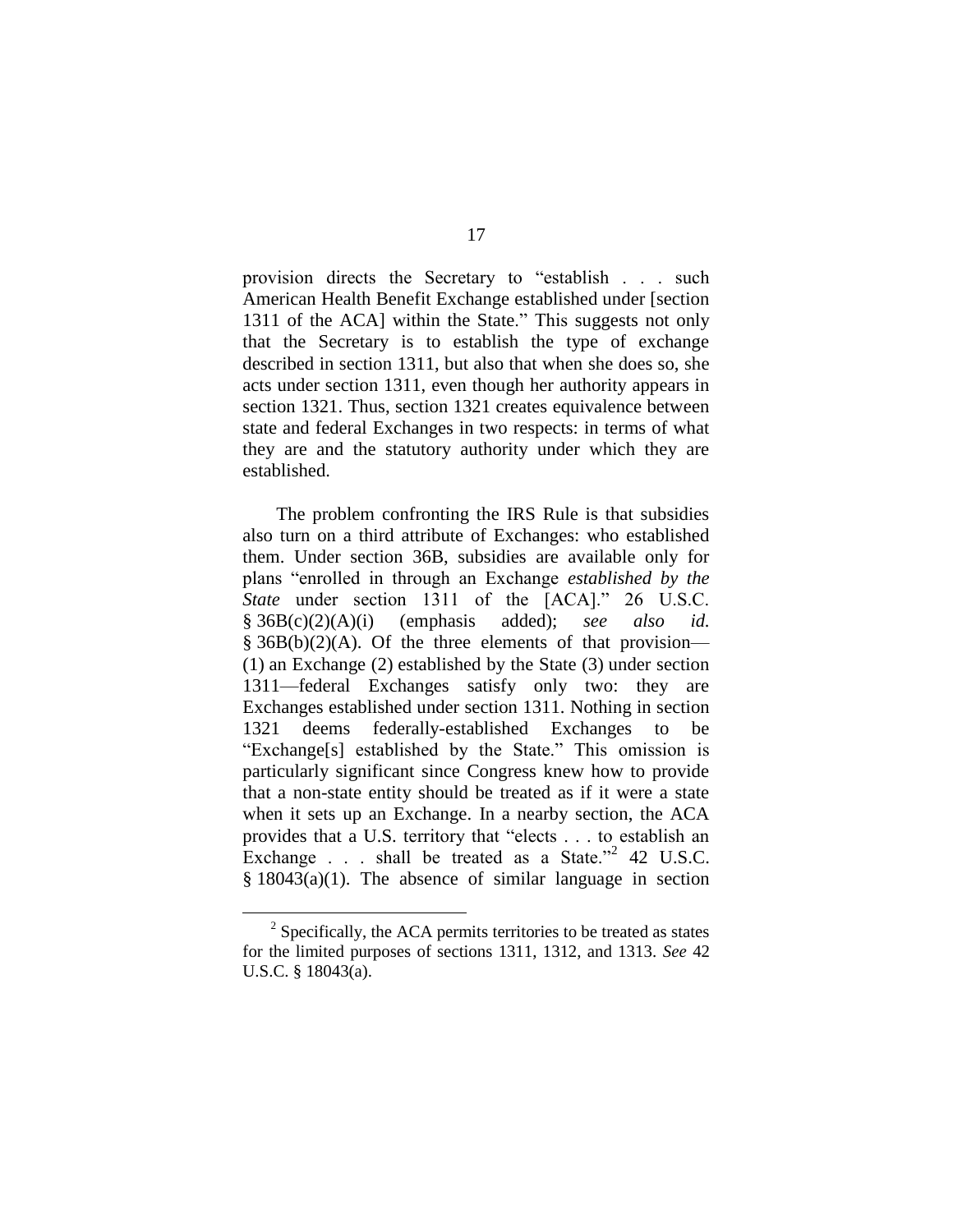1321 suggests that even though the federal government may establish an Exchange "within the State," it does not in fact stand in the state's shoes when doing so. *See NFIB*, 132 S. Ct. at 2583 ("Where Congress uses certain language in one part of a statute and different language in another, it is generally presumed that Congress acts intentionally." (citing *Russello v. United States*, 464 U.S. 16, 23 (1983))).

The dissent attempts to supply this missing equivalency by pointing to section 1311(d)(1), which provides: "An Exchange shall be a governmental agency or nonprofit entity that is established by a State." 42 U.S.C.  $\S$  18031(d)(1). According to the dissent,  $(d)(1)$  means that an Exchange established under section 1311 is, by definition, established by a state. Therefore, the dissent argues, because federal Exchanges are established under section 1311, they too, by definition, are established by a state.

The premise that  $(d)(1)$  is definitional, however, does not survive examination of  $(d)(1)$ 's context and the ACA's structure. The other provisions of section 1311(d) are operational requirements, setting forth what Exchanges must (or, in some cases, may) do.<sup>3</sup> *See generally* 42 U.S.C. § 18031(d)(2)-(7) (listing "[r]equirements"). Read in keeping

<sup>&</sup>lt;sup>3</sup> Although we attach little weight to section titles, the title of section 1321(c)—"Failure to establish Exchange or implement requirements"—reinforces this interpretation. *See Gorman v. Nat'l Transp. Safety Bd.*, 558 F.3d 580, 588 n.5 (D.C. Cir. 2009) (recognizing that "headings 'are of use . . . when they shed light on some ambiguous word or phrase'" (ellipsis in original) (quoting *Bhd. of R.R. Trainmen v. Balt. & O. R. Co.*, 331 U.S. 519, 529  $(1947)$ ).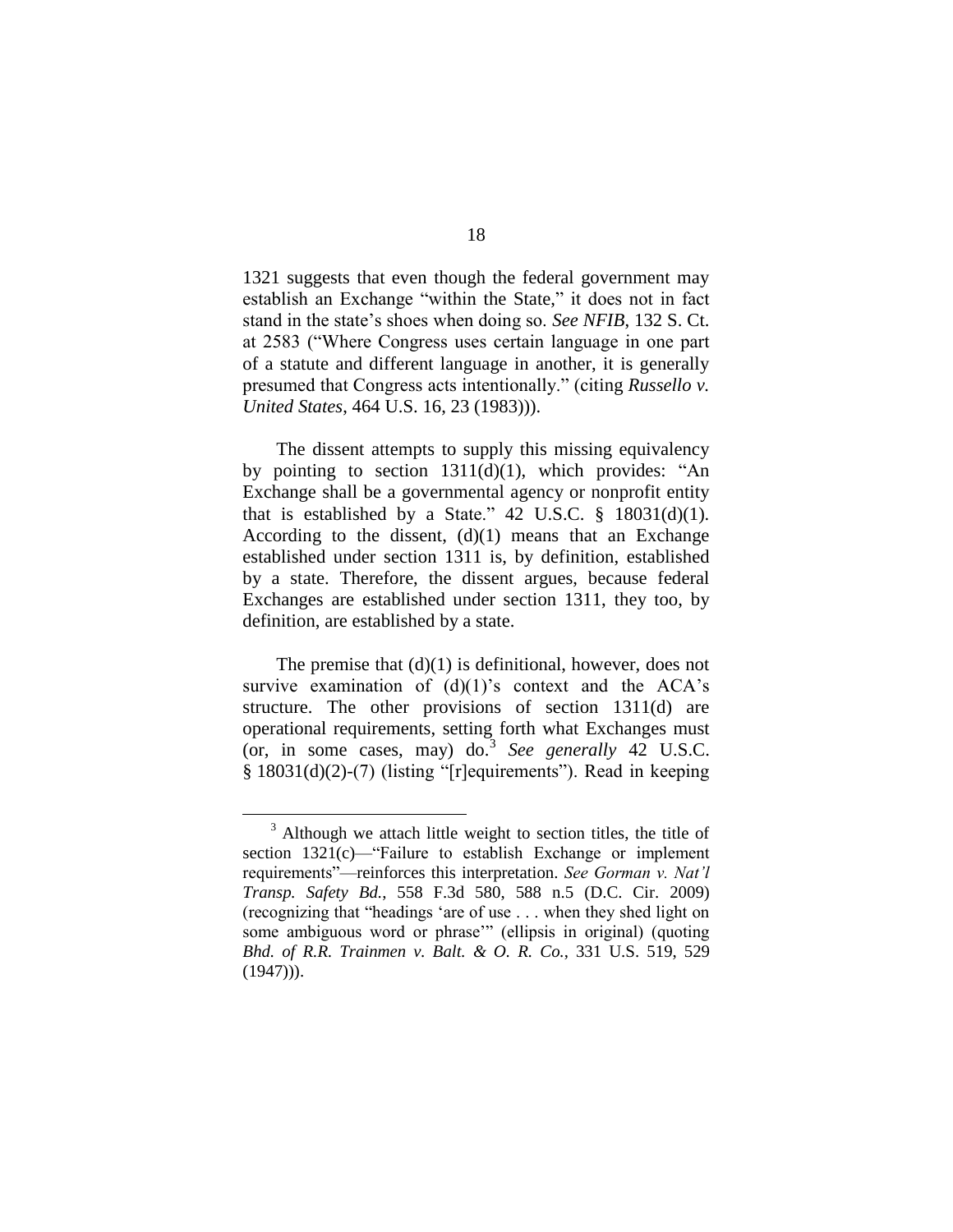with that theme,  $(d)(1)$  would simply require that an Exchange operate as either a governmental agency or nonprofit entity. But the dissent would have us construe  $(d)(1)$  differently. In its view, (d)(1) plays a definitional role unique among section 1311(d)'s otherwise operational provisions, creating a legal fiction that any Exchange is, by definition, established by a state, even when, as a matter of fact, it is not. That reading, however, would render (d)(1) the odd man out twice over: both within section 1311(d) and among the ACA's other definitional provisions, which, unlike  $(d)(1)$ , employ the (unmistakably definitional) formula of "The term 'X' means . . . ." *See, e.g.*, 42 U.S.C. §§ 300gg-91, 18024; *see also* 26 U.S.C. § 4980H(c).

The dissent's reading would also require us to overlook the fact that section 1311(d) would be a strange place for Congress to have buried such a legal fiction. Section 1311, after all, concerns Exchanges that are established by states *in fact*; the legal fiction the dissent urges would matter only to Exchanges established by the federal government. To accept the dissent's construction would therefore transform  $(d)(1)$ into the proverbial elephant in the mousehole—the "ancillary provision[]" that "alter[s] the fundamental details of a regulatory scheme." *Whitman v. Am. Trucking Ass'ns*, 531 U.S. 457, 468 (2001). The Supreme Court has repeatedly held that Congress does not legislate in this manner, *see id.*; *accord Gonzales v. Oregon*, 546 U.S. 243, 267 (2006), and we see no evidence that it did so here.<sup>4</sup> Indeed, we are particularly loath

<sup>4</sup> The government makes its own elephants-in-mouseholes argument, asserting that the formula for calculating tax credits (located in section 36B(b)) is an odd place to insert a condition that the states must establish their own Exchanges if they wish to secure tax credits for their citizens. The more natural location, the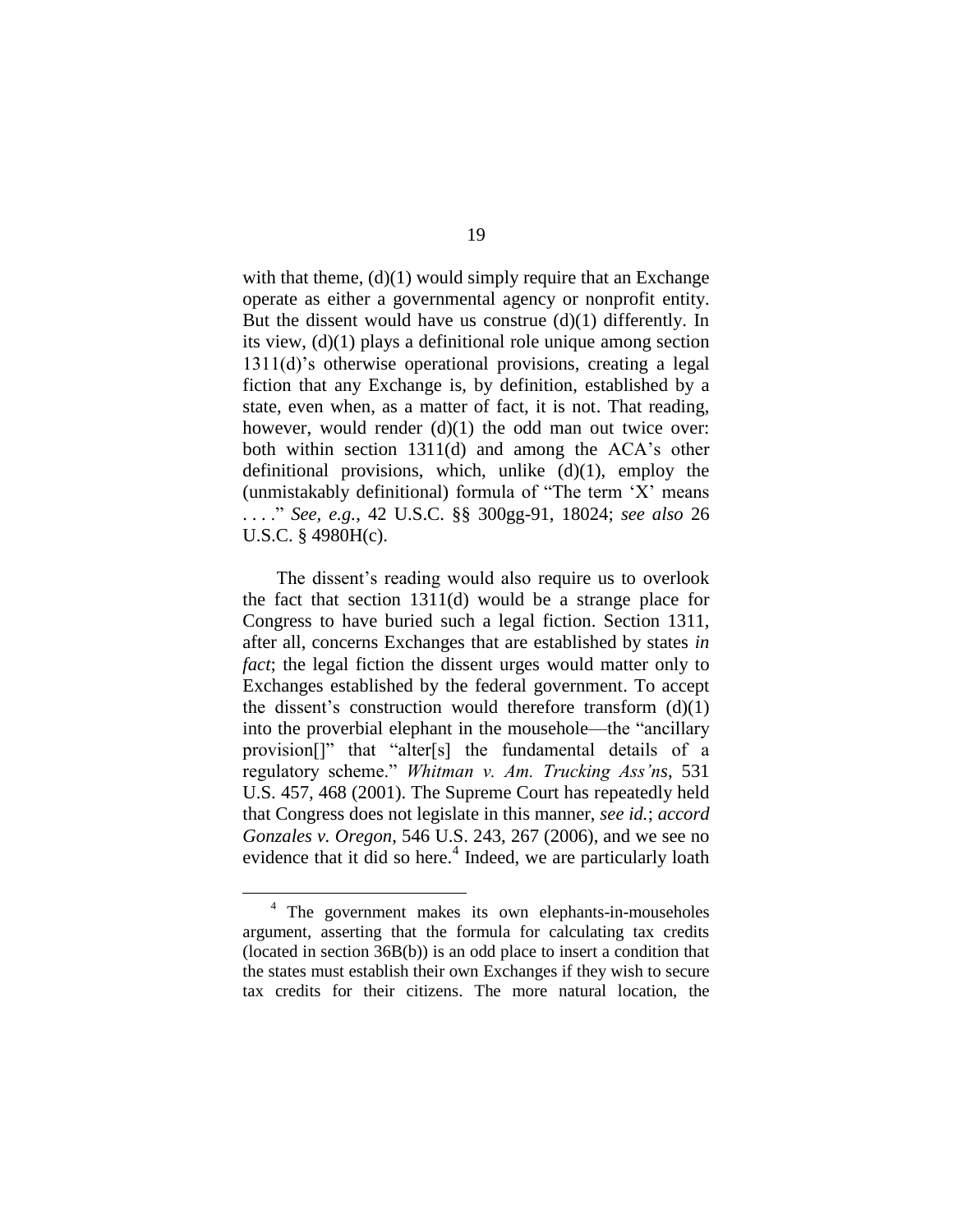to accept the dissent's construction given that there are far more natural locations to place this fiction, such as section 1321 or the provision defining the term "Exchange," 42 U.S.C. § 300gg-91(d)(21).

The dissent's construction of  $(d)(1)$  also ignores the structural relationship between sections 1311 and 1321. Just as section 1311(b)(1) assumes that states will establish Exchanges in general, *see* 42 U.S.C. § 18031(b)(1), section

 $\overline{a}$ 

Equally unpersuasive is the dissent's suggestion that section 36B cannot mean what it plainly says because Congress did not use an "if/then" formula to signify that credits are available only on state-established Exchanges. The dissent cites no authority for requiring such magic words, and we perceive none. Section 36B(b) also does not employ an "if/then" construction for the requirement that credit-eligible coverage be purchased through an Exchange, yet neither the government nor dissent disputes that requirement. It is simply not the case that Congress expresses conditions only through such language. Indeed, in 26 U.S.C. § 35, which establishes a tax credit to offset the cost of health insurance for certain workers displaced by foreign competition, Congress made the availability of the credit turn, in part, on state cooperation without employing "if/then" language, simply through its definition of the phrase "eligible coverage month." *See* 26 U.S.C.  $§ 35(e)(2)(A).$ 

government suggests, would have been section 36B(a), which authorizes the credit in the first place. *See* 26 U.S.C. § 36B(a). But even under the government's reading of section 36B(b), the statutory formula houses an elephant: namely, the rule that subsidies are only available for plans purchased through Exchanges. Given that this other crucial limitation on the availability of subsidies is found only in section 36B's formula, the government's contention that the formula is a mere mousehole is unpersuasive.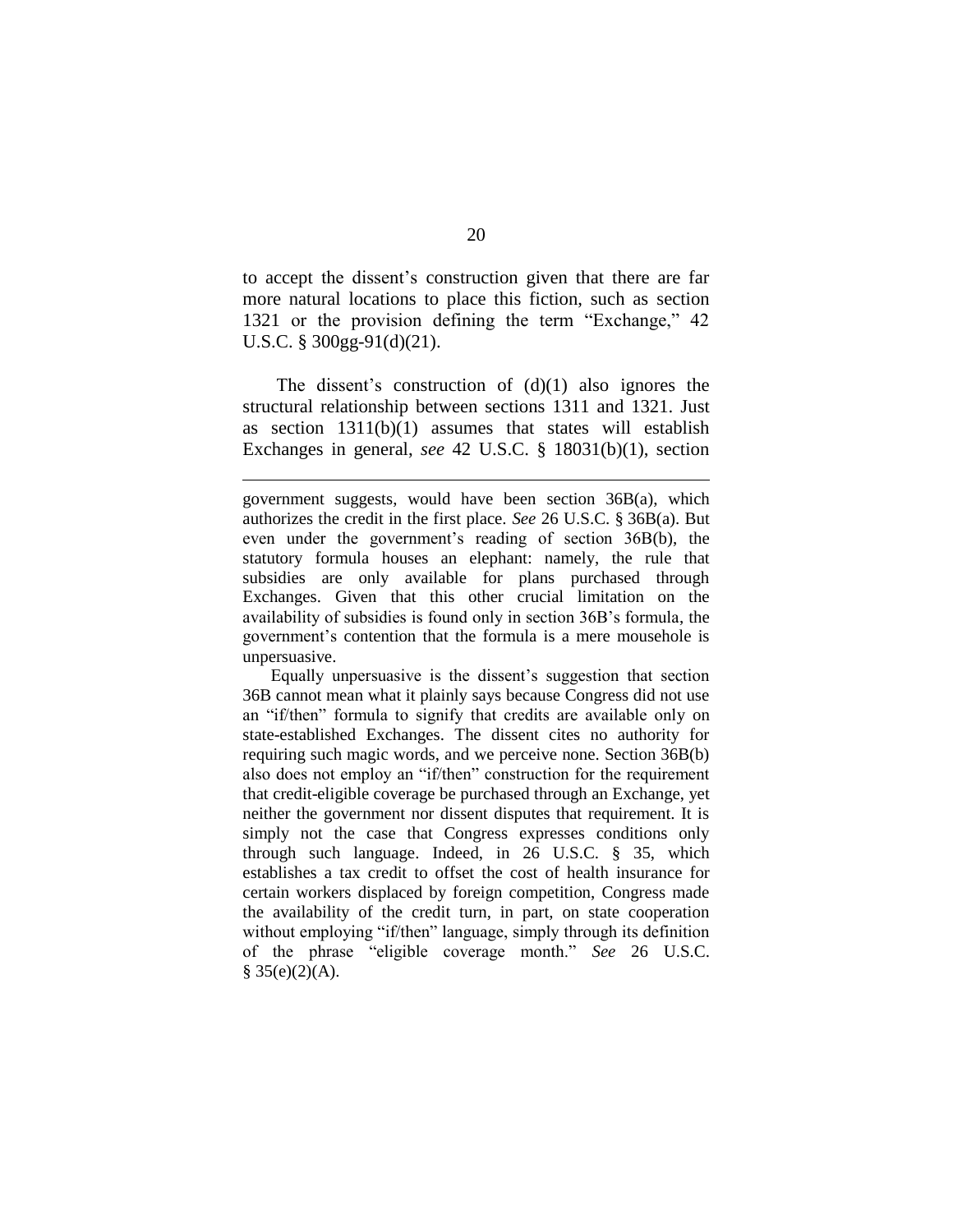1311(d) assumes that states will carry out the specific requirements Exchanges must meet. But if those assumptions prove wrong, section 1321 assigns the federal government responsibility both to establish the Exchange and to ensure that it satisfies the particulars of section 1311(d). *See id.* § 18041(c) (directing the Secretary to "establish and operate such Exchange" *and* to "take such actions as are necessary to implement such other requirements" pertaining to Exchanges). In other words, section 1321 creates a limited scheme of substitution: the requirements assigned to states by 1311(d) are transferred to the federal government if a state fails to establish an Exchange. The specific requirement that  $(d)(1)$  assumes each state will fulfill is to establish an Exchange in the form of "a governmental agency or nonprofit entity." So if a state elects not to participate in the creation of an Exchange, section 1321 directs the federal government that *it* must create "a governmental agency or nonprofit entity" to serve as the Exchange. Crucially, this construction does not entail ignoring the plain meaning of "established by a State" in section 1311(d)(1); here, section 1321 *tells* us to substitute the federal government for the state under a certain scenario. But there is nothing comparable with respect to section 36B: no analogue to section 1321 says that section 36B should be read to encompass federally-established Exchanges. Accordingly, we reject the dissent's argument that, because federal Exchanges are established under section 1311, they are by definition "established by a State."

Instead, sections 1311 and 1321 lead us to interpret section 36B essentially as appellants do. Those provisions, to be sure, establish some degree of equivalence between state and federal Exchanges—enough, indeed, that if section 36B had authorized credits for insurance purchased on an "Exchange established under section 1311," the IRS Rule would stand. But section 36B actually authorizes credits only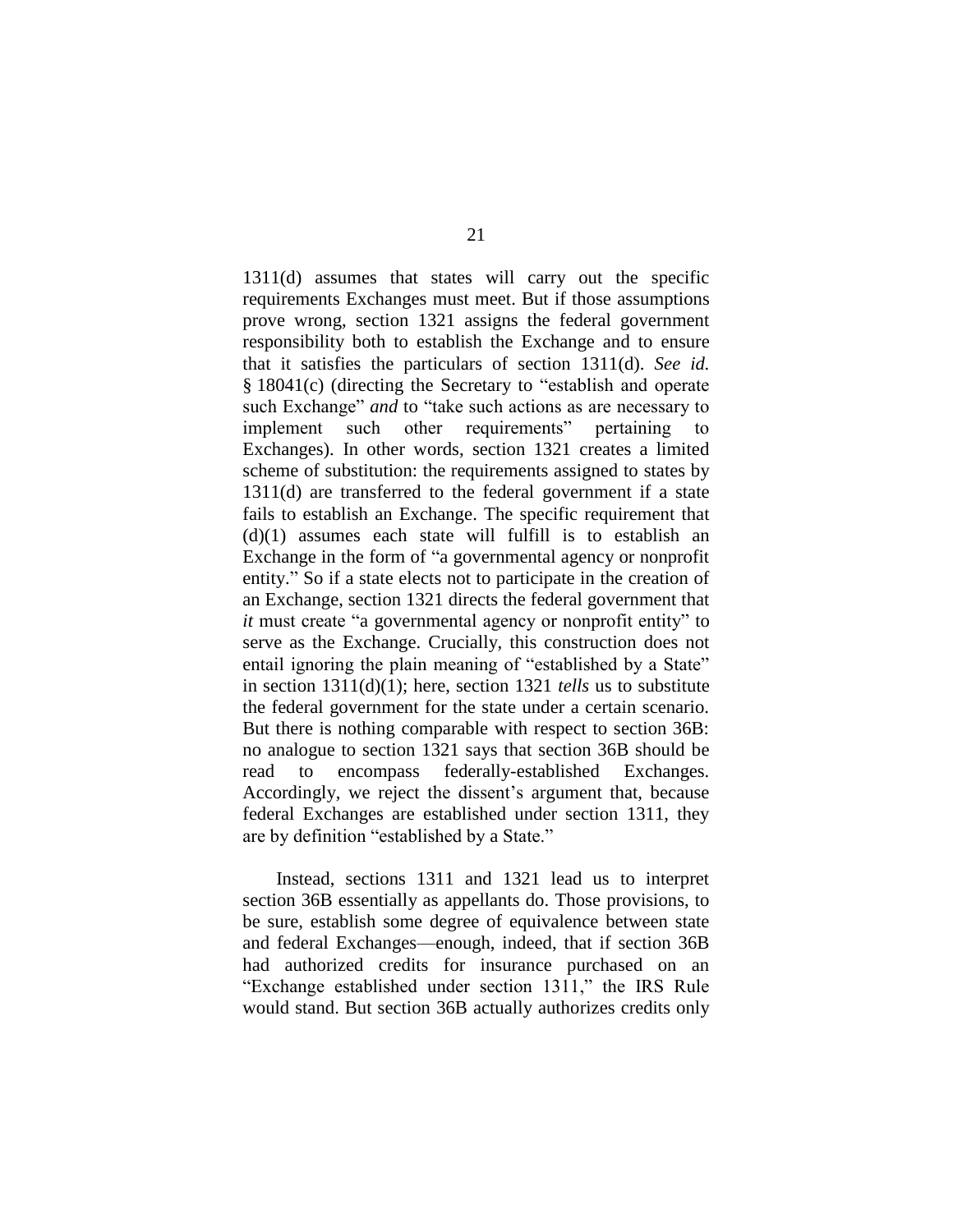for coverage purchased on an "Exchange *established by the State* under section 1311," 26 U.S.C. § 36B(c)(2)(A)(i), and the government offers no textual basis—in sections 1311 and 1321 or elsewhere—for concluding that a federallyestablished Exchange is, in fact or legal fiction, established by a state. Moreover, as we have noted, that absence is especially glaring given that the ACA elsewhere provides that a federal territory that establishes an Exchange "shall be treated as a State," 42 U.S.C. § 18043(a), clearly demonstrating that Congress knew how to deem a non-state entity to be a "State." Thus, at least in light of sections 1311 and 1321, the meaning of section 36B appears plain: a federal Exchange is not an "Exchange established by the State."

B

The government argues that we should not adopt the plain meaning of section 36B, however, because doing so would render several other provisions of the ACA absurd. Our obligation to avoid adopting statutory constructions with absurd results is well-established. *See Pub. Citizen v. U.S. Dep't of Justice*, 491 U.S. 440, 454-55 (1989). Under this principle, we will not give effect to a statute's literal meaning when doing so would "render[ the] statute nonsensical or superfluous or . . . create[] an outcome so contrary to perceived social values that Congress could not have intended it." *United States v. Cook*, 594 F.3d 883, 891 (D.C. Cir. 2010) (internal quotation marks omitted). But we do not disregard statutory text lightly. The Constitution assigns the legislative power to Congress, and Congress alone, *see* U.S. CONST. art. I, § 1, and legislating often entails compromises that courts must respect. *See Barnhart v. Sigmon Coal Co.*, 534 U.S. 438, 461 (2002). *See generally* John F. Manning, *The Absurdity Doctrine*, 116 HARV. L. REV. 2387, 2434-2435 (2003) (warning that an overbroad application of the absurdity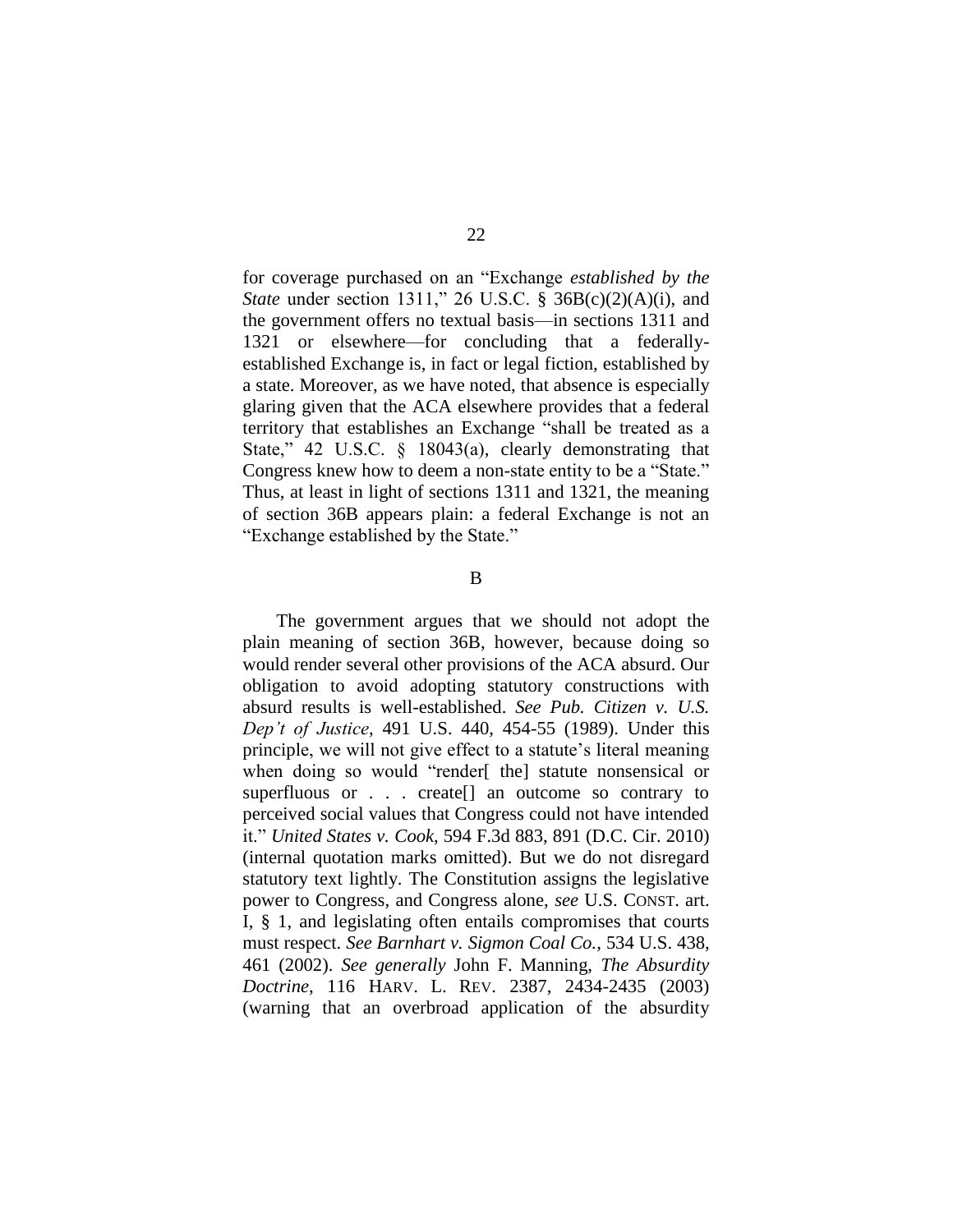doctrine "contradicts the rule-of-law objectives implicit in the Constitution's strict separation of lawmaking from judging"). We therefore give the absurdity principle a narrow domain, insisting that a given construction cross a "high threshold" of unreasonableness before we conclude that a statute does not mean what it says. *Cook*, 594 F.3d at 891. A provision thus "may seem odd" without being "absurd," and in such instances "it is up to Congress rather than the courts to fix it," even if it "may have been an unintentional drafting gap." *Exxon Mobil Corp. v. Allapattah Servs., Inc.*, 545 U.S. 546, 565 (2005) (internal quotation marks omitted); *see also Sierra Club v. EPA*, 294 F.3d 155, 161 (D.C. Cir. 2002) ("Because our role is not to 'correct' the text so that it better serves the statute's purposes, we will not ratify an interpretation that abrogates the enacted statutory text absent an extraordinarily convincing justification." (internal quotation marks and citation omitted)).

i

The government first argues that we must uphold the IRS Rule to avoid rendering language in 26 U.S.C. § 36B(f) superfluous. Titled "Reconciliation of credit and advance credit," section 36B(f) requires the IRS to reduce a taxpayer's end-of-year credit by the amount of any advance payments made by the government to the taxpayer's insurer to offset the cost of monthly premiums. *Id.* § 36B(f)(1); *see* 42 U.S.C.  $§$  18082(c)(2)(A) (authorizing such advance payments). As relevant here, section 36B(f) also requires "each Exchange" *i.e.*, both state and federal Exchanges—to report certain information to the government. With respect to any health plan it provides, an Exchange must report:

(A)The level of coverage . . . and the period such coverage was in effect.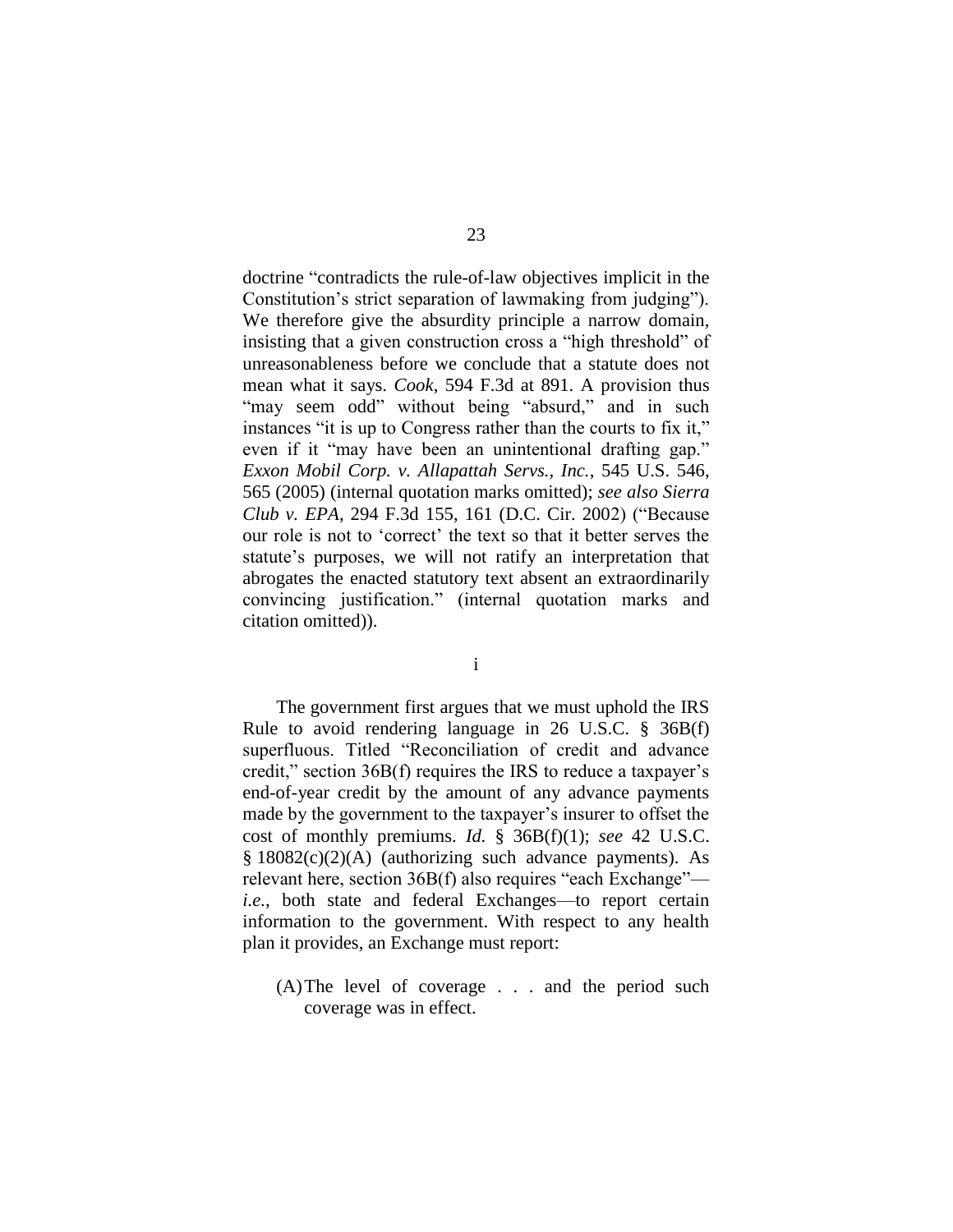- (B) The total premium for the coverage without regard to the credit under this section or cost-sharing reductions under section 1402 of [the ACA].
- (C) The aggregate amount of any advance payment of such credit or reductions . . . .
- (D)The name, address, and [taxpayer identification number (TIN)] of the primary insured and the name and TIN of each other individual obtaining coverage under the policy.
- (E) Any information provided to the Exchange, including any change of circumstances, necessary to determine eligibility for, and the amount of, such credit.
- (F) Information necessary to determine whether a taxpayer has received excess advance payments.

26 U.S.C. § 36B(f)(3). The government contends that these reporting requirements assume that credits are available on federal Exchanges, and it argues that the requirements would be superfluous, even nonsensical, as applied to federal Exchanges if we were to reject that assumption.

Not so. Even if credits are unavailable on federal Exchanges, reporting by those Exchanges still serves the purpose of enforcing the individual mandate—a point the IRS, in fact, acknowledged in promulgating a recent regulation, 26 C.F.R.  $\frac{8}{1.6055}$ -1(d)(1). That regulation exempts insurers from 26 U.S.C. § 6055, which otherwise would require that, for each policy they issue, insurers report to the IRS such information as "the name, address, and TIN of the primary insured," the dates of coverage, and the "amount (if any) or any advance payment . . . or of any premium tax credit under section 36B with respect to such coverage." 26 U.S.C. § 6055(b)(1)(B). The IRS justified the exemption for insurers on the ground that "Exchanges must report on this coverage under section 36B(f)(3)." Information Reporting of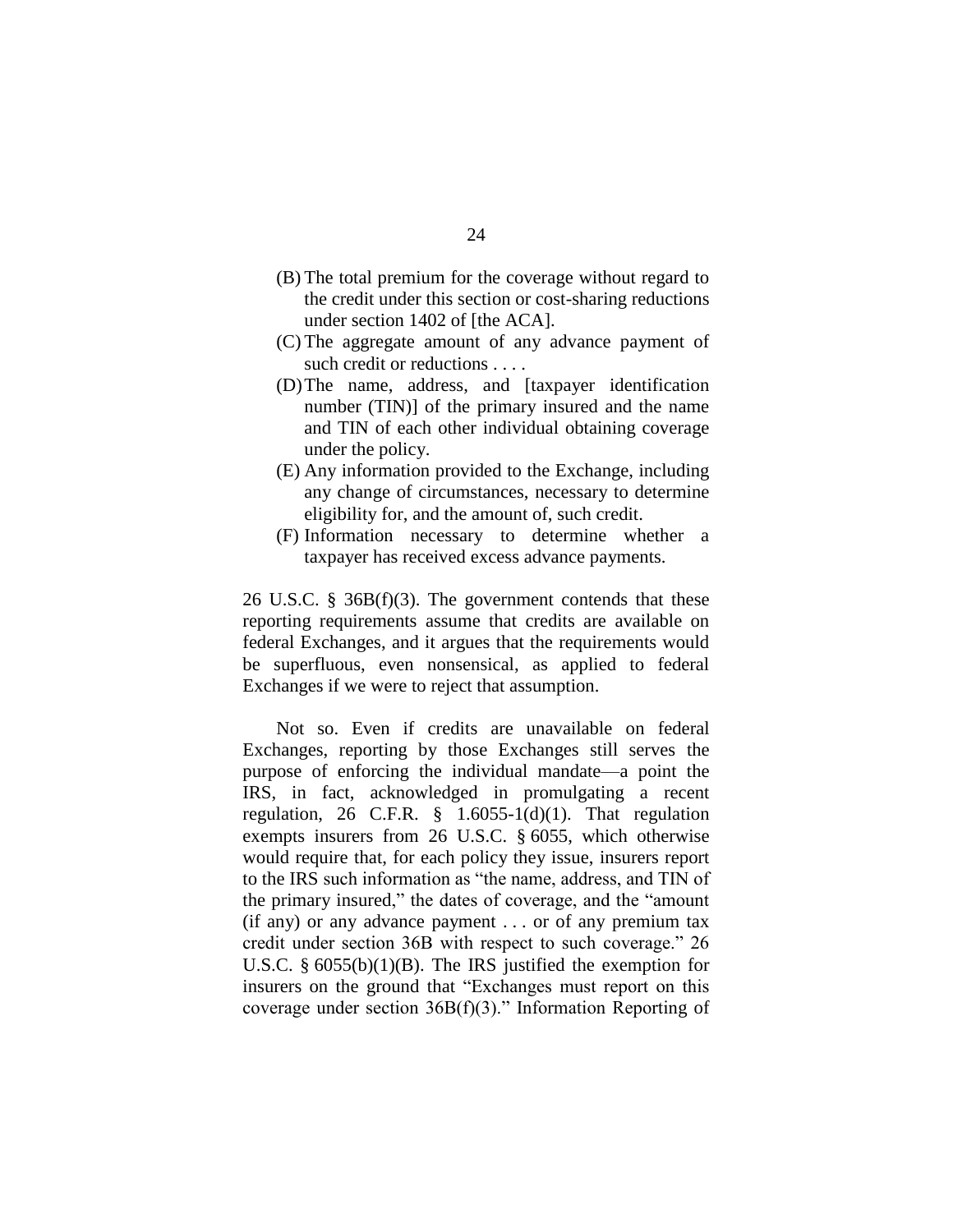Minimum Essential Coverage, 79 Fed. Reg. 13,220, 13,221 (Mar. 10, 2014); *see* 26 C.F.R. § 1.6055-1(d)(1).<sup>5</sup> The government's claim that section  $36B(f)(3)$ 's reporting requirement serves no purpose other than reconciling credits is therefore simply not true. $<sup>6</sup>$ </sup>

Furthermore, holding that credits are unavailable on federal Exchanges would not convert the specific reporting requirements concerning credits into an "'empty gesture.'" Gov't Br. 28 (quoting *Fund for Animals, Inc. v. Kempthorne*, 472 F.3d 872, 878 (D.C. Cir. 2006)). Those requirements would still allow the reconciling of credits on state Exchanges; as applied to federal Exchanges, they would simply be over-inclusive. Over-inclusiveness, however, remains a problem even if we were to agree that section 36B allows credits on federal Exchanges. Section 36B(f)(3), after all, mandates reporting "with respect to *any* health plan provided through the Exchange,"  $26$  U.S.C.  $\frac{6}{9}$  36B(f)(3) (emphasis added), even though only plans purchased by taxpayers with incomes between 100 and 400 percent of the federal poverty line may be subsidized, *see id.* § 36B(a),

 $<sup>5</sup>$  Appellants also suggest that the information collected from</sup> federal Exchanges could be useful for the "Study on Affordable Coverage" mandated by the ACA in that same section. *See* ACA § 1401(c), 124 Stat. at 220.

 $6$  The dissent takes a slightly different tack, emphasizing that the "*principal* purpose" of the reporting requirement is to reconcile advance and end-of-year payments. Dissenting Op. at 22. We agree but fail to see how this helps the government. Reporting by stateestablished Exchanges still would serve this purpose, while reporting by federally-established Exchanges would serve the secondary purpose implicitly recognized by 26 C.F.R. § 1.6055- $1(d)(1)$ .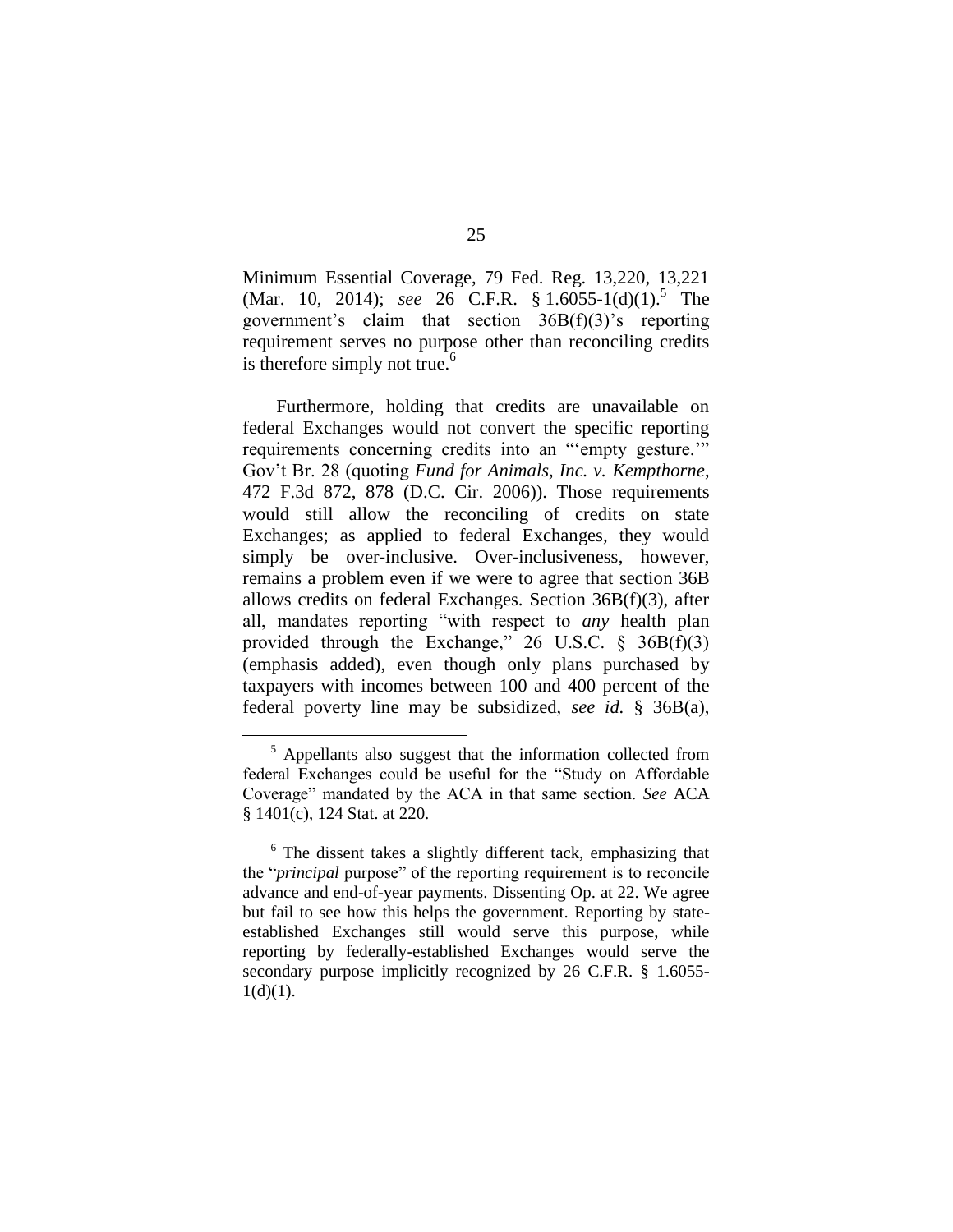$(c)(1)(A)$ . A weakness common to both views of the availability of credits hardly serves as a basis for choosing between them.

ii

The government next points to the supposedly absurd consequences appellants' interpretation of section 36B would have for section 1312 of the ACA, which defines the rights of "qualified individuals." *See* 42 U.S.C. § 18032. The term "'qualified individual' means, with respect to an Exchange, an individual who— (i) is seeking to enroll in a qualified health plan in the individual market offered through the Exchange; and (ii) resides in the State that established the Exchange." *Id.*  $§$  18032(f)(1)(A). If this provision is given its plain meaning, then the 36 states with federal Exchanges (that, obviously, the states did not establish) have no qualified individuals. That outcome is absurd, the government argues, because in its view section 1312 restricts access to Exchanges to qualified individuals alone. *See* 45 C.F.R. § 155.20. The absence of qualified individuals would mean that federal Exchanges have no customers and therefore no purpose. The government urges us to avoid this outcome by construing section 1321 to authorize the federal government to establish Exchanges "*on behalf of*" states that decline to do so. Gov't Br. 21 (internal quotation marks omitted).

The government, however, tilts at windmills. It assumes that when section 1312(a) states that "[a] qualified individual may enroll in any qualified health plan available to such individual and for which such individual is eligible," 42 U.S.C. § 18032(a)(1), it means that *only* a qualified individual may enroll in such a plan. The obvious flaw in this interpretation is that the word "only" does not appear in the provision. We have repeatedly emphasized that it is "not our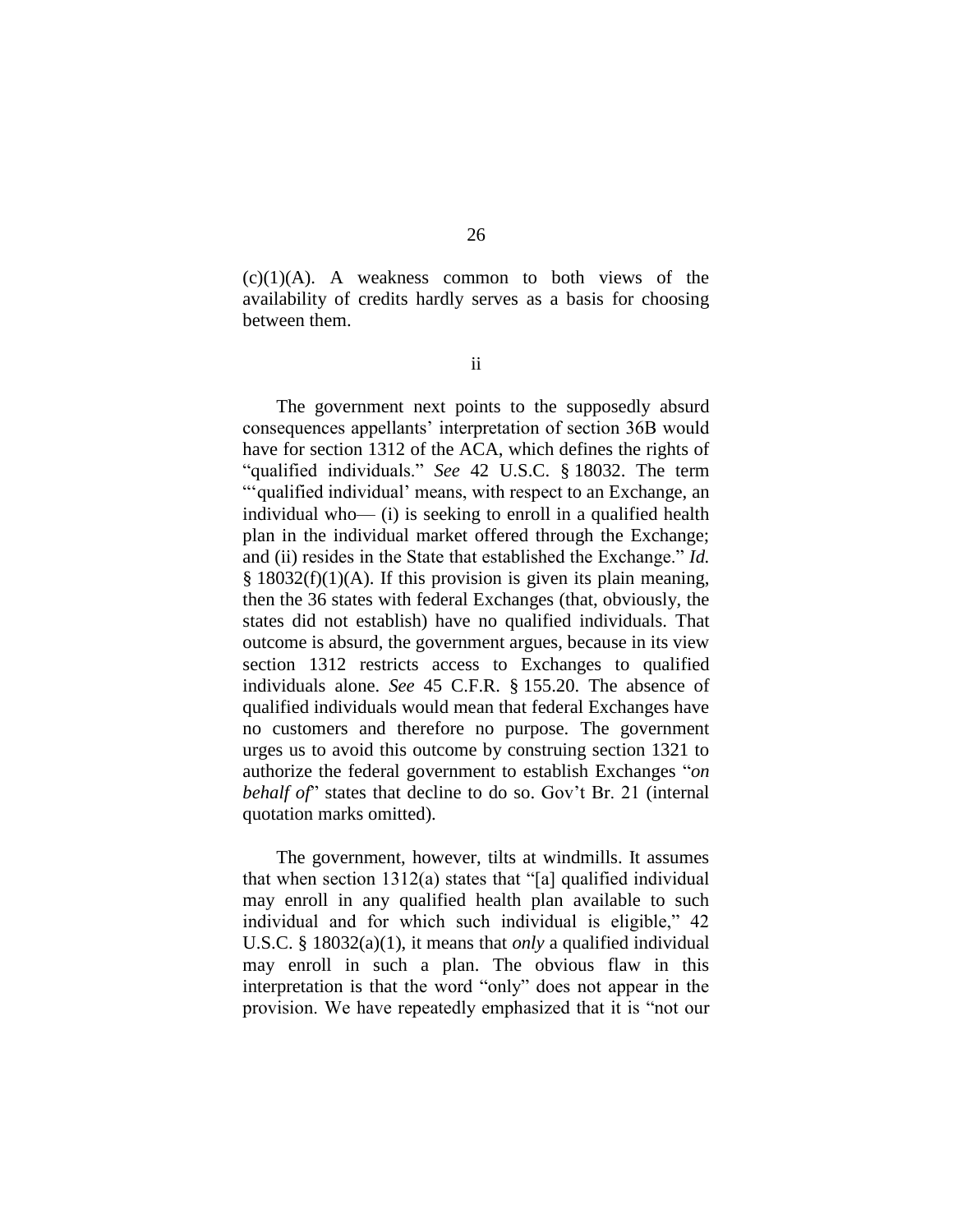role" to "engage in a statutory rewrite" by "insert[ing] the word 'only' here and there." *Adirondack Med. Ctr. v. Sebelius*, 740 F.3d 692, 699-700 (D.C. Cir. 2014); *see Lamie v. U.S. Tr.*, 540 U.S. 526, 538 (2004) (rejecting an interpretation that "would have [the Court] read an absent word into the statute" because such an interpretation "would result 'not [in] a construction of [the] statute, but, in effect, an enlargement of it by the court" (second and third alterations in original) (quoting *Iselin v. United States*, 270 U.S. 245, 251 (1926))); *Pub. Citizen*, 533 F.3d at 817 ("Congress knows well how to say that disclosures may be made *only* under specified provisions or circumstances, but it did not do so here." (footnote omitted)). Section 1312(a)'s actual language simply establishes the right of a qualified individual to enroll in any qualified health plan, at any level of coverage.<sup>7</sup> On this reading, giving the phrase "established by the State" its plain meaning creates no difficulty, let alone absurdity. Federal Exchanges might not have qualified individuals, but they would still have customers—namely, individuals who are not "qualified individuals."<sup>8</sup>

Under the ACA, qualified health plans may offer four different levels of coverage: bronze, silver, gold, and platinum. The level of coverage reflects the percentage of the insured's medical costs that the plan's benefits are designed to cover. *See* 42 U.S.C. § 18022(d)(1). Lower levels of coverage have higher deductibles and thus higher out-of-pocket costs and, as a general matter, lower premiums. *See id.*; *see also id.* § 18032(a)(2) (providing that qualified employers may "select[] any level of coverage under section  $18022(d)$ ... to be made available to employees through an Exchange").

 $8^8$  The government warns that interpreting section 1312(a) as a non-discrimination provision would allow undocumented aliens to shop on Exchanges. Gov't Br. at 31. But section 1312 specifically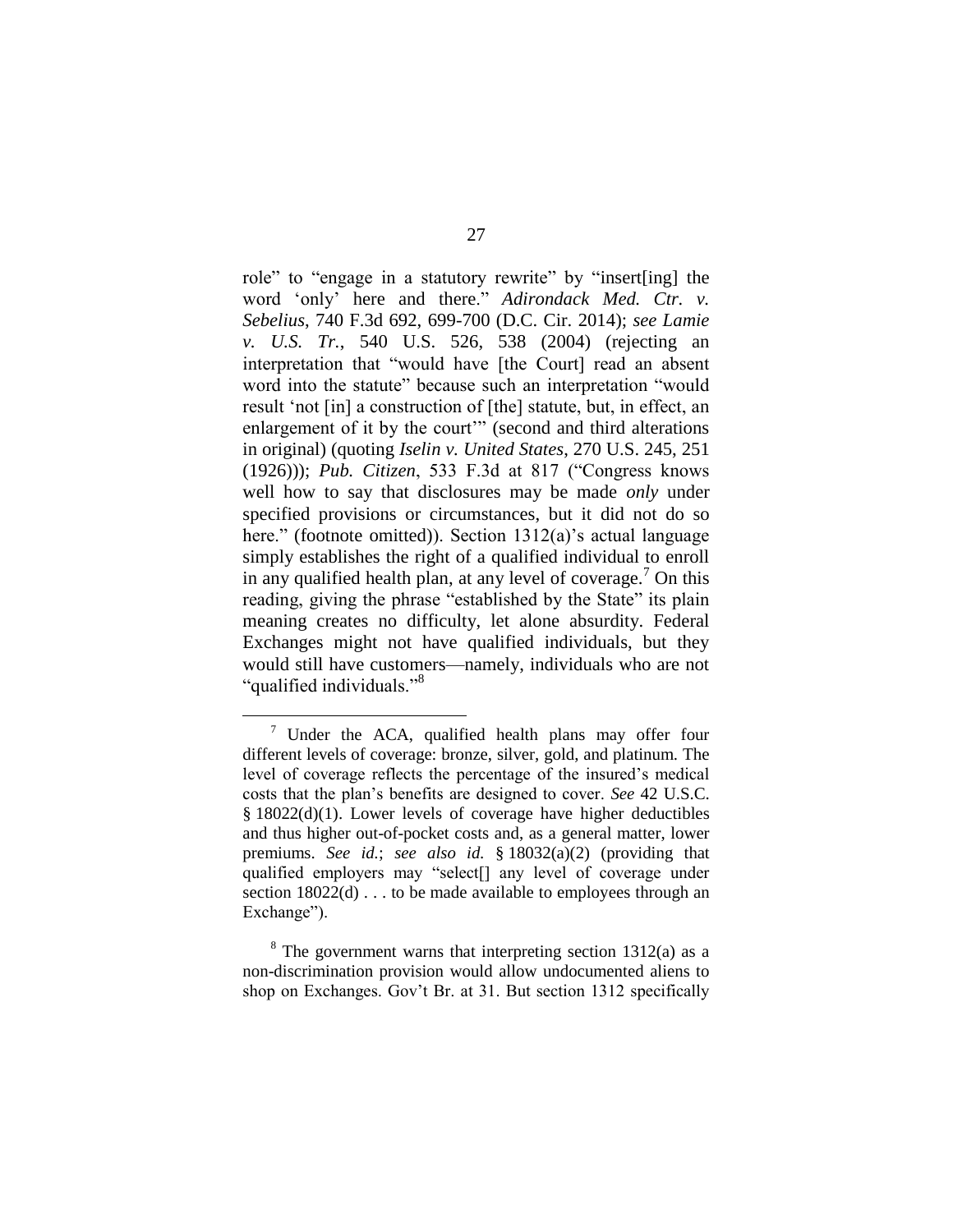Several other provisions in section 1312 imply that not only "qualified individuals" may participate in an Exchange. Take, for example, the provision concerning incarcerated convicts. Section  $1312(f)(1)(B)$  states that "[a]n individual shall not be treated as a qualified individual if, *at the time of enrollment*, the individual is incarcerated, other than incarceration pending the disposition of charges." 42 U.S.C.  $§ 18032(f)(1)(B)$  (emphasis added). By implying that an incarcerated convict may enroll in coverage through an Exchange despite not being a "qualified individual," this provision suggests that participation in an Exchange does not depend on "qualified individual" status. That proposition gains further strength from section 1312(d)(3), which states, first, that "[n]othing in this title shall be construed to restrict the choice of a qualified individual to enroll or not to enroll in a qualified health plan or to participate in an Exchange," 42 U.S.C.  $\S$  18032(d)(3)(A), and, second, that "[n]othing in this title shall be construed to compel an individual to enroll in a qualified health plan or to participate in an Exchange," *id.* § 18032(d)(3)(B). The second provision, which speaks of "individual[s]" generally, would be wholly unnecessary if only "qualified individuals" were eligible to participate in the Exchanges.<sup>9</sup>

addresses that concern, providing that aliens not "lawfully present in the United States . . . may not be covered under a qualified health plan in the individual market that is offered through an Exchange." 42 U.S.C. § 18032(f)(3).

 $\overline{a}$ 

<sup>9</sup> We note that section 1312's heading, "Consumer Choice," and subsection 1312(a)'s heading, "Choice," also suggest that the purpose of section 1312(a) is primarily to protect choice among levels of coverage, not restrict access to Exchanges.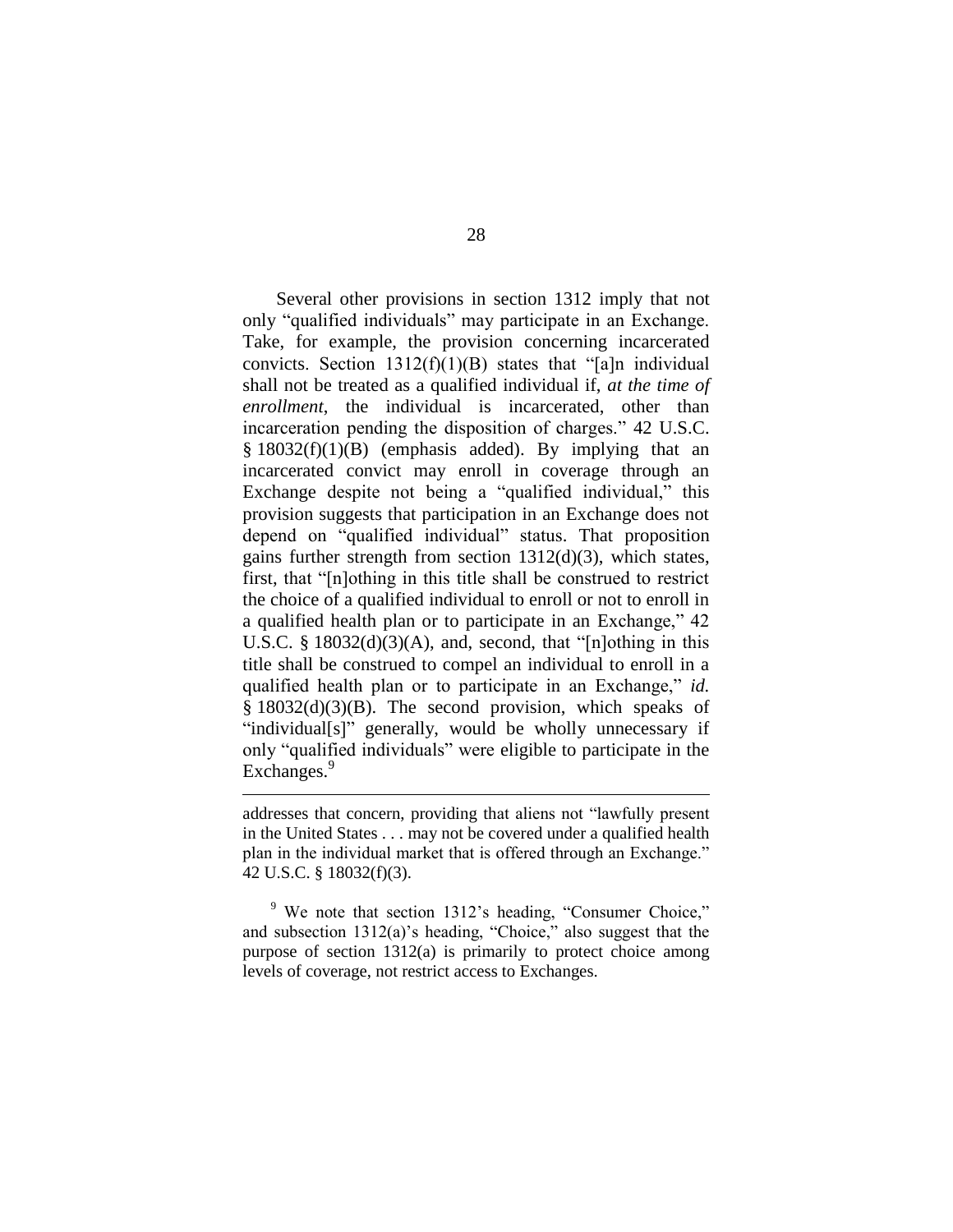The government also claims that a plain meaning reading of section 36B would have peculiar effects under 42 U.S.C. § 1396a(gg)(1). That provision states that, as a condition of receiving Medicaid funds, a State may not tighten its Medicaid eligibility standards for adults until "the date on which the Secretary determines that an Exchange established by the State under [section 1311] is fully operational." 42 U.S.C. § 1396a(gg)(1). If a federally-established Exchange is not one "established by the State," the government argues, states with federal Exchanges "would *never* be relieved of th[is] . . . requirement," transforming an "interim measure" into a "perpetual obligation." Gov't Br. at 33. But appellants propose a logical explanation for why the ACA might establish this rule: to preserve Medicaid benefits for the impoverished residents of states where, as a result of having federally-established Exchanges, subsidies are unavailable. *Cf. Pub. Citizen*, 533 F.3d at 817 (adopting a reasonable explanation of a provision's purpose despite not being able to "know for certain what purpose Congress had in mind"). In this light, the results produced by giving section 36B its plain meaning seem sensible, not absurd.<sup>10</sup>

 $\overline{a}$ 

iii

<sup>&</sup>lt;sup>10</sup> In a footnote, the government identifies another set of provisions that supposedly embodies the assumption that federal Exchanges are Exchanges "established by the State": 42 U.S.C. § 1397ee(d)(3)(B)-(C). Those provisions instruct states to enroll children in coverage "offered through an Exchange established by the State under section [1311]" in the event of a funding shortfall in a state's Children's Health Insurance Program. *See id.* § 1397ee(d)(3)(B). Although we recognize the oddity of requiring some states and not others to take this step, we do not see how it makes the statute nonsensical or otherwise meets the high threshold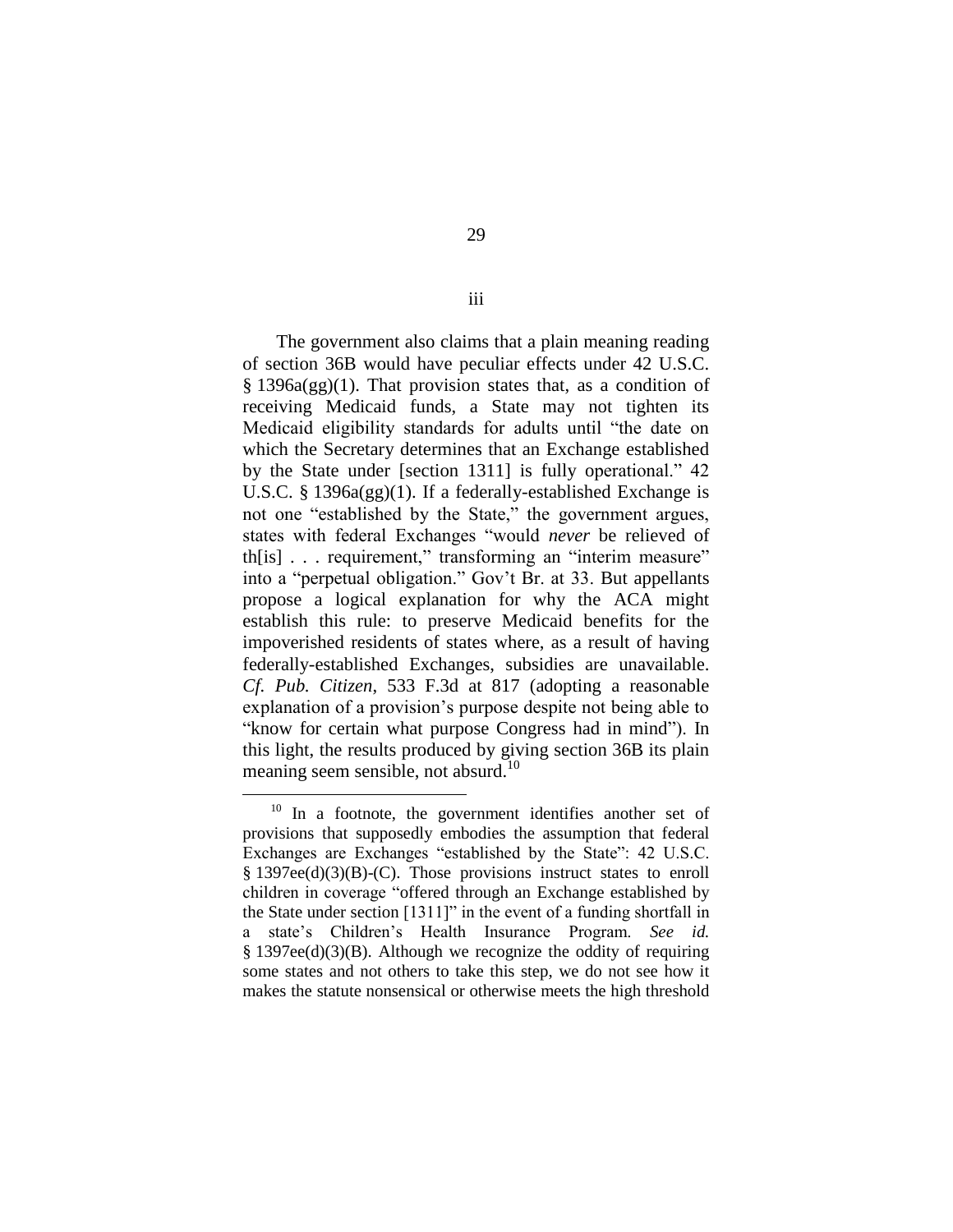30

iv

The government urges us, in effect, to strike from section 36B the phrase "established by the State," on the ground that giving force to its plain meaning renders other provisions of the Act absurd. But we find that the government has failed to make the extraordinary showing required for such judicial rewriting of an act of Congress. Nothing about the imperative to read section 36B in harmony with the rest of the ACA requires interpreting "established by the State" to mean anything other than what it plainly says.

 $\overline{C}$ 

This conclusion places us at a fork in our precedent. One line of cases instructs us to cease our inquiry and give effect to the statute's unambiguous language. *See Coal. for Responsible Regulation, Inc. v. EPA*, 684 F.3d 102, 137 (D.C. Cir. 2012) (per curiam) (noting, in the *Chevron* context, that "'[w]hen the words of a statute are unambiguous . . . judicial inquiry is complete'" (ellipsis in original) (quoting *Conn. Nat'l Bank v. Germain*, 503 U.S. 249, 254 (1992)), *aff'd in relevant part sub nom. Util. Air Regulatory Grp. v. EPA* (*UARG*), 134 S. Ct. 2427, 2448 (2014); *accord Dep't of Housing & Urban Dev. v. Rucker*, 535 U.S. 125, 132-33 (2002); *Hughes Aircraft Co. v. Jacobson*, 525 U.S. 432, 438 (1999) ("As in *any* case of statutory construction, our analysis

of absurdity. The statute remains workable, and nothing suggests that in states with federal Exchanges, the federal government could not step in and perform the same service for uninsured children. The government's bare citation to the provisions thus hardly demonstrates absurdity.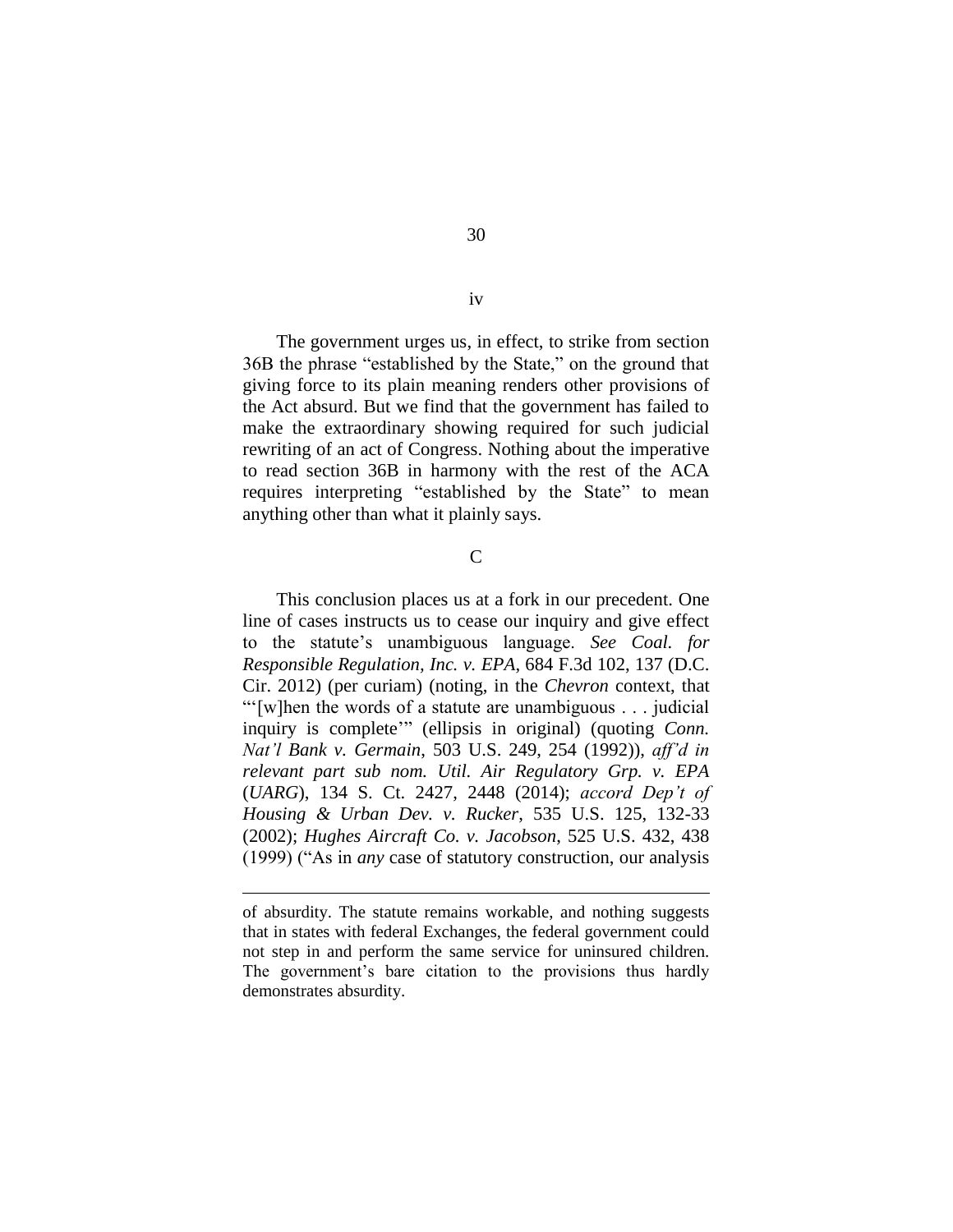begins with the language of the statute. And where the statutory language provides a clear answer, it ends there as well." (emphasis added) (internal quotation marks and citation omitted)); *see also Am. Fed'n of Gov't Emps. v. Shinseki*, 709 F.3d 29, 33 (D.C. Cir. 2013). Another tells us to wade into the legislative history in the hope of glimpsing "new light on congressional intent." *Sierra Club v. EPA*, 551 F.3d 1019, 1027 (D.C. Cir. 2008). But, though we recognize that our decision about which path to travel implicates substantial theoretical questions of statutory interpretation, its practical consequences are less momentous here because both paths lead to the same destination. Therefore, assuming *arguendo* that it is proper to consult legislative history when the statutory text is clear, we consider what light the ACA's history offers.

We begin by clarifying the role the ACA's legislative history might play in our analysis. Legislative history is a means to an end, to be consulted for evidence of congressional intent. *See, e.g.*, *Sierra Club*, 551 F.3d at 1027. But legislative history is not the sole, or even the primary, source of such evidence. Rather, "[t]he most reliable guide to congressional intent is the legislation the Congress enacted." *Sierra Club*, 294 F.3d at 161; *see also Cal. Indep. Sys. Operator Corp. v. FERC*, 372 F.3d 395, 400 (D.C. Cir. 2004) ("[W]e assume 'that the legislative purpose is expressed by the ordinary meaning of the words used.'" (quoting *Sec. Indus. Ass'n v. Bd. of Governors of Fed. Reserve Sys.*, 468 U.S. 137, 149 (1984))); *Engine Mfrs. Ass'n*, 88 F.3d at 1088 (noting that the "most traditional tool" for "determin[ing] Congressional intent" is "to read the text"). Where used, legislative history plays a distinctly secondary role. Its purpose is not to confirm already clear text; clear text speaks for itself and requires no "amen" in the historical record. *See, e.g.*, *Harrison v. PPG Indus., Inc.*, 446 U.S. 578, 592 (1980)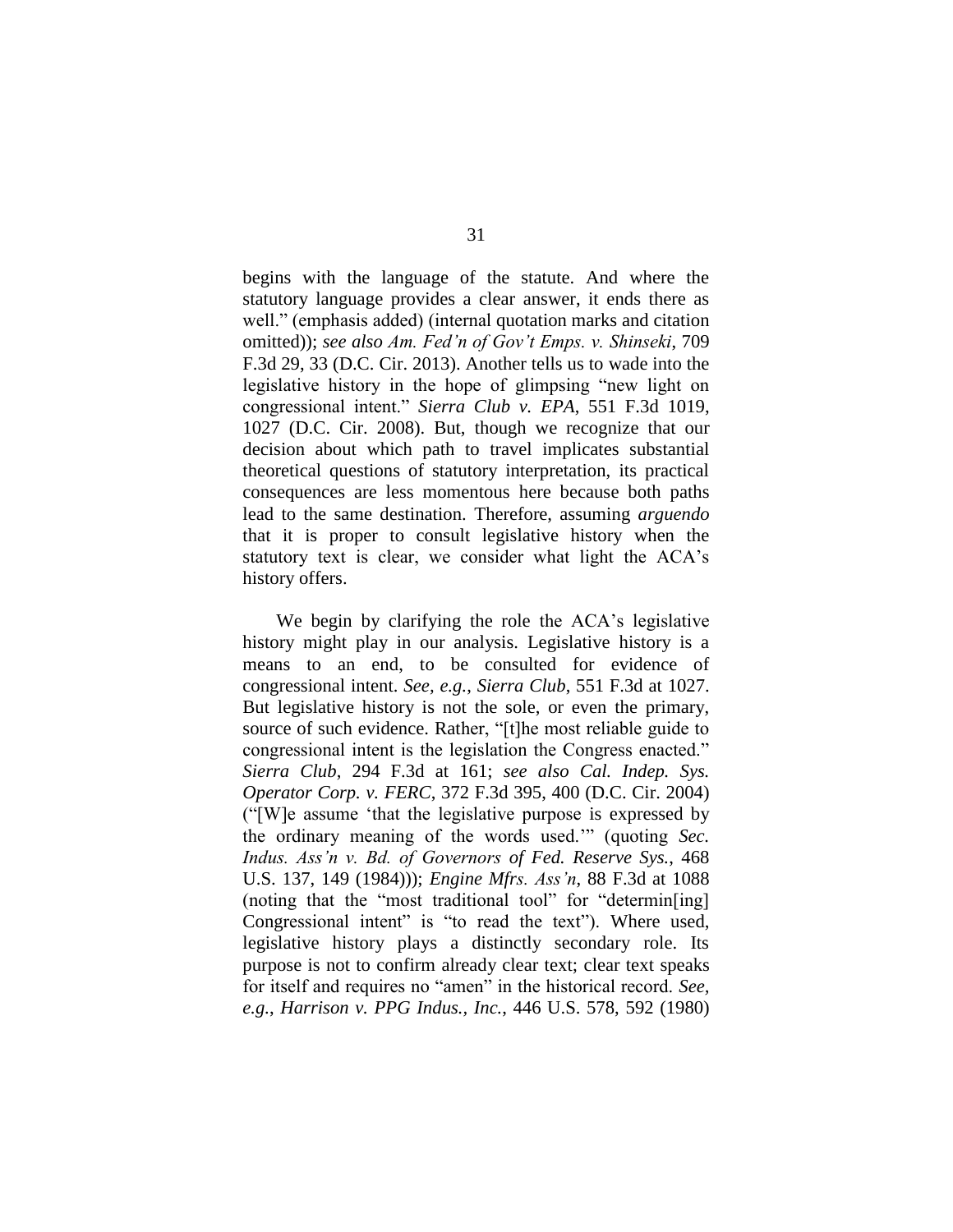("[I]t would be a strange canon of statutory construction that would require Congress to state in committee reports or elsewhere in its deliberations that which is obvious on the face of a statute."). Instead, only when "apparently plain language compels an 'odd result'" might we look to legislative history to ensure that the "'literal application of a statute will [not] produce a result demonstrably at odds with the intentions of its drafters.'" *Engine Mfrs. Ass'n*, 88 F.3d at 1088 (quoting *Public Citizen*, 491 U.S. at 454, and *United States v. Ron Pair Enters., Inc.*, 489 U.S. 235, 242 (1989)). Thus, accepting for the sake of argument the government's contention that the results of appellants' construction of section 36B are odd, our inquiry into the ACA's legislative history is quite narrow. In the face of the statute's plain meaning—a federal Exchange is not an "Exchange established by the State"—we ask only whether the legislative history provides evidence that this literal meaning is "*demonstrably* at odds with the intentions" of the ACA's drafters. Unless evidence in the legislative record establishes that it is, we must hew to the statute's plain meaning, even if it compels an odd result. *See id.* ("[T]here must be evidence that Congress meant something other than what it literally said before a court can depart from plain meaning."); *accord Garcia v. United States*, 469 U.S. 70, 75 (1984) (noting that "only the most extraordinary showing of contrary intentions . . . would justify a limitation on the 'plain meaning' of the statutory language"); *Bldg. & Constr. Trades Dep't, AFL-CIO v. U.S. Dep't of Labor Wage Appeals Bd.*, 932 F.2d 985, 990 (D.C. Cir. 1991).

Here, the scant legislative history sheds little light on the precise question of the availability of subsidies on federal Exchanges. The government points, for example, to a Congressional Budget Office report from November 2009, before the ACA's adoption, that calculated the cost of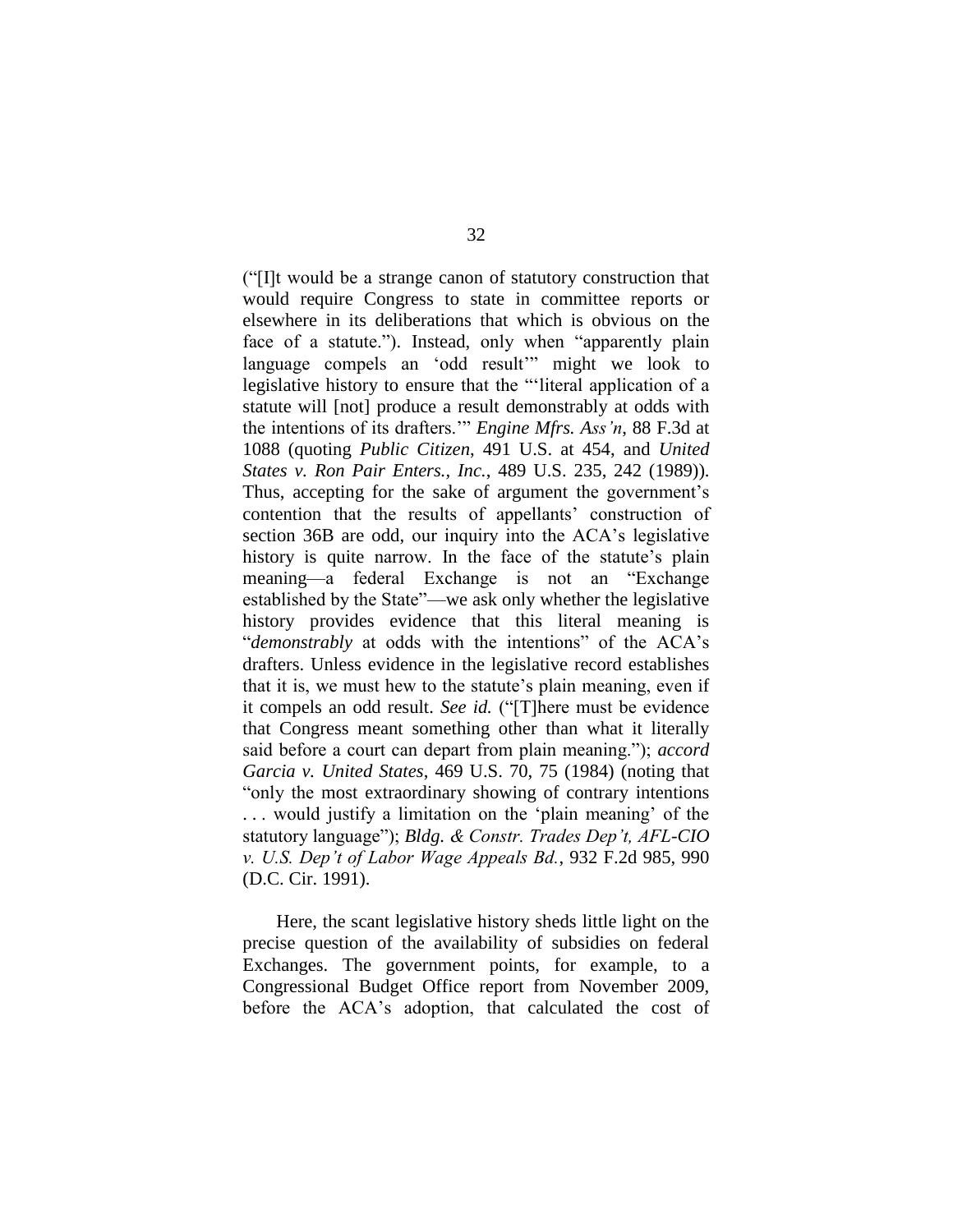subsidies based on the assumption that they would be available in all states. But that assumption is as consistent with an expectation that all states would cooperate (*i.e.*, establish their own Exchanges) as with an understanding that subsidies would be available on federal Exchanges as well. *Cf.* Robert Pear, *U.S. Officials Brace for Huge Task of Operating Health Exchanges*, N.Y. TIMES, at A17 (Aug. 5, 2012) ("When Congress passed legislation to expand coverage two years ago, Mr. Obama and lawmakers assumed that every state would set up its own exchange . . . ."). Equally unilluminating are floor statements by Senate sponsors of the ACA touting the availability and benefits of premium tax credits in general, but not addressing the precise issue of whether they would be available on federal Exchanges.

The government and its amici are thus left to urge the court to infer meaning from silence, arguing that "during the debates over the ACA, no one suggested, let alone explicitly stated, that a State's citizens would lose access to the tax credits if the State failed to establish its own Exchange." Br. of Amici Members of Congress and State Legislatures 8. The historical record, however, belies this claim. The Senate Committee on Health, Education, Labor, and Pensions (HELP) proposed a bill that specifically contemplated penalizing states that refused to participate in establishing "American Health Benefit Gateways," the equivalent of Exchanges, by denying credits to such states' residents for four years. *See* Affordable Health Choices Act, S. 1679, 111th Cong. § 3104(a),  $(d)(2)$  (2009). This is not to say that section 36B necessarily incorporated this thinking; we agree that inferences from unenacted legislation are too uncertain to be a helpful guide to the intent behind a specific provision. *See Village of Barrington v. Surface Transp. Bd.*, 636 F.3d 650, 666 (D.C. Cir. 2011). But the HELP Committee's bill certainly demonstrates that members of Congress at least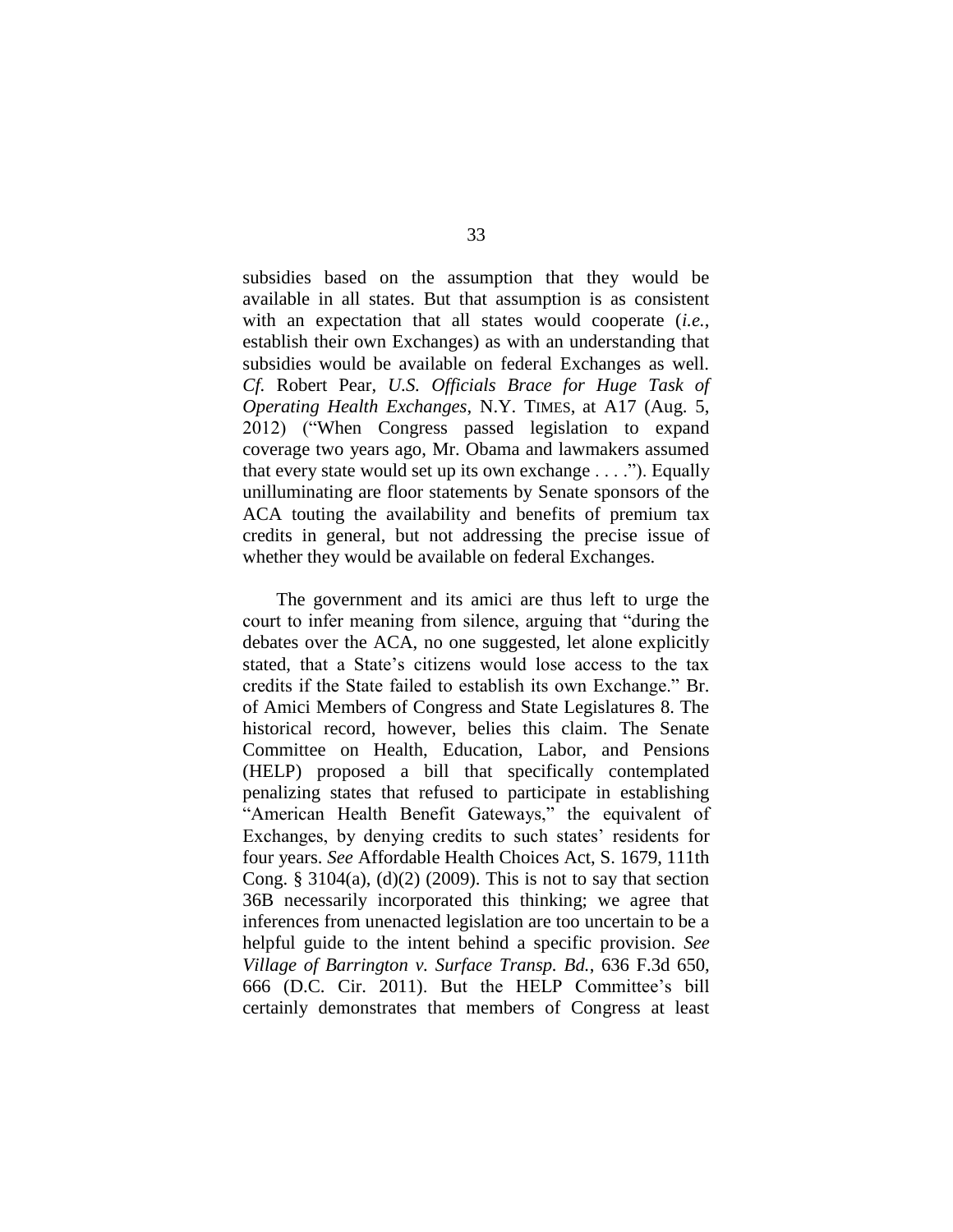considered the notion of using subsidies as an incentive to gain states' cooperation.

In any case, even if the historical record were silent, that silence is unhelpful to the government. For the court to depart from the ACA's plain meaning, which favors appellants, "there must be *evidence* that Congress meant something other than what it literally said," from which the court can conclude that applying the statute literally would be "'*demonstrably* at odds with the intentions of [the ACA's] drafters.'" *Engine Mfrs. Ass'n*, 88 F.3d at 1088 (quoting *Ron Pair Enters.*, 489 U.S. at 242) (emphases added). As Chief Justice Marshall wrote, "it is incumbent on those who oppose" a statute's plain meaning "to shew an intent varying from that which the words import." *United States v. Fisher*, 6 U.S. (2 Cranch) 358, 386 (1805). Nothing the government or its amici cite demonstrates what that precise intent was. And "[i]n the absence of such evidence, the court cannot ignore the text by assuming that if the statute seems odd to us, i.e., the statute is not as we would have predicted beforehand that Congress would write it, it could be the product only of oversight, imprecision, or drafting error." *Engine Mfrs. Ass'n*, 88 F.3d at 1088-89; *see also id.* at 1091 ("With such a meager record of what happened in conference, the court is unable to reconstruct the legislative compromises that were made. Even if the final product might strike us as unexpected . . . the court could not make the leap from such an impression to the certainty that such a result was unintentional.").

The government, together with the dissent, also leans heavily on a more abstract form of legislative history— Congress's broad purpose in passing the ACA—urging the court to view section 36B through the lens of the ACA's economic theory and ultimate aims. They emphasize that to achieve the goals of "near universal coverage" and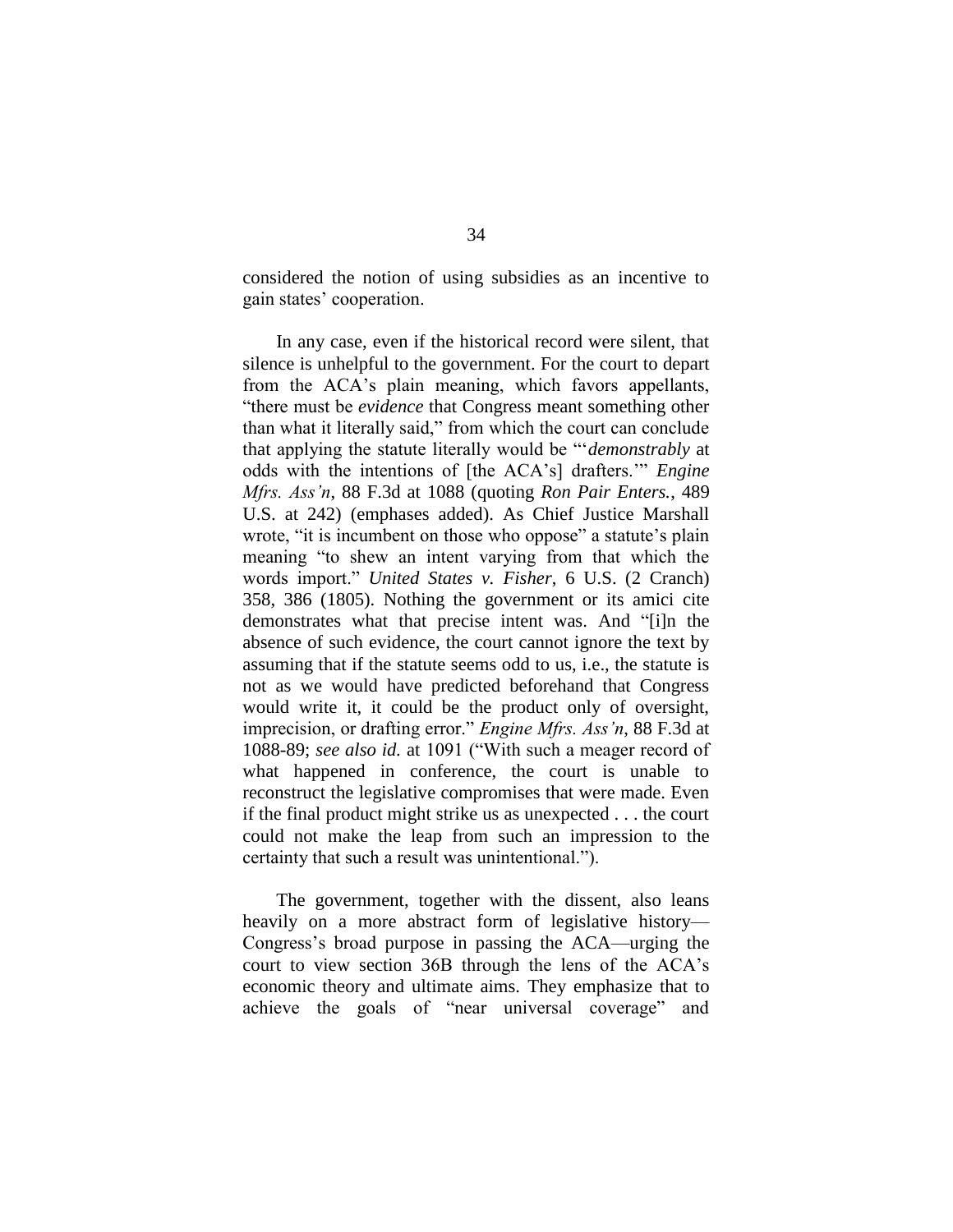"lower[ing] health insurance premiums," 42 U.S.C. § 18091(2)(D), (F), the ACA relies on three interrelated policies: insurance market reforms prohibiting insurers from denying coverage or charging higher premiums based on an individual's health status, *see, e.g.*, *id.* § 300gg (community rating requirement); *id.* § 300gg-1 (guaranteed issue requirement); the individual mandate, *see* 26 U.S.C. § 5000A; and subsidies to individuals purchasing insurance in the individual market, *see id.* § 36B. These policies, the government and dissent explain, are like the legs of a threelegged stool; remove any one, and the ACA will collapse. The insurance market reforms are necessary to expand the availability of insurance. The individual mandate is necessary to avoid the adverse selection that would result if people could exploit the insurance market reforms to wait to purchase insurance until they were sick. And subsidies are necessary both to make the mandated insurance affordable and, in so doing, to expand the reach of the individual mandate by reducing the cost of insurance below the threshold—eight percent of household income—at which taxpayers are exempt from the mandate's penalty. *See* 26 U.S.C. §  $5000A(e)(1)(A)-(B)$ . Given this structure, the government and dissent argue that it is "inconceivable" to think Congress would have risked the ACA's stability by making subsidies conditional on states establishing Exchanges.<sup>11</sup> Dissenting Op. at 2.

 $11$  Appellants do not challenge the government's account of the economic theory behind the ACA, but they contend that the theory must be understood through the lens of political reality. In their telling, section 36B is the product of legislative compromise to secure the support of Nebraska Senator Ben Nelson, the crucial sixtieth vote needed to avoid a filibuster. Nelson opposed House plans for a national, federally-run exchange, fearing that it would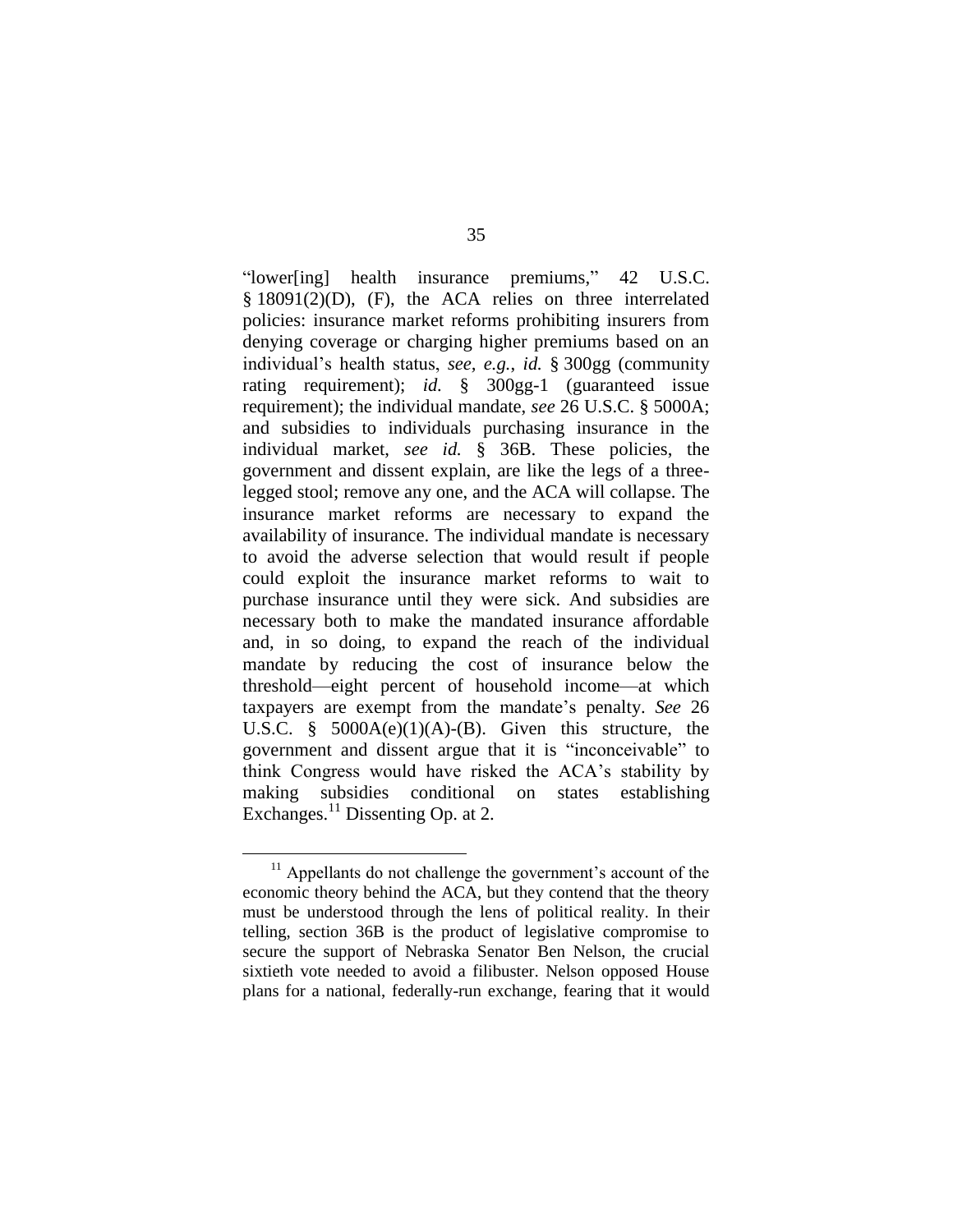set the United States down a path to a single-payer system. *See*  Carrie Budoff Brown, *Nelson: National Exchange a Dealbreaker*, POLITICO (Jan. 25, 2010), http://www.politico.com/livepulse/0110/ Nelson National exchange a dealbreaker.html. To gain Nelson's support, proponents of the ACA scrapped the national exchange in favor of establishing exchanges on a state-by-state basis. This change, in turn, required Congress to devise means of inducing states to take on the politically and technologically challenging task of establishing exchanges. Congress's solution, appellants maintain, was a package of "carrots" and "sticks" for states. The carrots included federal grants to states for "activities (including planning activities) related to establishing an [Exchange]." 42 U.S.C. § 18031(a)(3). The sticks included the prohibition against tightening Medicaid eligibility requirements imposed on states that do not create their own Exchanges. *See id.* § 1396a(gg). The most important incentive of all, appellants argue, was the provision at issue here: making premium tax credits available only for individual coverage purchased through state-established Exchanges. According to appellants, the ACA's supporters believed no state would refuse so good an offer—and, appellants add, perhaps no state would have had the IRS not eliminated this incentive by proposing and promulgating the IRS Rule, making subsidies available regardless of which entity established an Exchange, before states had to elect whether to establish Exchanges. *See*  Health Insurance Premium Tax Credit, 77 Fed. Reg. 30,377, 30,378 (May 23, 2012); Health Insurance Premium Tax Credit, 76 Fed. Reg. 50,931, 50,934 (Aug. 17, 2011).

Like the government, however, appellants fail to marshal persuasive evidence (apart from the statutory text, that is) in support of their theory. Senator Nelson may have opposed a single, national exchange, but it does not necessarily follow that he opposed making subsidies available on federal fallback Exchanges in uncooperative states. Similarly, the fact that the ACA contained some incentives to states does not necessarily mean that section 36B is one of them. Nor does the fact that Congress has conditioned federal benefits on state cooperation in other contexts shed light on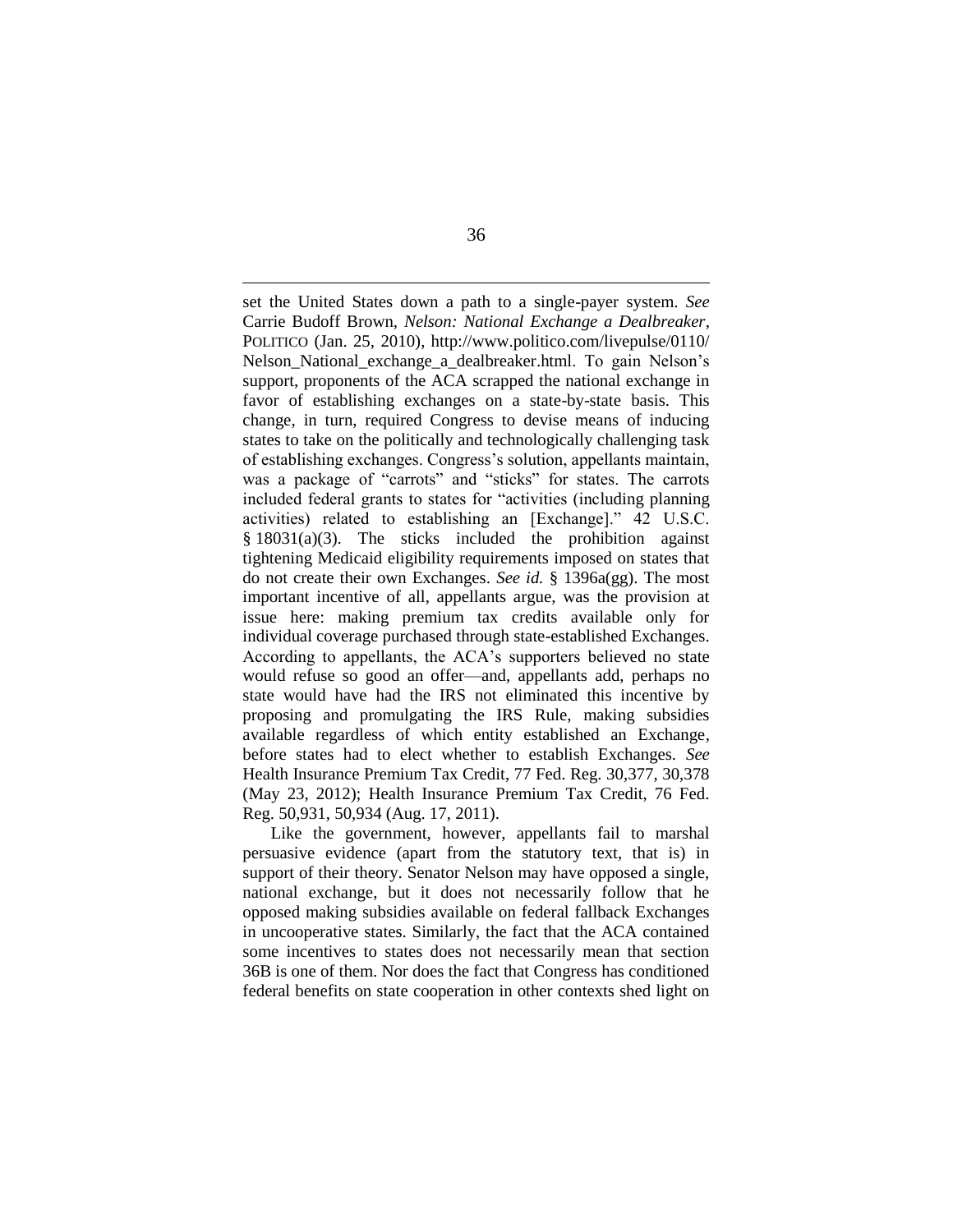Yet the supposedly unthinkable scenario the government and dissent describe—one in which insurers in states with federal Exchanges remain subject to the community rating and guaranteed issue requirements but lack a broad base of healthy customers to stabilize prices and avoid adverse selection—is exactly what the ACA enacts in such federal territories as the Northern Mariana Islands, where the Act imposes guaranteed issue and community rating requirements without an individual mandate. *See* 26 U.S.C. § 5000A(f)(4) (exempting residents of such federal territories as Puerto Rico and the Northern Mariana Islands from the individual mandate by providing that they are automatically treated as having "minimum essential coverage"); 42 U.S.C. § 201(f) (providing that the Public Health Service Act, where the guaranteed issue and community rating requirements appear, applies to residents of such territories). This combination, predictably, has thrown individual insurance markets in the territories into turmoil. *See* Sarah Kliff, *Think Your State Has Obamacare Problems? They're Nothing Compared to Guam*, WASH. POST (Dec. 19, 2013), http://www.washingtonpost.com/blogs/wonkblog/wp/2013/12 /19/think-your-state-has-obamacare-problems-theyre-nothingcompared-to-guam/. But HHS has nevertheless refused to exempt the territories from the guaranteed issue and

 $\overline{a}$ 

the precise question of whether Congress did so in section 36B. Thus, the most that can be said of appellants' theory is that it is plausible. But we need not endorse appellants' historical account to agree with their construction of section 36B. "Where the statutory language is clear and unambiguous, we need neither accept nor reject a particular 'plausible' explanation for why Congress would have written a statute [as it did]." *Barnhart*, 534 U.S. at 460.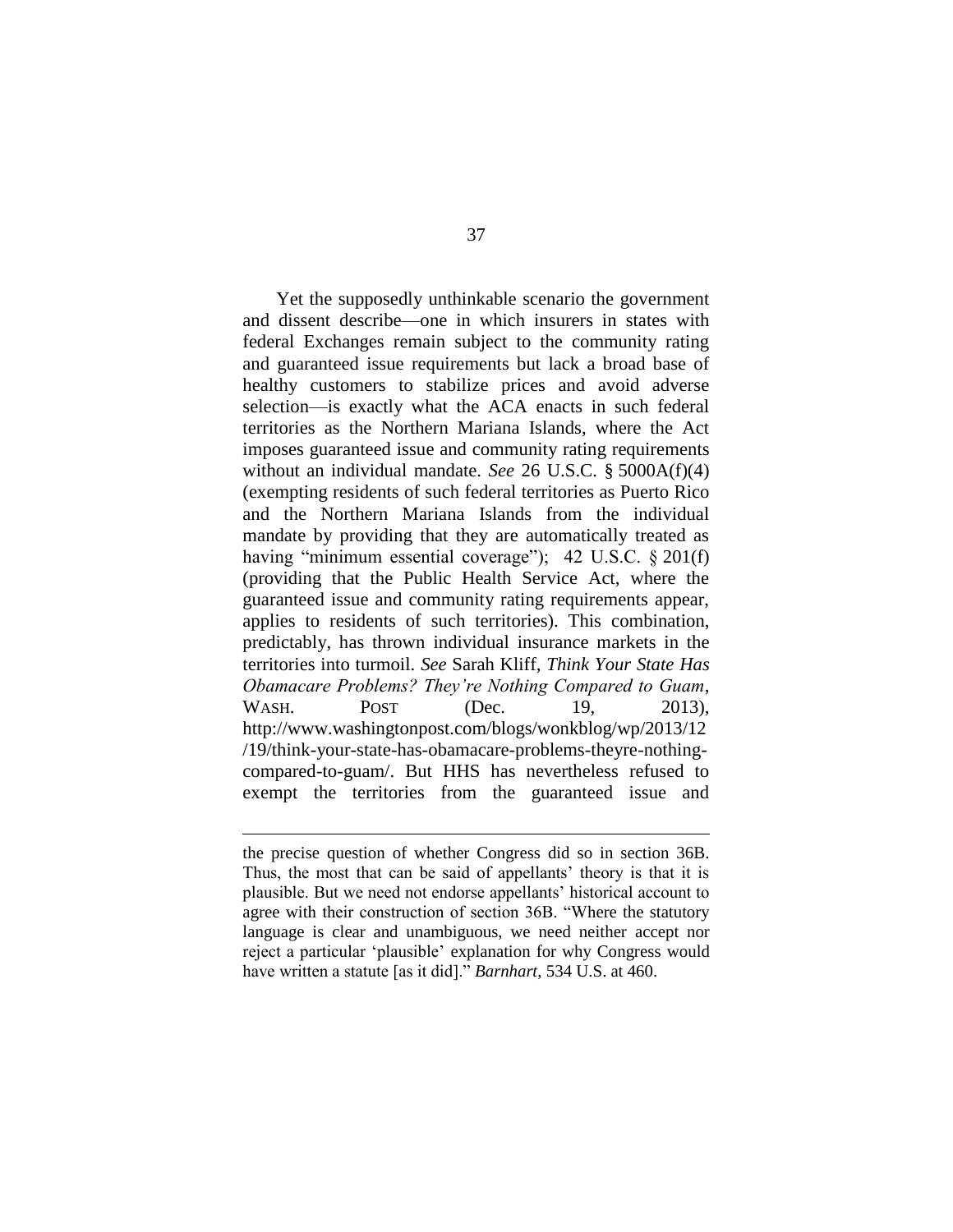community rating requirements, recognizing that, "[h]owever meritorious" the reasons for doing so might be, "HHS is not authorized to choose which provisions of the [ACA] might apply to the territories." Letter from Gary Cohen, Director, Center for Consumer Information and Insurance Oversight, HHS, to Sixto K. Igisomar, Secretary of Commerce, Commonwealth of the Northern Mariana Islands (July 12, 2013), *available at* http://www.doi.gov/oia/igia/upload/12-3- HHS-CMS-CNMI-Letter-igisomar7-12-13.pdf.

Moreover, the territories are not the only instance where the ACA did the unimaginable. A separate title of the ACA, known as the Community Living Assistance Services and Supports (CLASS) Act, *see* ACA, Pub. L. No. 111-148, §§ 8001-8002, 124 Stat. 119, 828-47 (2010), required the Secretary of HHS to establish a long-term care insurance program subject to guaranteed issue and community rating requirements but unaided by an individual mandate or premium subsidies, *see* 124 Stat. at 834. This recipe for adverse selection risk never materialized only because Congress, in response to actuarial analyses predicting that the CLASS Act would be fiscally unsustainable, repealed the provision in 2013.<sup>12</sup> *See* American Taxpayer Relief Act of

 $\overline{a}$ 

 $12$  The dissent attempts to distinguish the market targeted by the CLASS Act from the individual insurance market by pointing out that the CLASS Act contains no individual mandate. In the dissent's view, the omission "of a tool [Congress] knew to be important to preventing adverse selection merely indicates that Congress had a substantially higher tolerance for the risk of adverse selection" in peripheral markets than in the core market. Dissenting Op. at 19. This argument, however, assumes the very conclusion at issue, taking for granted that the mandate in the individual market indeed is as broad as it must be to eliminate all adverse selection risk. But the plain language of section 36B suggests that it is not. If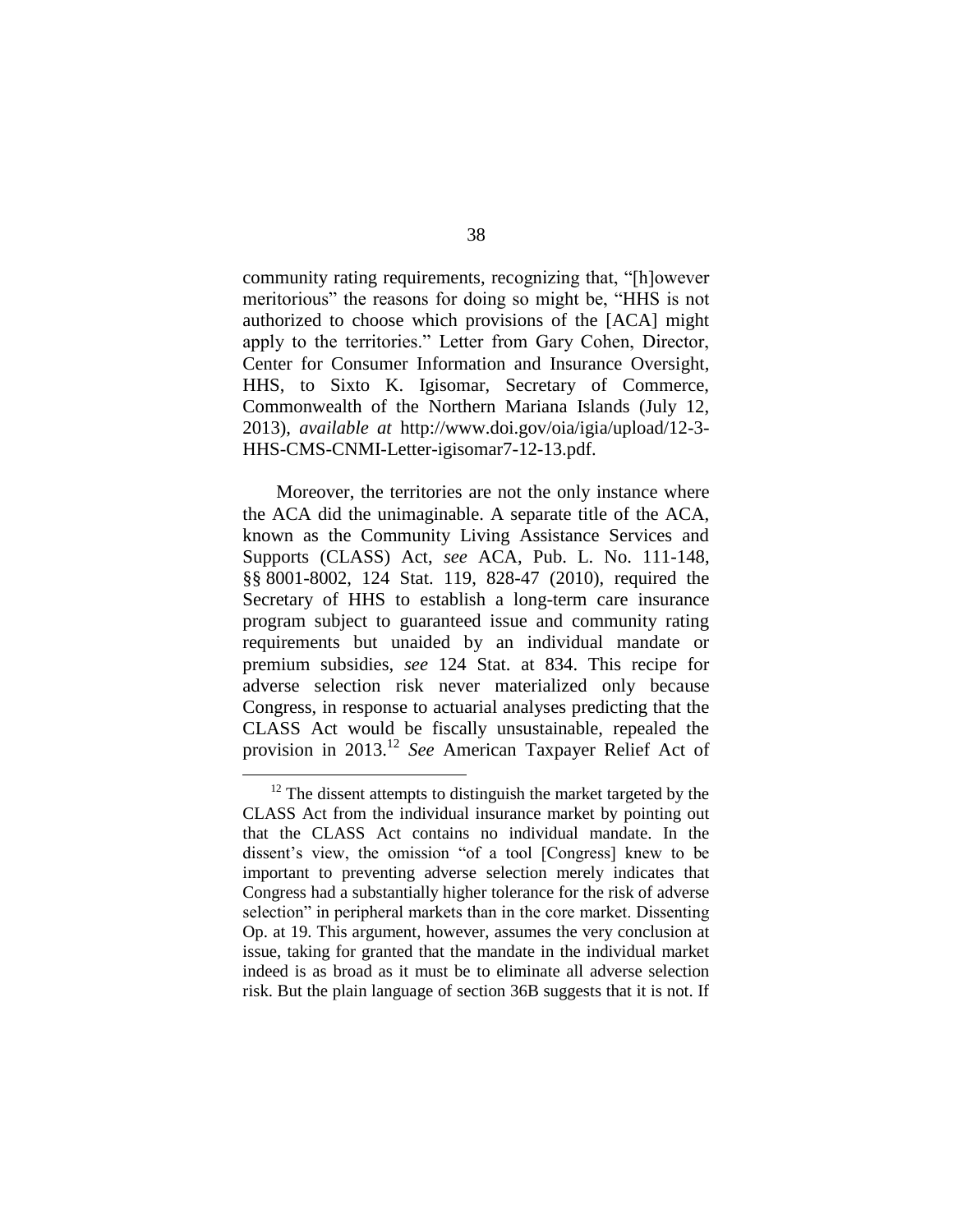2012, Pub. L. No. 112-240, § 642, 126 Stat. 2313, 2358 (2013); Sarah Kliff, *The Fiscal Cliff Cuts \$1.9 Billion from Obamacare. Here's How*, WASH. POST (Jan. 2, 2013), http://www.washingtonpost.com/blogs/wonkblog/wp/2013/01 /02/the-fiscal-cliff-cuts-1-9-billion-from-obamacare-hereshow/.

The CLASS Act and the provisions applicable to the territories attest that Congress twice did exactly what the government and the dissent insist it never would: introduce significant adverse selection risk to insurance markets. This is not to say that as Congress did in the CLASS Act and territories, so too must it have done in section 36B; perhaps Congress was willing to tolerate risks in those corners of the insurance market that it never would tolerate at its core. But perhaps not. The point is that we don't know, and in asking us to ignore the best evidence of Congress's intent—the text of section 36B—in favor of assumptions about the risks that Congress would or would not tolerate—assumptions

 $\overline{a}$ 

We recognize that, from an economic standpoint, such adverse selection risk bodes ill for individual insurance markets. But it made no more sense economically in the CLASS Act. Congress may simply have miscalculated the consequences of omitting a mandate, as its decision to repeal the CLASS Act suggests. In any event, whether by error or design, the CLASS Act in clear terms created a significant adverse selection risk, which, as Congress and the government recognized, could be undone only by subsequent legislation, not administrative fiat. *Cf. UARG*, 134 S. Ct. at 2445 ("An agency has no power to 'tailor' legislation to bureaucratic policy goals by rewriting unambiguous statutory terms.").

section 36B limits the availability of subsidies and thus curtails the reach of the individual mandate, this is evidence that Congress *was*  tolerant of adverse selection risk in the core markets, although Congress might not have expected the risk to materialize.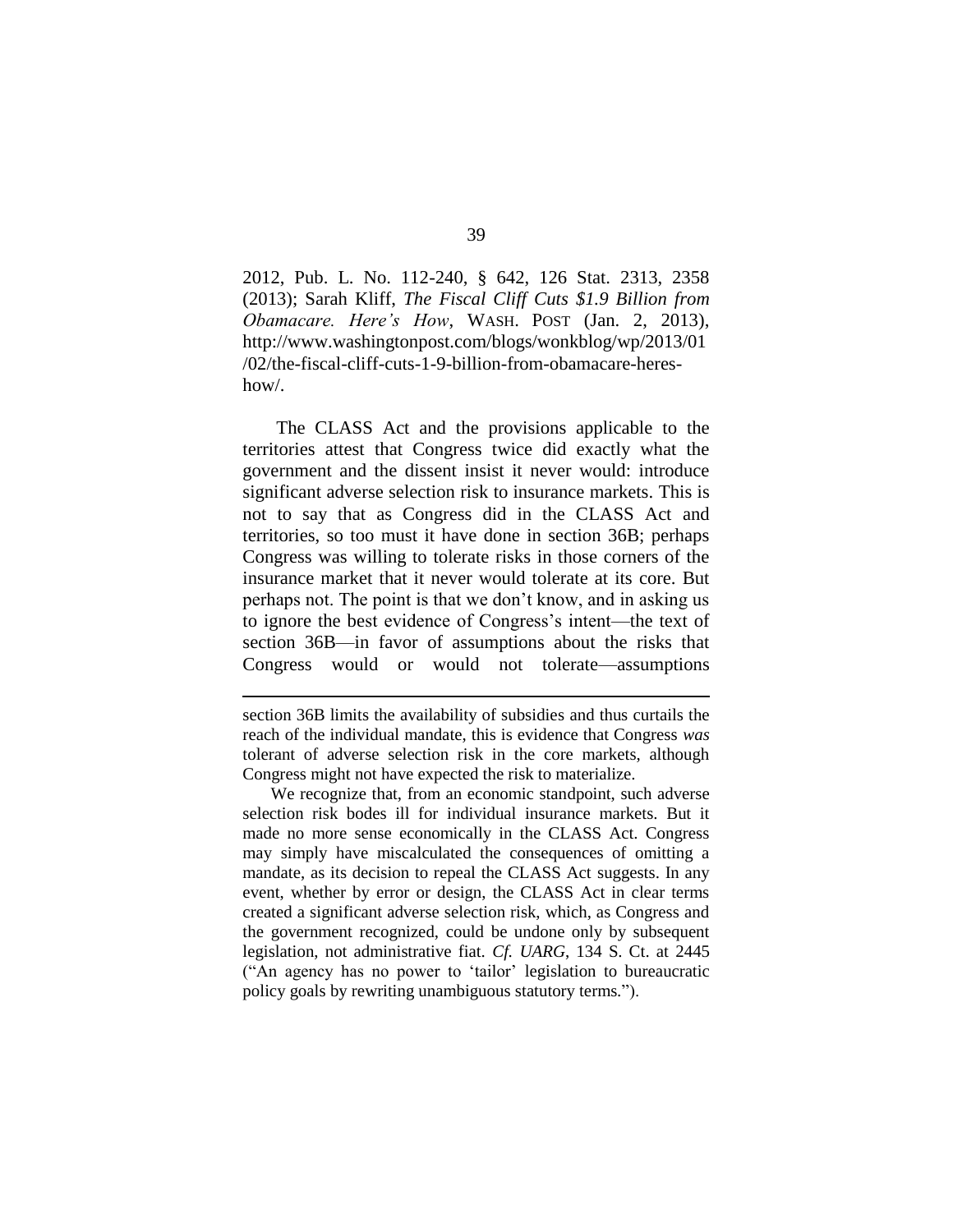doubtlessly influenced by hindsight—the government and dissent in effect urge us to substitute our judgment for Congress's. We refuse. As the Supreme Court explained just this term, "an agency may not rewrite clear statutory terms to suit its own sense of how the statute should operate." *UARG*, 134 S. Ct. at 2446. And neither may we. "The role of th[e] [c]ourt is to apply the statute as it is written—even if we think some other approach might 'accor[d] with good policy.'" *Burrage v. United States*, 134 S. Ct. 881, 892 (2014) (quoting *Comm'r v. Lundy*, 516 U.S. 235, 252 (1996)) (third alteration in original); *see also Lewis v. City of Chicago*, 560 U.S. 205, 217 (2010) ("[I]t is not our task to assess the consequences of each approach [to interpreting a statute] and adopt the one that produces the least mischief. Our charge is to give effect to the law Congress enacted."); *United States v. Locke*, 471 U.S. 84, 95 (1985) ("[T]he fact that Congress might have acted with greater clarity or foresight does not give courts a carte blanche to redraft statutes in an effort to achieve that which Congress is perceived to have failed to do.").

More generally, the ACA's ultimate aims shed little light on the "precise question at issue," *Chevron*, 467 U.S. at 842 namely, whether subsidies are available on federal Exchanges because such Exchanges are "established by the State." As the Supreme Court has repeatedly warned, "it frustrates rather than effectuates legislative intent simplistically to assume that *whatever* furthers the statute's primary objective must be the law" because "no legislation pursues its purposes at all costs." *Rodriguez v. United States*, 480 U.S. 522, 525-26 (1987) (per curiam); *see also Pension Benefit Guar. Corp. v. LTV Corp.*, 496 U.S. 633, 646-47 (1990); *MetroPCS Cal., LLC v. FCC*, 644 F.3d 410, 414 (D.C. Cir. 2011) ("'The Act must do everything necessary to achieve its broad purpose' is the slogan of the enthusiast, not the analytical tool of the arbiter."). Thus, if legislative intent is to be our lodestar, we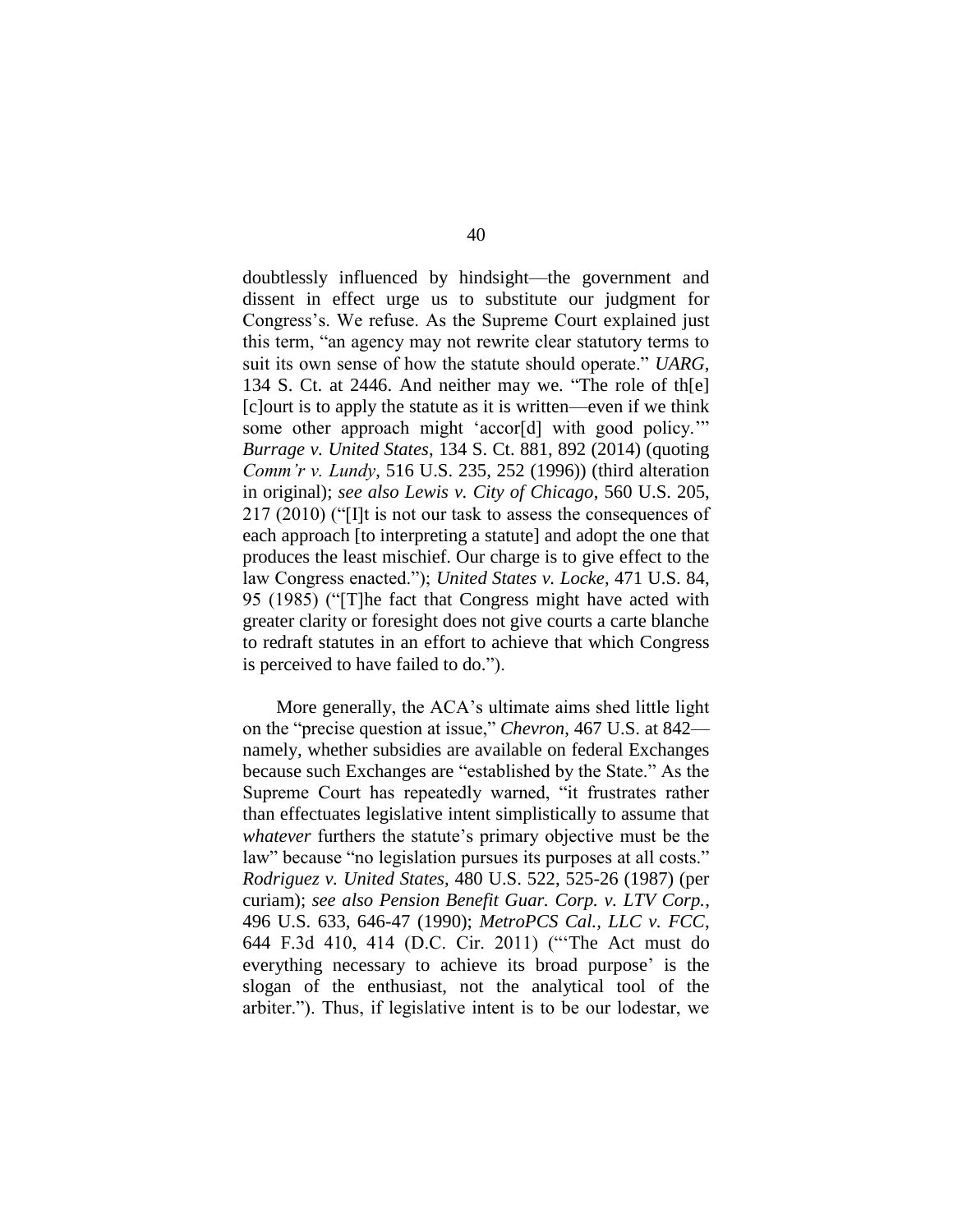cannot assume, as the government does, that section 36B single-mindedly pursues the ACA's lofty goals.

The fact is that the legislative record provides little indication one way or the other of congressional intent, but the statutory text does. Section 36B plainly makes subsidies available only on Exchanges established by states. And in the absence of any contrary indications, that text is conclusive evidence of Congress's intent. *Cf. Ethyl Corp. v. EPA*, 51 F.3d 1053, 1063 (D.C. Cir. 1995) ("At best, the legislative history is cryptic, and this surely is not enough to overcome the plain meaning of the statute."). To hold otherwise would be to say that enacted legislation, on its own, does not command our respect—an utterly untenable proposition. Accordingly, applying the statute's plain meaning, we find that section 36B unambiguously forecloses the interpretation embodied in the IRS Rule and instead limits the availability of premium tax credits to state-established Exchanges.

### IV

We reach this conclusion, frankly, with reluctance. At least until states that wish to can set up Exchanges, our ruling will likely have significant consequences both for the millions of individuals receiving tax credits through federal Exchanges and for health insurance markets more broadly. But, high as those stakes are, the principle of legislative supremacy that guides us is higher still. Within constitutional limits, Congress is supreme in matters of policy, and the consequence of that supremacy is that our duty when interpreting a statute is to ascertain the meaning of the words of the statute duly enacted through the formal legislative process. This limited role serves democratic interests by ensuring that policy is made by elected, politically accountable representatives, not by appointed, life-tenured judges.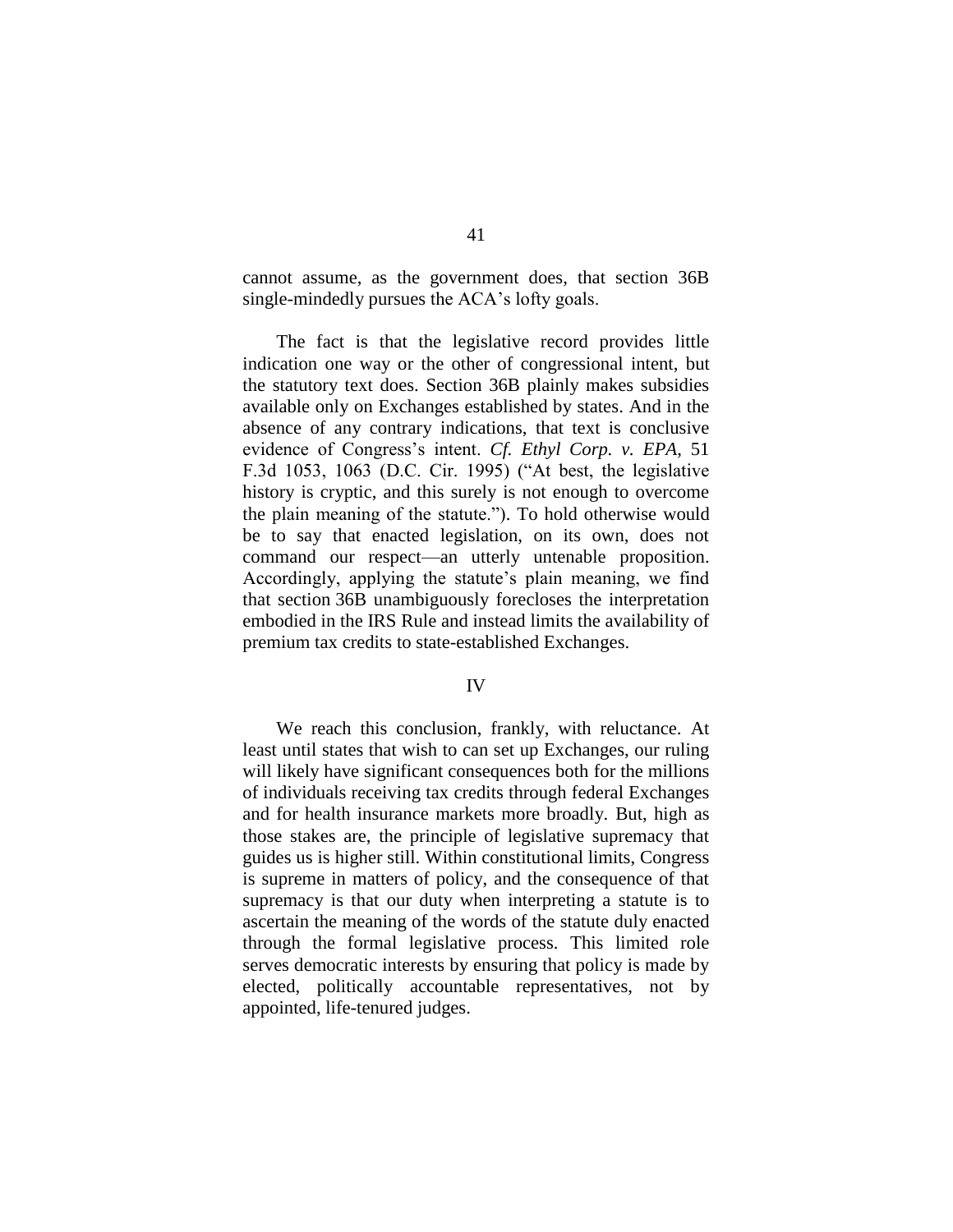Thus, although our decision has major consequences, our role is quite limited: deciding whether the IRS Rule is a permissible reading of the ACA. Having concluded it is not, we reverse the district court and remand with instructions to grant summary judgment to appellants and vacate the IRS Rule.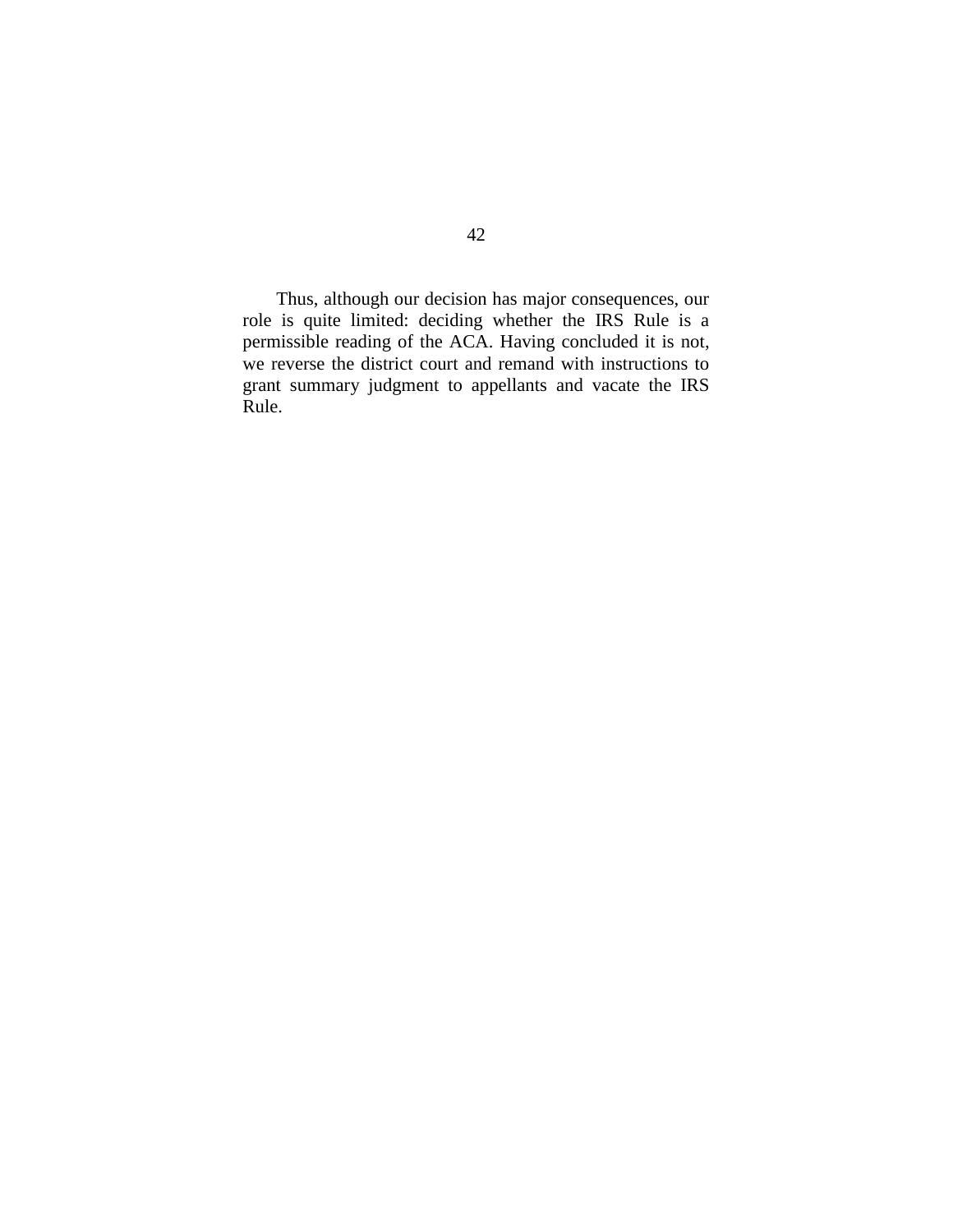RANDOLPH, *Senior Circuit Judge*, concurring: A Supreme Court tax decision, and a tax decision of this court, flatly reject the position the government takes in this case.

As Judge Griffith's majority opinion—which I fully join—demonstrates, an Exchange established by the federal government cannot possibly be "an Exchange established by the State." To hold otherwise would be to engage in distortion, not interpretation. Only further legislation could accomplish the expansion the government seeks.

In the meantime, Justice Brandeis' opinion for the Supreme Court in *Iselin v. United States* is controlling: "What the government asks is not a construction of a statute, but, in effect, an enlargement of it by the court, so that what was omitted, presumably by inadvertence, may be included within its scope. To supply omissions transcends the judicial function." 270 U.S. 245, 251 (1926). We held the same in *National Railroad Passenger Corp. v. United States*, 431 F.3d 374, 378 (D.C. Cir. 2005), citing not only *Iselin* but also *Lamie v. United States Trustee*, 540 U.S. 526, 538 (2004), which reaffirmed *Iselin*'s "longstanding" interpretative principle.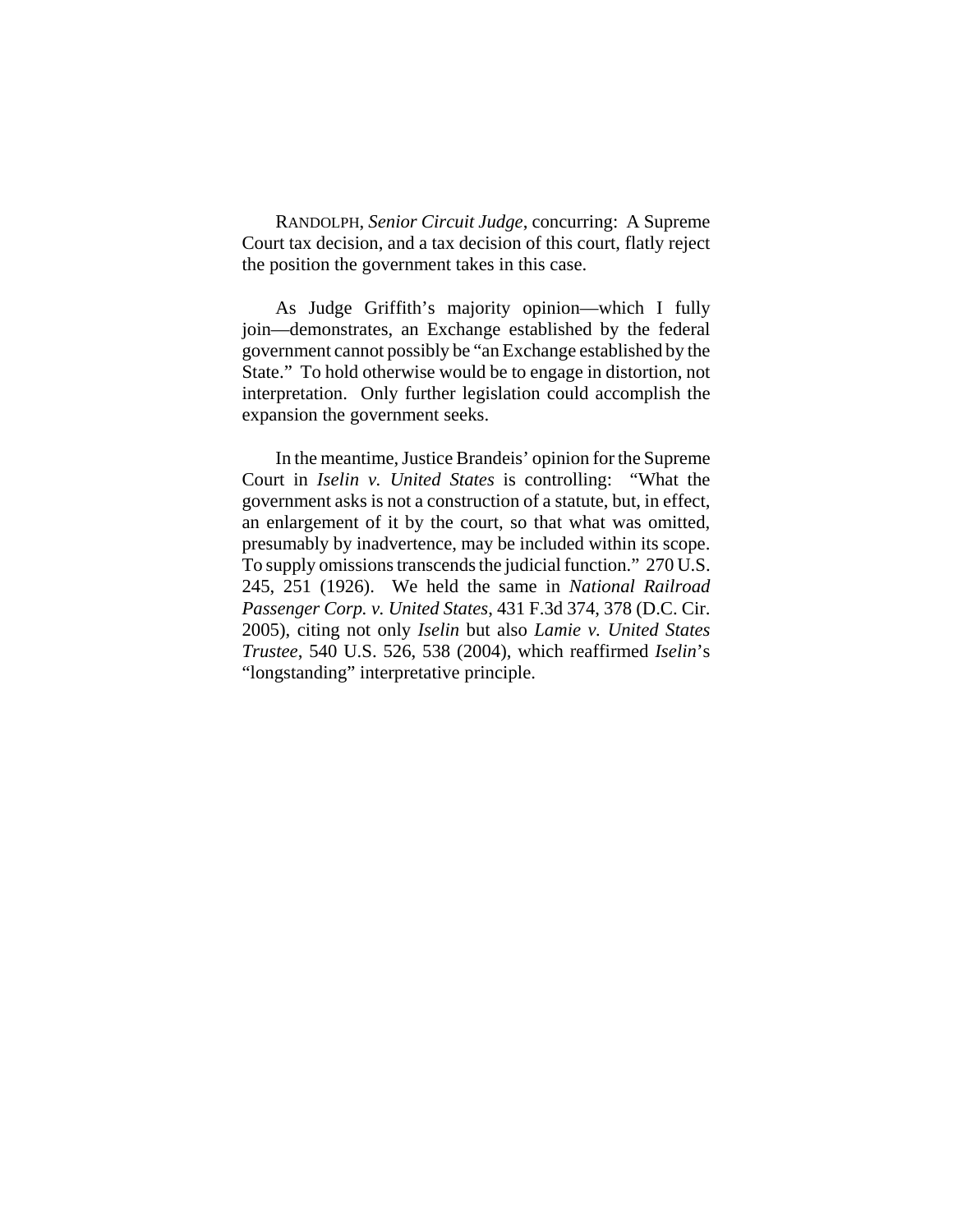EDWARDS, *Senior Circuit Judge*, dissenting: This case is about Appellants' not-so-veiled attempt to gut the Patient Protection and Affordable Care Act ("ACA"). The ACA requires every State to establish a health insurance "Exchange," which "shall be a governmental agency or nonprofit entity that is established by a State." 42 U.S.C.  $§$  18031(b)(1), (d)(1). The Department of Health and Human Services ("HHS") is required to establish "such Exchange" when the State elects not to create one. *Id.* § 18041(c)(1). Taxpayers who purchase insurance from an Exchange and whose income is between 100% and 400% of the poverty line are eligible for premium subsidies. 26 U.S.C. § 36B(a),  $(c)(1)(A)$ . Appellants challenge regulations issued by the Internal Revenue Service ("IRS") and HHS making these subsidies available in all States, including States in which HHS has established an Exchange on behalf of the State. In support of their challenge, Appellants rely on a specious argument that there is no "Exchange established by the State" in States with HHS-created Exchanges and, therefore, that taxpayers who purchase insurance in these States cannot receive subsidies.

As explained below, there are three critical components to the ACA: nondiscrimination requirements applying to insurers; the "individual mandate" requiring individuals who are not covered by an employer to purchase minimum insurance coverage or to pay a tax penalty; and premium subsidies which ensure that the individual mandate will have a broad enough sweep to attract enough healthy individuals into the individual insurance markets to create stability. These components work *in tandem*. At the time of the ACA's enactment, it was well understood that without the subsidies, the individual mandate was not viable as a mechanism for creating a stable insurance market.

Appellants' proffered construction of the statute would permit States to exempt many people from the individual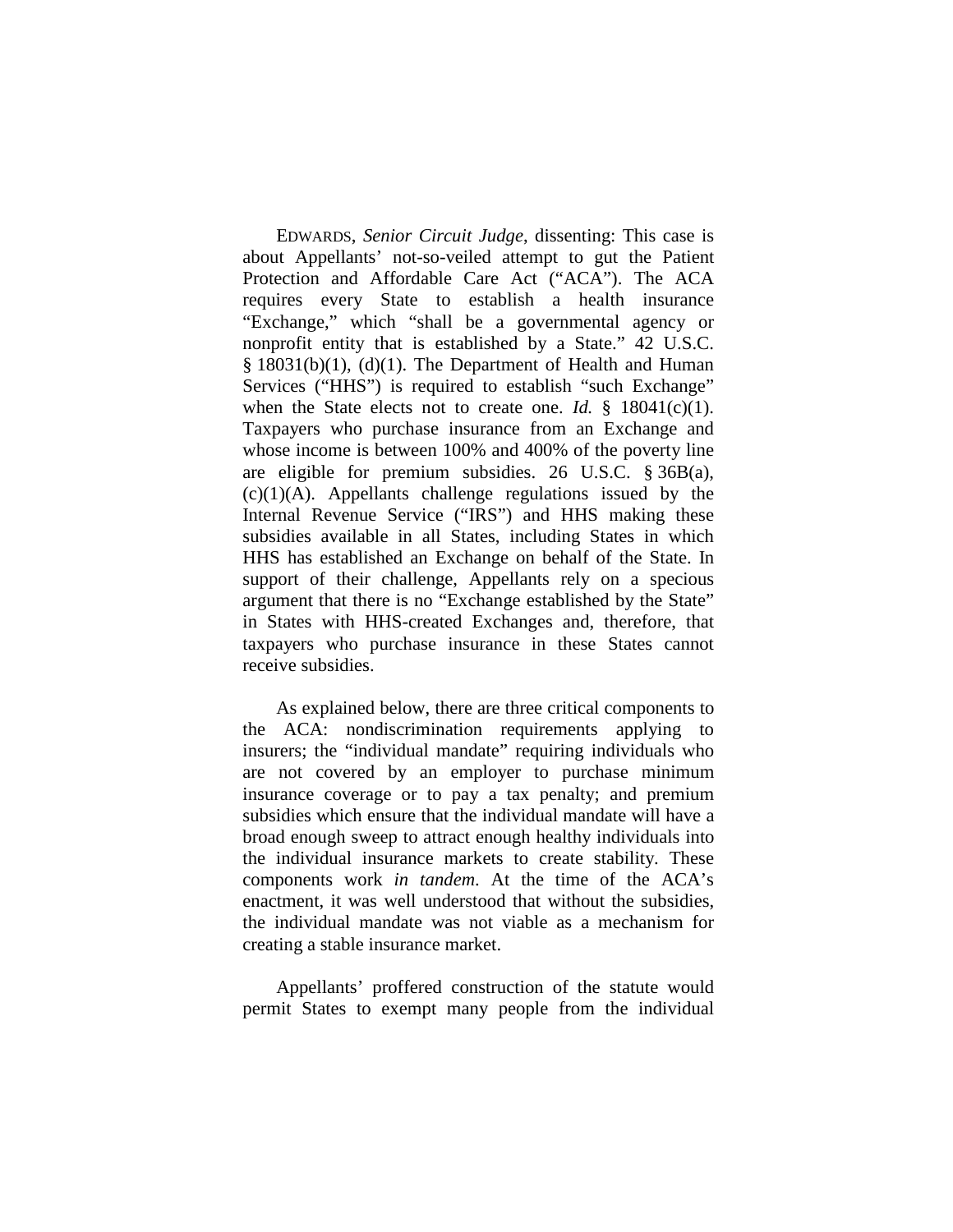mandate and thereby thwart a central element of the ACA. As Appellants' *amici* candidly acknowledge, if subsidies are unavailable to taxpayers in States with HHS-created Exchanges, "the structure of the ACA will crumble." Scott Pruitt, *ObamaCare's Next Legal Challenge*, WALL ST. J., Dec. 1, 2013. It is inconceivable that Congress intended to give States the power to cause the ACA to "crumble."

Appellants contend that the phrase "Exchange established by the State" in § 36B unambiguously bars subsidies to individuals who purchase insurance in States in which HHS created the Exchange on the State's behalf. This argument fails because "the words of a statute must be read in their context and with a view to their place in the overall statutory scheme." *Nat'l Ass'n of Home Builders v. Defenders of Wildlife*, 551 U.S. 644, 666 (2007) (internal quotation marks omitted). When the language of  $\S$  36B is viewed in context – *i.e.*, in conjunction with other provisions of the ACA – it is quite clear that the statute does not reveal the plain meaning that Appellants would like to find.

Because IRS and HHS have been delegated authority to jointly administer the ACA, this case is governed by the familiar framework of *Chevron U.S.A. Inc. v. Natural Resources Defense Council, Inc.*, 467 U.S. 837 (1984). Under *Chevron*, if "the statute is silent or ambiguous with respect to the specific issue," we defer to the agency's construction of the statute, so long as it is "permissible." *Id.* at 843. The Government's permissible interpretation of the statute easily survives review under *Chevron*. The Act contemplates that an Exchange created by the federal government on a State's behalf will have equivalent legal standing with State-created Exchanges. 42 U.S.C. § 18041. And the ACA would be selfdefeating if taxpayers who purchase insurance from an HHScreated Exchange are deemed ineligible to receive subsidies.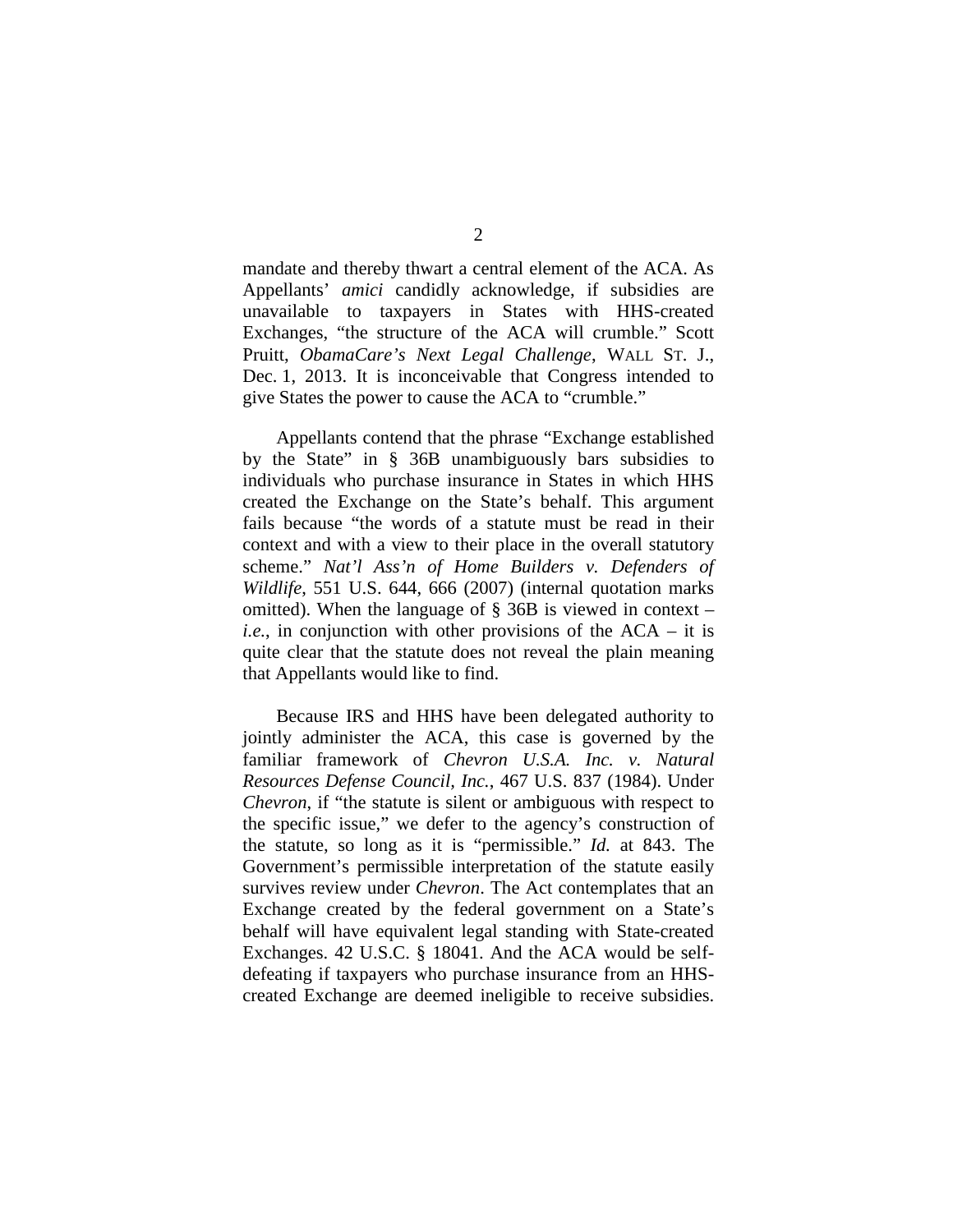Appellants' argument cannot be squared with the clear legislative scheme established by the statute as a whole.

Apparently recognizing the weakness of a claim that rests solely on § 36B, divorced from the rest of the ACA, Appellants attempt to fortify their position with the extraordinary argument that Congress tied the availability of subsidies to the existence of State-established Exchanges to encourage States to establish their own Exchanges. This claim is nonsense, made up out of whole cloth. There is no credible evidence in the record that Congress intended to condition subsidies on whether a State, as opposed to HHS, established the Exchange. Nor is there credible evidence that any State even considered the possibility that its taxpayers would be denied subsidies if the State opted to allow HHS to establish an Exchange on its behalf.

The majority opinion ignores the obvious ambiguity in the statute and claims to rest on plain meaning where there is none to be found. In so doing, the majority misapplies the applicable standard of review, refuses to give deference to the IRS's and HHS's permissible constructions of the ACA, and issues a judgment that portends disastrous consequences. I therefore dissent.

#### **I. STANDARD OF REVIEW**

The first question a reviewing court must ask in a case of this sort is whether the disputed provisions of the statute are clear beyond dispute. "If a court, employing traditional tools of statutory construction, ascertains that Congress had an intention on the precise question at issue, that intention is the law and must be given effect." *Chevron*, 467 U.S. at 843 n.9. In determining whether a statutory provision is ambiguous,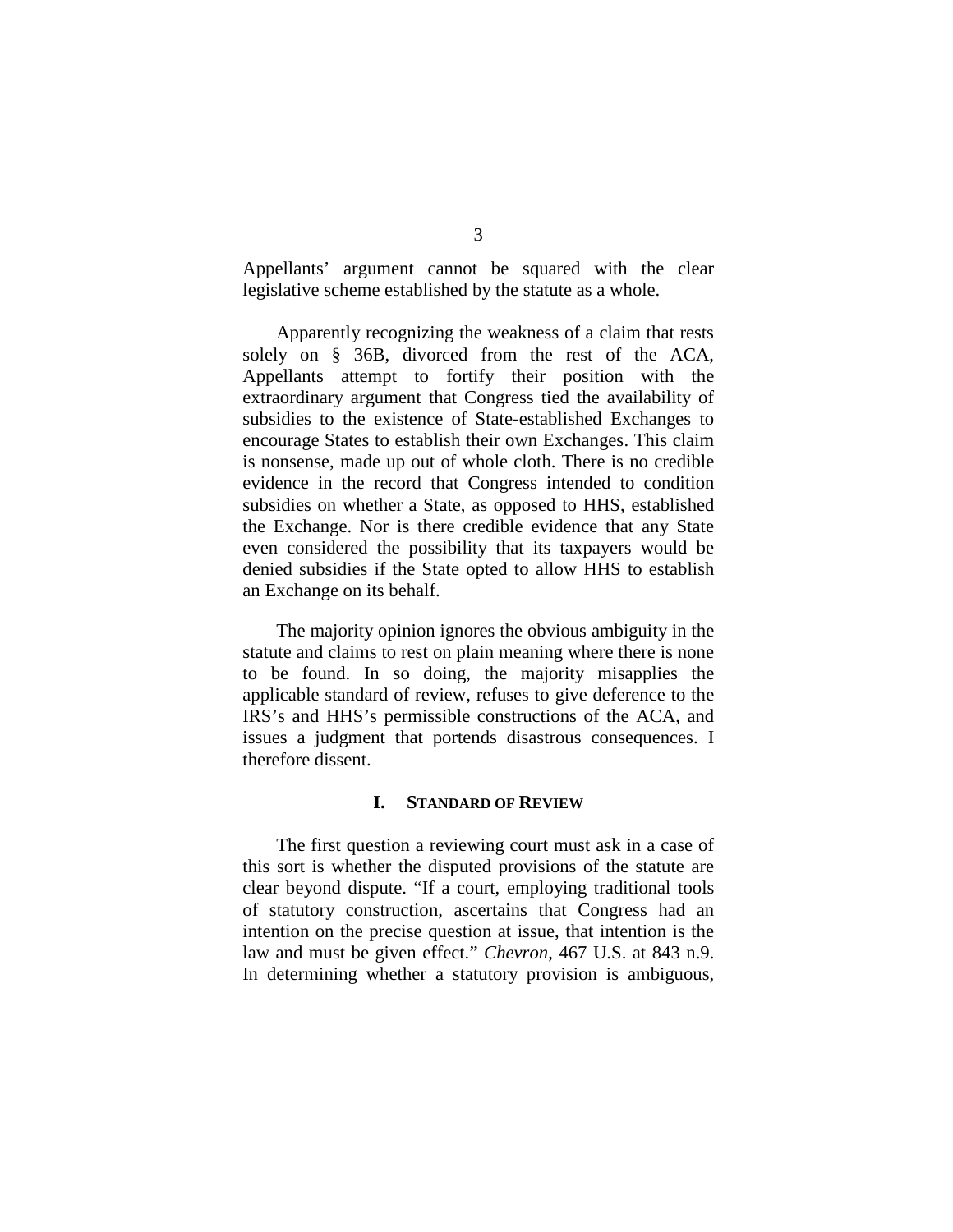however, a court must evaluate it within the context of the statute as a whole:

[A] reviewing court should not confine itself to examining a particular statutory provision in isolation. Rather, the meaning  $-$  or ambiguity  $-$  of certain words or phrases may only become evident when placed in context. . . . It is a fundamental canon of statutory construction that the words of a statute must be read in their context and with a view to their place in the overall statutory scheme.

*Nat'l Ass'n of Home Builders*, 551 U.S. at 666 (citations, alteration, and internal quotation marks omitted); *see also FDA v. Brown & Williamson Tobacco Corp*., 529 U.S. 120, 132-33 (2000); *Davis v. Mich. Dep't of Treasury,* 489 U.S. 803, 809 (1989).

In other words, "[t]he plainness or ambiguity of statutory language is determined by reference to the language itself, the specific context in which that language is used, and the broader context of the statute as a whole." *Robinson v. Shell Oil Co.*, 519 U.S. 337, 341 (1997). The Supreme Court just recently reiterated this principle, making it clear that even when a statute is not "a *chef d'oeuvre* of legislative draftsmanship" – as the ACA is not – courts must bear "in mind the fundamental canon of statutory construction that the words of a statute must be read in their context and with a view to their place in the overall statutory scheme." *Util. Air Regulatory Grp. v. EPA*, No. 12-1146, 2014 WL 2807314, at \*9 (June 23, 2014) (internal quotation marks omitted).

When a "court determines Congress has not directly addressed the precise question at issue, the court does not simply impose its own construction on the statute." *Chevron*,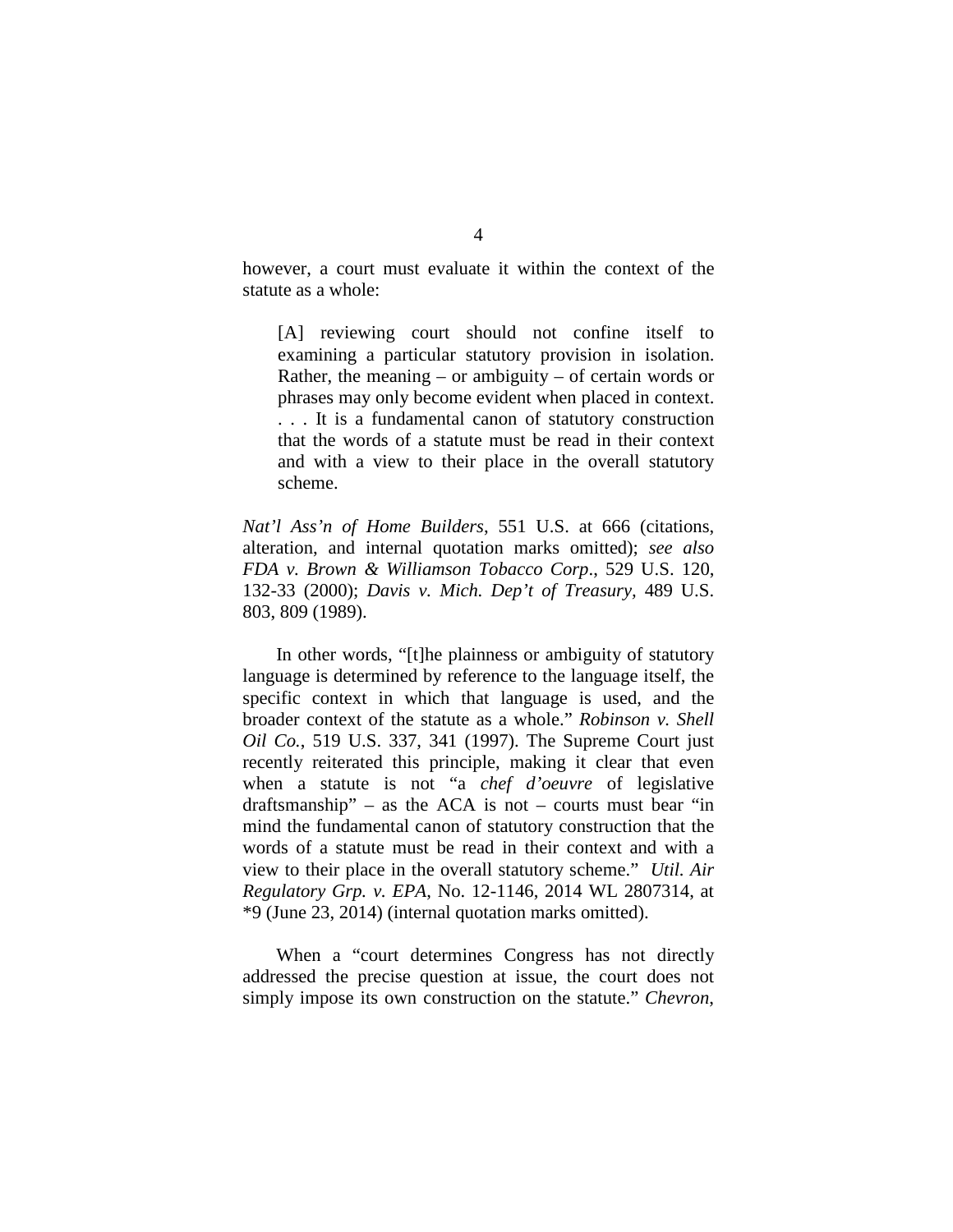467 U.S. at 843. Rather, "the question for the court is whether the agency's answer is based on a permissible construction of the statute," *id.,* that is, whether the agency's interpretation is "manifestly contrary to the statute," *id*. at 844. *See, e.g*., *Mayo Found. for Med. Educ. & Research v. United States*, 131 S. Ct. 704, 711 (2011) (deferring to the agency's interpretation because the statute did not speak with "the precision necessary" to definitively answer the question, and the agency's interpretation was not "manifestly contrary to the statute").

Appellants argue that *Chevron* deference is unwarranted because some of the provisions at issue "are codified in a chapter of Title 42 . . . the domain of *HHS*, not the IRS," and the "IRS has no power to enforce or administer those provisions." Br. for Appellants at 46. Appellants' position is mistaken. *Chevron* applies because IRS and HHS are tasked with administering the provisions of the ACA in coordination. *See* 42 U.S.C. § 18082(a); *Nat'l Ass'n of Home Builders*, 551 U.S. at 665 (applying *Chevron* deference to a regulation promulgated by the National Marine Fisheries Service and the Fish and Wildlife Service "acting jointly"). Here, there is no issue of one agency interpreting the statute in a way that conflicts with the other agency's interpretation. The IRS's rule defines "Exchange" by reference to the HHS's definition, which provides that subsidies are available to low-income taxpayers purchasing insurance on an Exchange "regardless of whether the Exchange is established and operated by a State . . . or by HHS." 45 C.F.R. § 155.20; 26 C.F.R. § 1.36B-1(k).

Appellants also argue that *Chevron* deference is precluded by the canon that "tax credits 'must be expressed in clear and unambiguous terms.'" Br. for Appellants at 51 (quoting *Yazoo & Miss. Valley R.R. Co. v. Thomas*, 132 U.S. 174, 183 (1889)). Again, Appellants' position is mistaken. The Supreme Court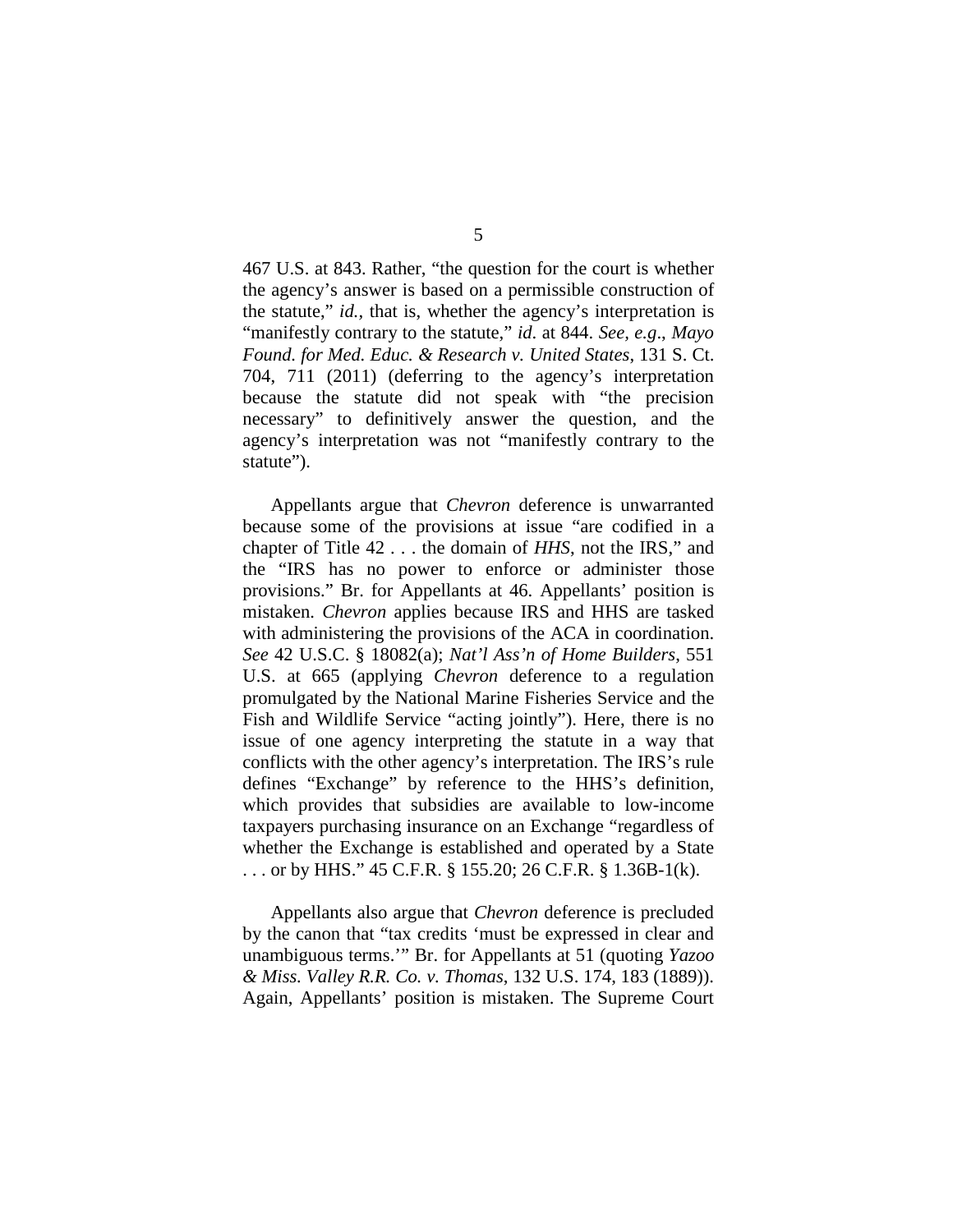has made clear that "[t]he principles underlying [the] decision in *Chevron* apply with full force in the tax context." *Mayo Found.*, 131 S. Ct. at 713.

*Chevron* plainly applies to this case. And this court is obliged to defer to the IRS's and HHS's "permissible" interpretations of the ACA. *Chevron*, 467 U.S. at 843.

#### **II. ANALYSIS**

Appellants' argument focuses almost entirely on 26 U.S.C. § 36B, considered in isolation from the other provisions of the ACA. Repeating the phrase "Exchange established by the State" as a mantra throughout their brief, Appellants contend that this language unambiguously indicates that § 36B(b) conditions refundable tax credits on a *State* – and not *HHS* – establishing an Exchange.

Appellants' argument unravels, however, when the phrase "established by the State" is subject to close scrutiny in view of the surrounding provisions in the ACA. *See Brown & Williamson*, 529 U.S. at 132 ("The . . . ambiguity . . . of certain . . . phrases may only become evident when placed in context."). In particular, § 36B has no plain meaning when read in conjunction with  $\S$  18031(d)(1) and  $\S$  18041(c). And, more fundamentally, the purported plain meaning of § 36B(b) would subvert the careful policy scheme crafted by Congress, which understood when it enacted the ACA that subsidies were critically necessary to ensure that the goals of the ACA could be achieved. Simply put, § 36B(b) interpreted as Appellants urge would function as a poison pill to the insurance markets in the States that did not elect to create their own Exchanges. This surely is not what Congress intended.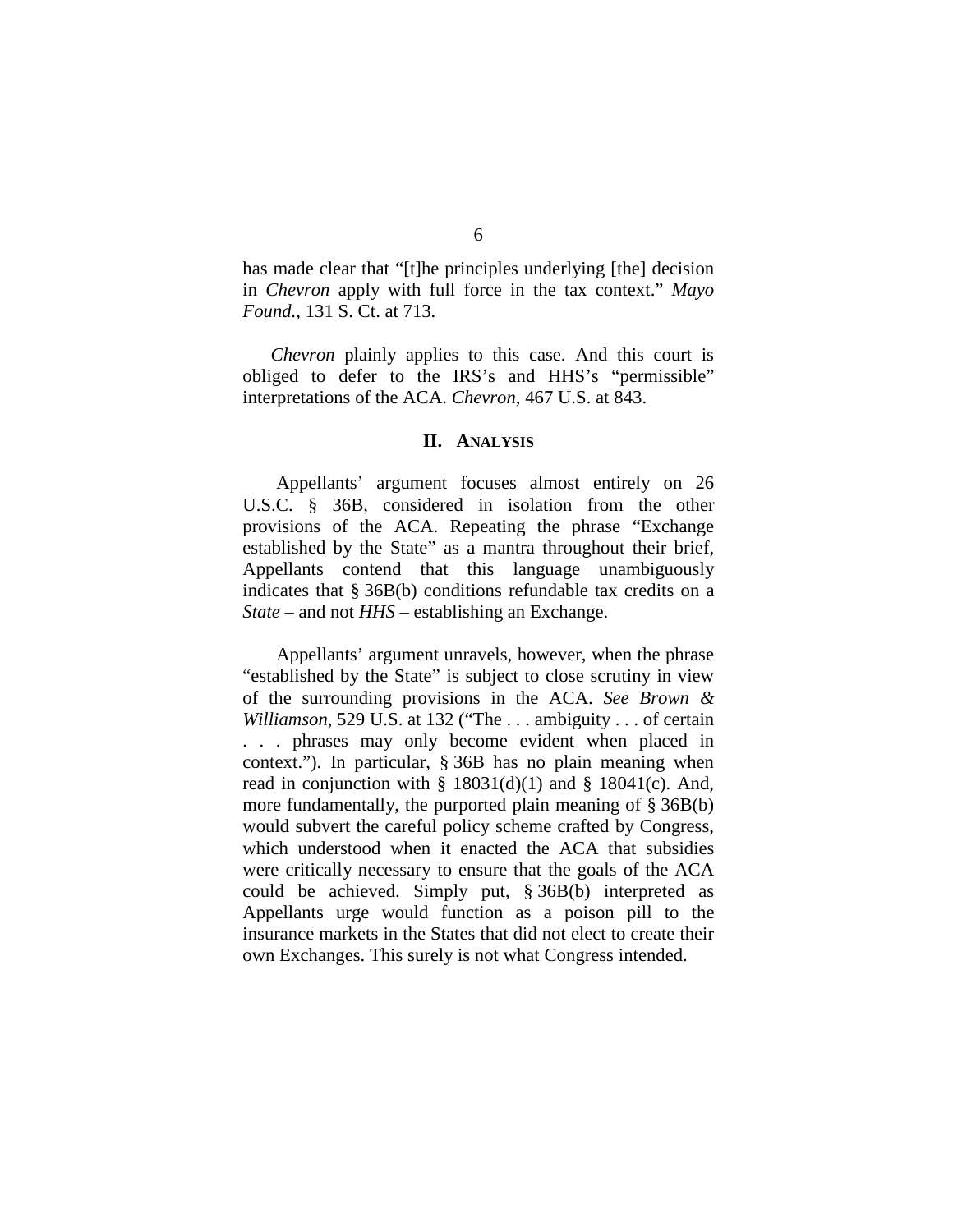Perhaps because they appreciate that no legitimate method of statutory interpretation ascribes to Congress the aim of tearing down the very thing it attempted to construct, Appellants in this litigation have invented a narrative to explain why Congress would want health insurance markets to fail in States that did not elect to create their own Exchanges. Congress, they assert, made the subsidies conditional in order to *incentivize* the States to create their own exchanges. This argument is disingenuous, and it is wrong. Not only is there no evidence that anyone in *Congress* thought § 36B operated as a condition, there is also no evidence that *any State* thought of it as such. And no wonder: The statutory provision presumes the existence of subsidies and was drafted to establish a formula for the payment of tax credits, not to impose a significant and substantial condition on the States.

It makes little sense to think that Congress would have imposed so substantial a condition in such an oblique and circuitous manner. *See Whitman v. Am. Trucking Ass'ns*, 531 U.S. 457, 468 (2001) ("Congress . . . does not alter the fundamental details of a regulatory scheme in vague terms . . . ."). The simple truth is that Appellants' incentive story is a fiction, a *post hoc* narrative concocted to provide a colorable explanation for the otherwise risible notion that Congress would have wanted insurance markets to collapse in States that elected not to create their own Exchanges.

In the end, the question for this court is whether § 36B *unambiguously* operates as a condition limiting the tax subsidies that Congress understood were a necessary part of a functioning insurance market to *only* those States that created their own exchange. The phrase "Exchange established by the State," standing alone, suggests the affirmative. But there is powerful evidence to the contrary – both in § 36B and the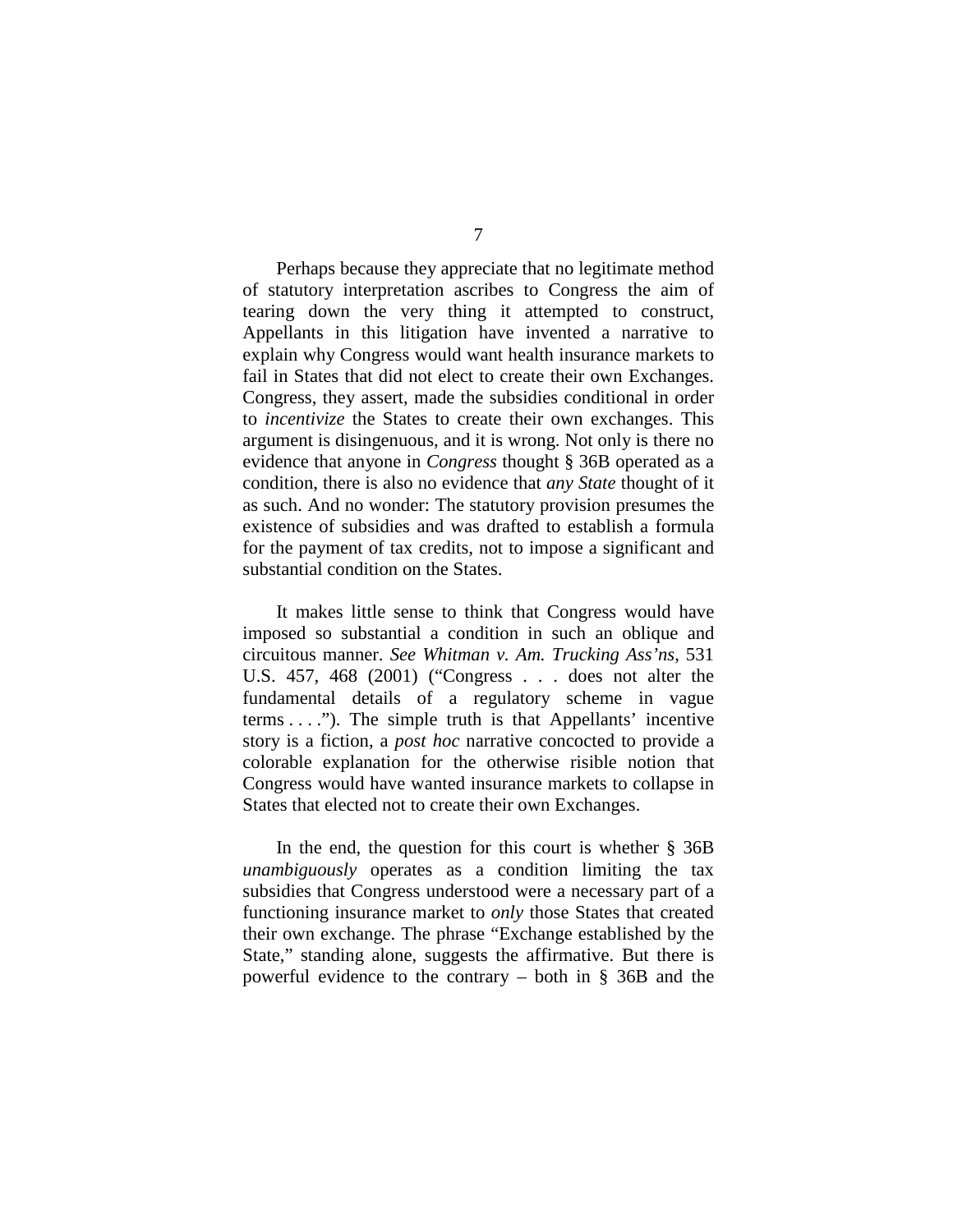provisions it references, and in the Act as a whole – that shows Appellants' argument to be fatally flawed.

It is not the prerogative of this court to interpret the ambiguities uncovered in the ACA. Congress has delegated this authority to the IRS and HHS. And the interpretation given by these agencies is not only *permissible* but also the *better* construction of the statute because § 36B is not clearly drafted as a condition, because the Act empowers HHS to establish exchanges *on behalf of* the States, because parallel provisions indicate that Congress thought that federal subsidies would be provided on HHS-created exchanges, and, most importantly, because Congress established a careful legislative scheme by which individual subsidies were *essential* to the basic viability of individual insurance markets.

# **A.** *Appellants'* **"***Plain Meaning" Argument Viewed in Context*

In arguing that the ACA clearly and unambiguously bars subsidies to individuals who purchase insurance in States in which HHS created the Exchange on the State's behalf, Appellants rest on a narrow, out-of-context interpretation of  $§$  36B(b) and  $§$  36B(c)(2)(A)(i). Br. for Appellants at 16. Appellants argue that because there is no "Exchange established by the State" in States with HHS-created Exchanges, taxpayers who purchase insurance in these States cannot receive subsidies. This plain meaning argument, which views § 36B in isolation, is simplistic and wrong.

We cannot read § 36B in isolation; we must also consider the specific context of the provision and the "broader context of the statute as a whole." *Robinson*, 519 U.S. at 341. And viewing the matter through this wider lens, as we must, the provision which initially might appear plain is far from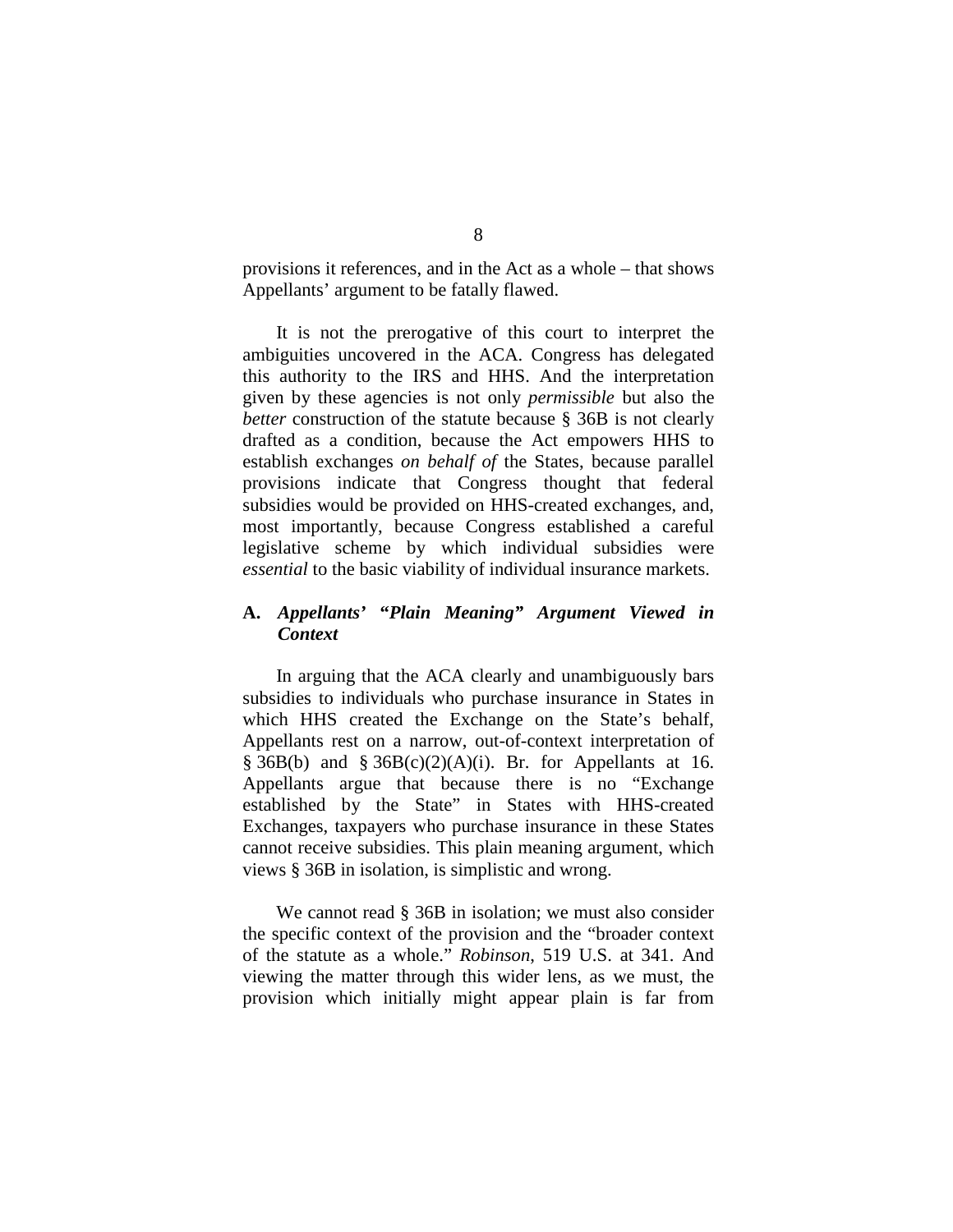unambiguous. To begin with, as the Government points out, § 36B refers to premiums for health plans enrolled in through "an Exchange established by the State *under 1331* [*i.e.*, 42 U.S.C. § 18031]." 26 U.S.C. § 36B(b) (emphasis added). The cross-referenced provision – 42 U.S.C.  $\S$  18031 – contains language indicating that *all* States are required to establish an exchange under the section. *See* 42 U.S.C. § 18031(b)(1) ("Each State *shall* . . . establish an American Health Benefit Exchange . . . ."); *see also id.* § 18031(d)(1) ("An Exchange *shall be* a governmental agency or nonprofit entity *that is established by a State*." (emphasis added)). In other words, if our statutory universe consisted only of these two provisions, it would be clear that § 36B intended that residents in *all* States would receive subsidies because *all* States were required to create such exchanges by the section of the Act referenced in § 36B.

Of course, the ACA is broader than just § 36B and § 18031, and in 42 U.S.C. § 18041 it permits a State to elect to allow HHS to establish the Exchange on behalf of the State. In such circumstances, however, the Act *requires* HHS to establish and operate "*such* Exchange." *Id.* § 18041(c) (emphasis added). The use of "such" can reasonably be interpreted to deem the HHS-created Exchange to be the equivalent of an Exchange created in the first instance by the State. That is, when HHS creates an exchange under § 18041(c), it does so *on behalf of* the State, essentially standing in its stead. Put differently, under the ACA, an Exchange within a State is a given. The only question is whether the State opts to create the Exchange on its own or have HHS do it on its behalf. On this view, "established by the State" is term of art that includes any Exchange within a State.

Indeed, the Act says as much when it defines the term *"*Exchange" as "a governmental agency or nonprofit entity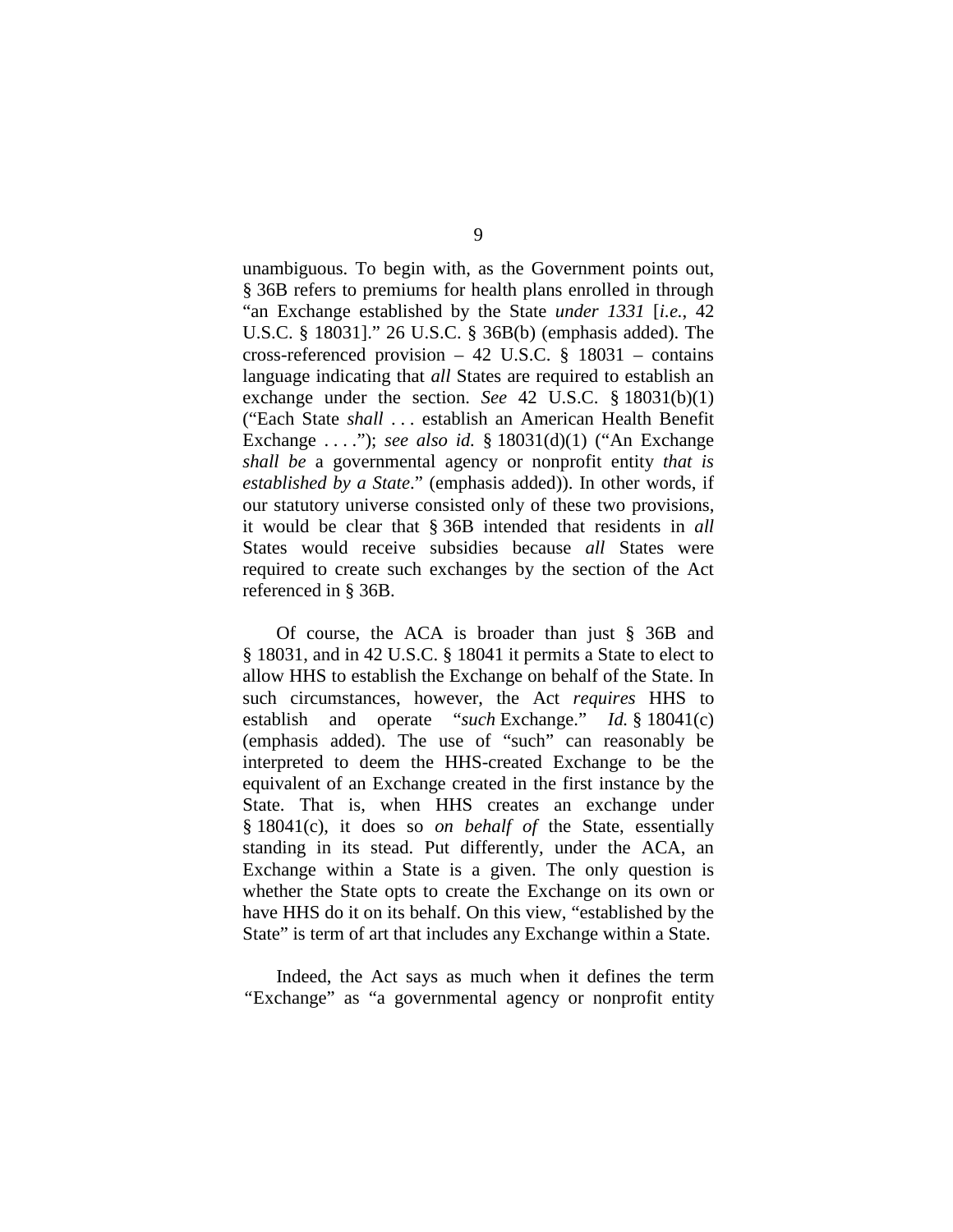that is established by a State." 42 U.S.C.  $\S$  18031(d)(1). It is clear that § 18031 is the source of the definition of the term "Exchange" under the Act. *See* 42 U.S.C. § 300gg-91(d)(21) (defining "Exchange" for purpose of Public Health Service Act to mean what it does in § 18031); *id*. § 18111 (incorporating the definitions in § 300gg-91 for purpose of Title I of the ACA). It is also clear that § 18031 defines *every*  "Exchange" under the Act as "a governmental agency or nonprofit entity that is *established by a State*." *Id.* § 18031(d)(1) (emphasis added). Because § 18041(c) authorizes the federal government to establish "Exchanges," the phrase "established by the State" in § 18031 must be broad enough to accommodate Exchanges created by the HHS on a State's behalf. Section 36B expressly incorporates this broad definition of "Exchange" when it uses the phrase an "Exchange established by the State *under [§ 18031]*." 26 U.S.C. § 36B(b) (emphasis added). Therefore, the phrase "established by the State" in § 36B is reasonably understood to take its meaning from the cognate language in the incorporated definition in § 18031, which embraces Exchanges created by HHS on the State's behalf. *See, e.g.*, *Gustafson v. Alloyd Co., Inc.*, 513 U.S. 561, 570 (1995) (noting "the normal rule of statutory construction that identical words used in different parts of the same act are intended to have the same meaning" (internal quotation marks omitted)). These provisions belie the "plain meaning" that Appellants attempt to attribute to § 36B.

What is more, Appellants' interpretation of the operative language in § 36B sits awkwardly with the section's structure. Subsection (a) provides tax credits to any "applicable taxpayer," defined in reference to the poverty line and without regard to what the taxpayer's State has or has not done. 26 U.S.C. § 36B(a),  $(c)(1)(A)$ . Subsection (b) then establishes a numerical formula for calculating the amount of the subsidy. *Id.* § 36B(b). It is only in the context of this numerical formula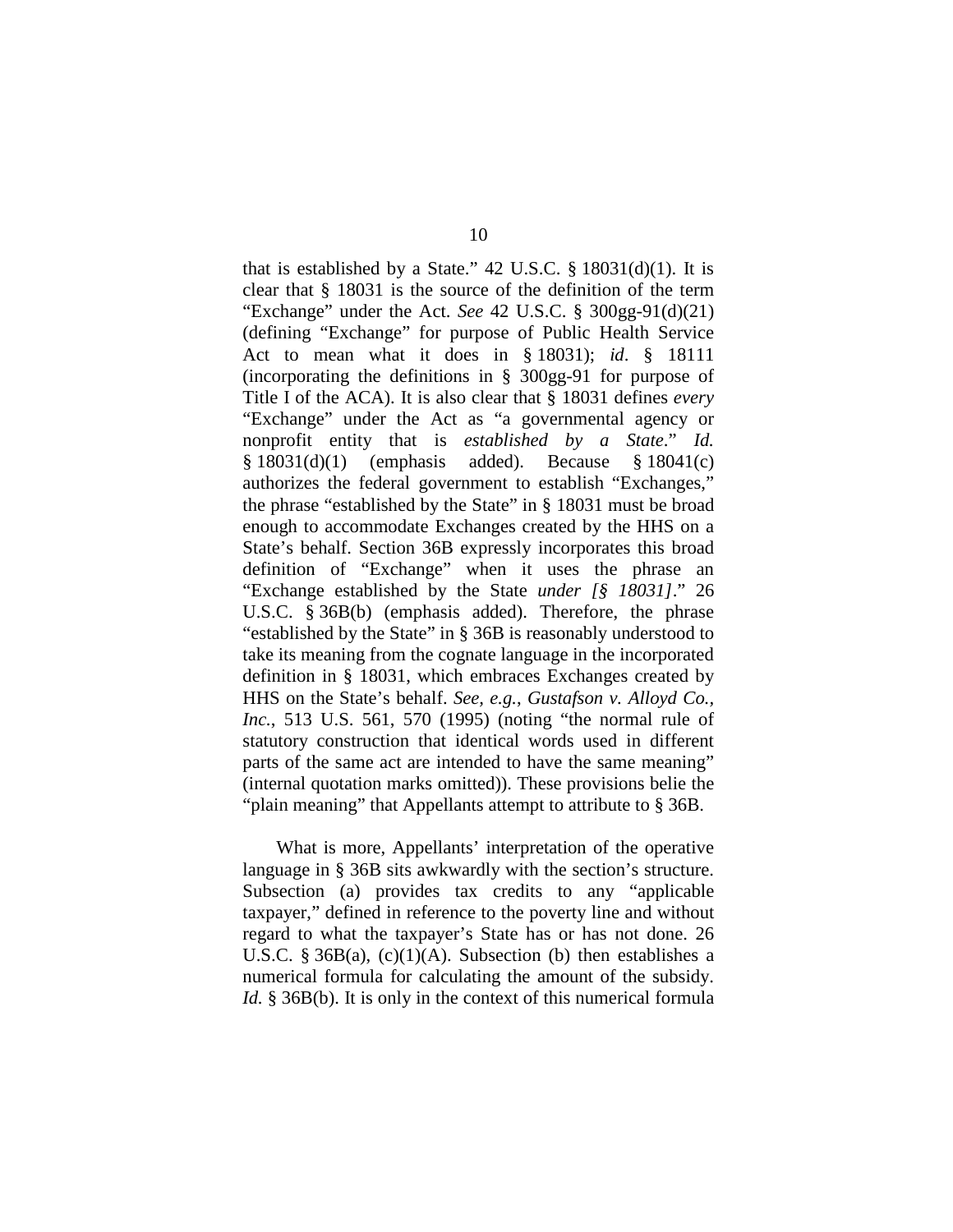and its definition of "coverage month" that the purported condition is found. *Id.*  $\frac{2}{3}$  36B(b)(1), (c)(2)(A)(i). If Congress intended to create a significant condition on taxpayer eligibility for subsidies of the sort advocated by Appellants, one would expect that it would say so plainly and clearly. *See Am. Trucking Ass'ns*, 531 U.S. at 468. There is no "if/then" or other such conditional language in § 36B. Instead, if Appellants are to be believed, Congress thought it appropriate to incentivize significant State action (creating Exchanges) through an oblique and indirect condition. This is an implausible reading of the statute.

The simple truth is that the phrase "established by the State" in § 36B does not have the plain meaning that Appellants would like. The inquiry does not end with a narrow look at § 36B. That provision must be read in conjunction with  $§ 18031(d)(1)$  and  $§ 18041(c)$ ; and these provisions, read together, defy any claim of plain meaning.

Furthermore, in order to address the question before us, this court is obliged to consider § 36B in "the broader context of the statute as a whole." *Robinson*, 519 U.S. at 341; *see also Zuni Pub. Sch. Dist. No. 89 v. Dep't of Educ.*, 550 U.S. 81, 98 (2007) (looking to "basic purpose and history" of statute). The Supreme Court's recent decision in *Michigan v. Bay Mills Indian Community*, 134 S. Ct. 2024 (2014), which Appellants cite, is not to the contrary. *See also Util. Air Regulatory Grp.,*  2014 WL 2807314, at \*9 (reaffirming that courts must bear "in mind the fundamental canon of statutory construction that the words of a statute must be read in their context and with a view to their place in the overall statutory scheme" (internal quotation marks omitted)). Nothing in *Bay Mills* or *Utility Air Regulatory Group* purport to undermine the commonsense principle – repeatedly endorsed by the Court – that the operative text must be understood in its statutory context, nor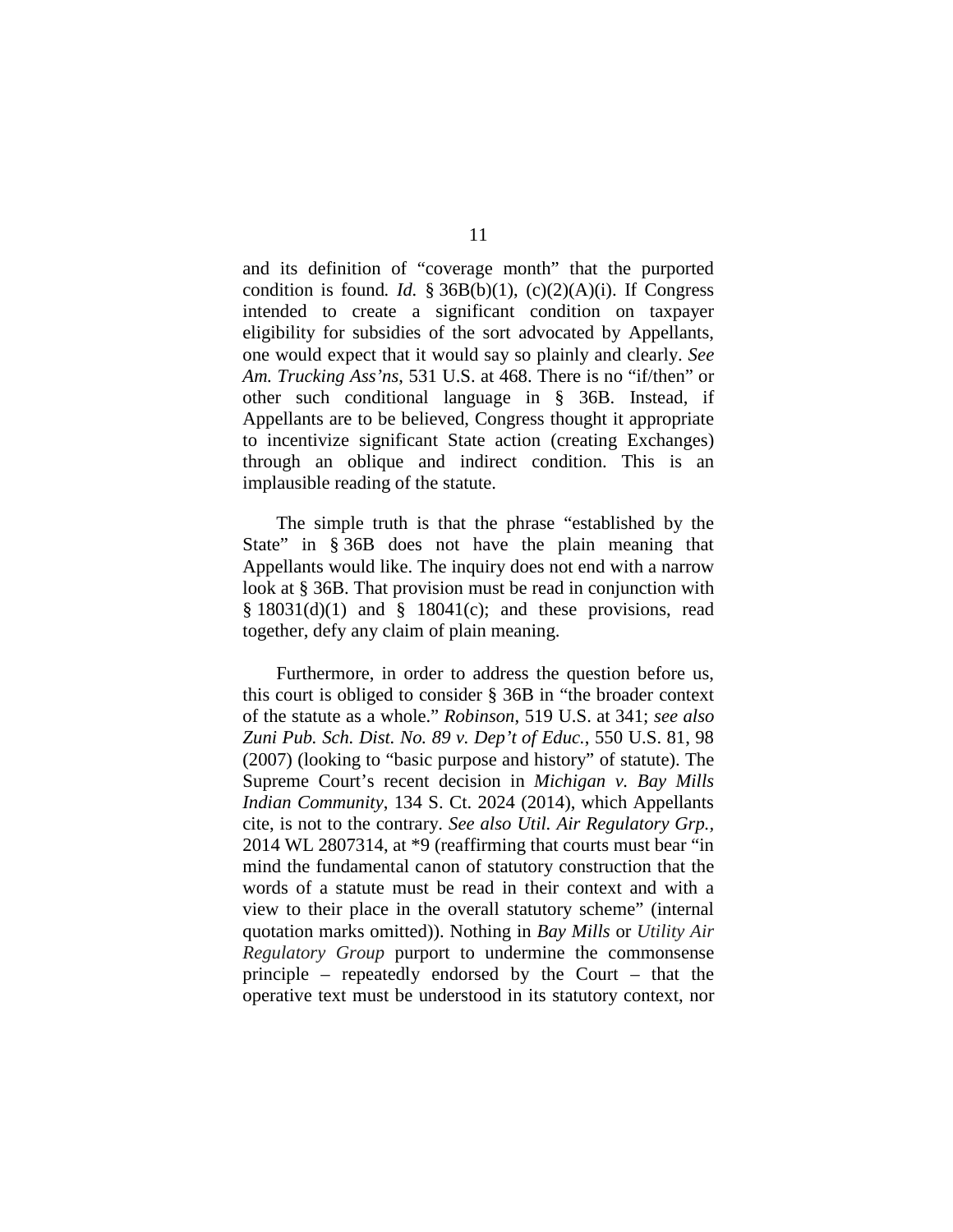the subsidiary principle, which follows from the first, that evidence of meaning drawn from the broader statutory context can render the operative text ambiguous on a particular question of law. Appellants' argument in this case is illogical when cast in the context of the statute as a whole.

#### **B.** *The Statute Read as a Whole*

# **1. The "Three-Legged Stool" and the Indispensable Role of the Tax Subsidies**

Appellants' interpretation is implausible because it would destroy the fundamental policy structure and goals of the ACA that are apparent when the statute is read as a whole. A key component to achieving the Act's goal of "near-universal coverage" for all Americans is a series of measures to reform the individual insurance market. 42 U.S.C. § 18091(2)(D). These measures – nondiscrimination requirements applying to insurers, the individual mandate, and premium subsidies – work *in tandem*, each one a necessary component to ensure the basic viability of each State's insurance market. Because premium subsidies are so critical to an insurance market's sustainability, Appellants' interpretation of § 36B would, in the words of Appellants' *amici*, cause "the structure of the ACA [to] crumble." Scott Pruitt, *ObamaCare's Next Legal Challenge*, WALL ST. J., Dec. 1, 2013.

This point is essential and worth explaining in detail. The ACA has been described as a "three-legged stool" in view of its three interrelated and interdependent reforms. Br. for Economic Scholars at 7. The first "leg" of the ACA is the "guaranteed issue" and "community rating" provisions, which prohibit insurers from denying coverage based on health status or history, 42 U.S.C. § 300gg-1, and require insurers to offer coverage to all individuals at community-wide rates, *id*.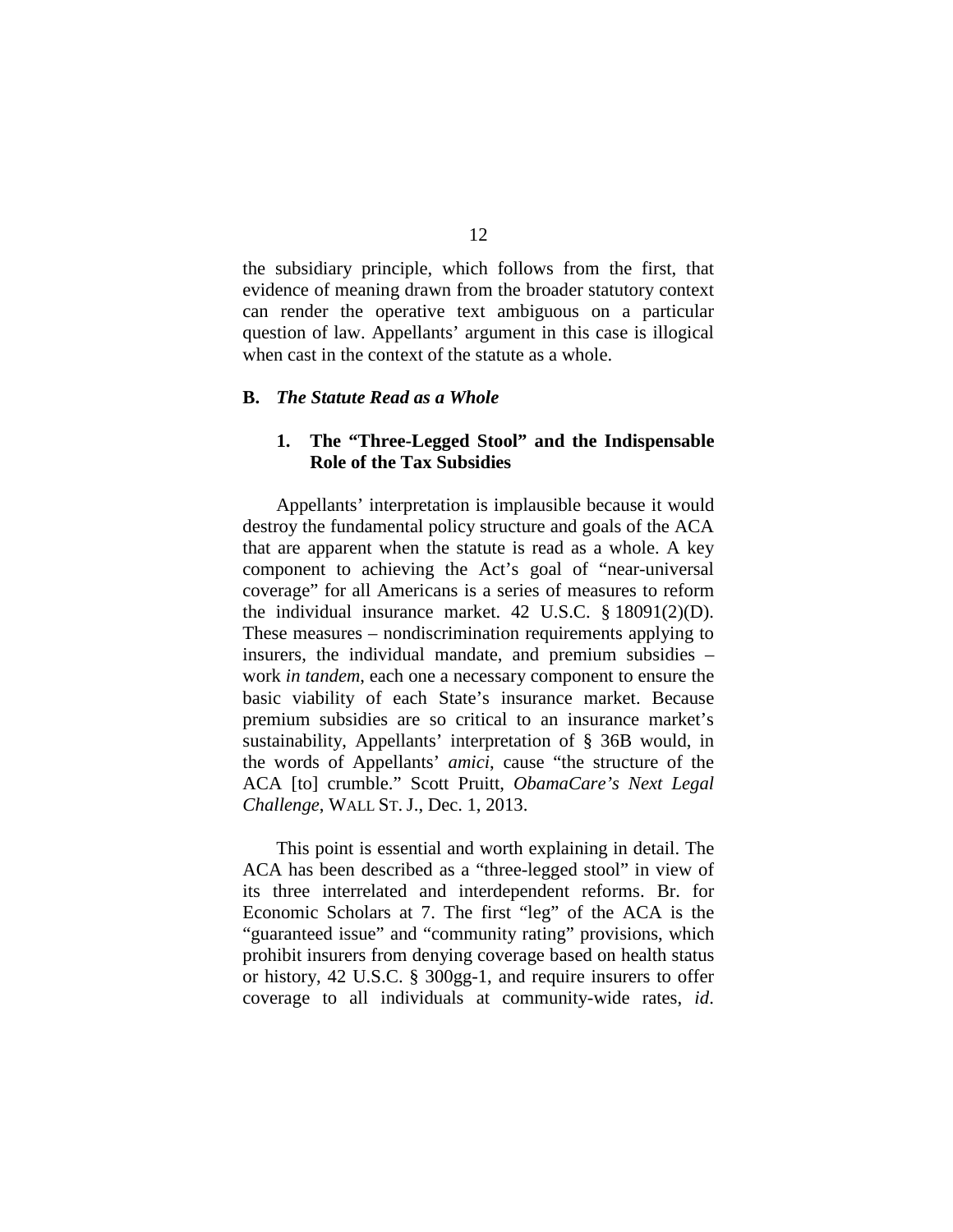§ 300gg(a). But such nondiscrimination provisions cannot function alone because of the problem of "adverse selection." When insurers cannot deny coverage or charge sick or highrisk individuals higher premiums, healthy people delay purchasing insurance (knowing they will not be denied coverage if and when they become sick), and insurers' risk pools thus become skewed toward high-risk individuals (as they are the only ones willing to pay the premiums). The result is that insurers wind up paying more per average on each policy, which leads them to increase the community-wide rate, which, in turn, serves only to exacerbate the "adverse selection" process (as now only those who are *really* sick will find insurance worthwhile). This is the so-called "deathspiral," which Congress understood would doom each State's individual insurance market in the absence of a multifaceted reform program. *Nat'l Fed'n of Indep. Bus. v. Sebelius*, 132 S. Ct. 2566, 2626 (2012) (Ginsburg, J., concurring in part and dissenting in part).

This is where the individual mandate, the second "leg" of the ACA, comes in. Congress recognized:

[I]f there were no requirement, many individuals would wait to purchase health insurance until they needed care. By significantly increasing health insurance coverage, the [individual coverage] requirement, together with the other provisions of this Act, will minimize this adverse selection and broaden the health insurance risk pool to include healthy individuals, which will lower health insurance premiums. The requirement is essential to creating effective health insurance markets in which improved health insurance products that are guaranteed issue and do not exclude coverage of pre-existing conditions can be sold.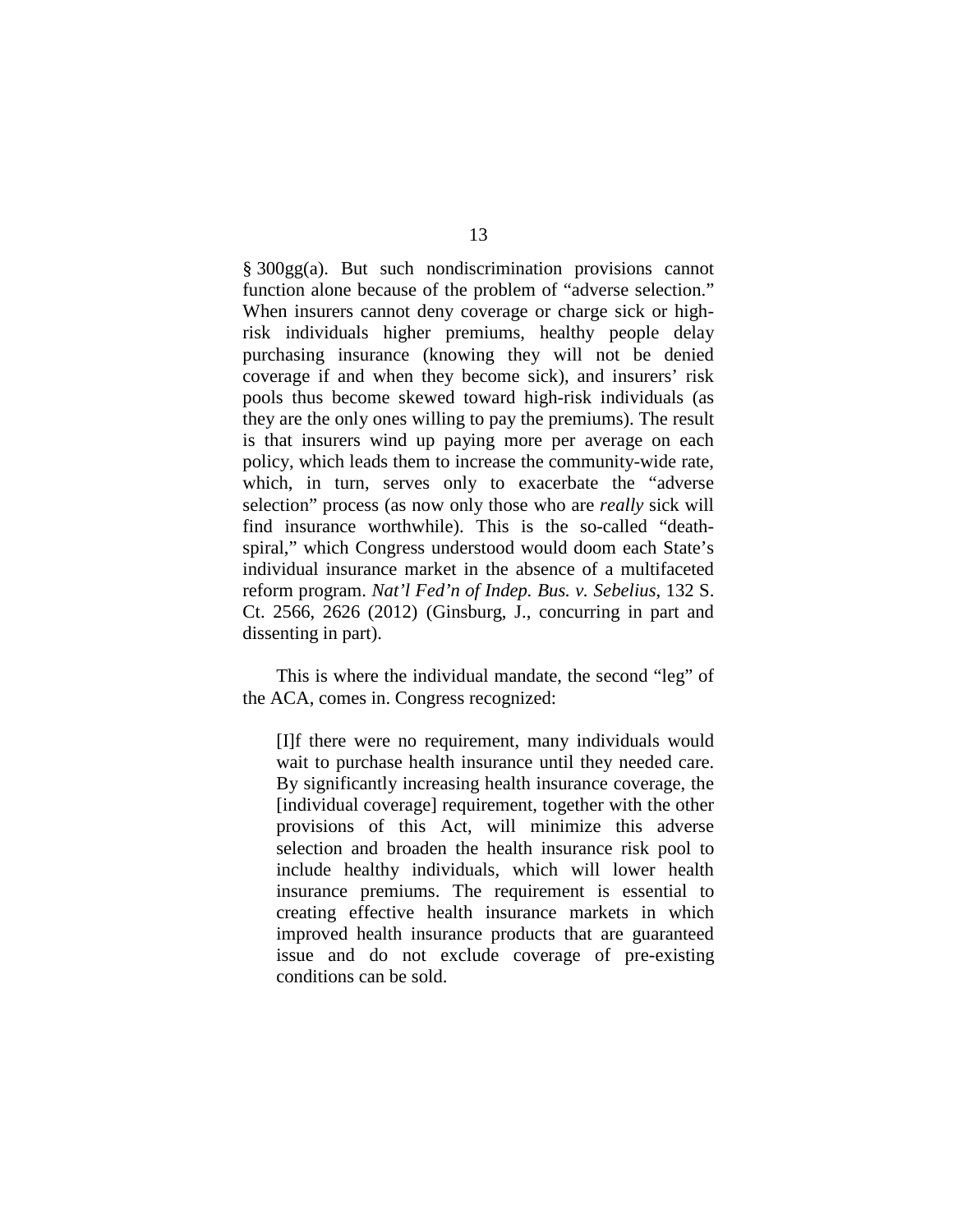42 U.S.C. § 18091(2)(I). Accordingly, the Act requires each individual who is not covered by an employer to purchase minimum coverage or to pay a tax penalty. 26 U.S.C. § 5000A(a)-(b). But recognizing that individuals cannot be made to purchase what they cannot afford, Congress provided that the mandate would not apply if the cost of insurance exceeds eight percent of the taxpayer's income after subsidies. *Id.* § 5000A(e)(1).

The third "leg" of the ACA is the subsidies. The subsidies ensure that the individual mandate will have a broad enough sweep to attract enough healthy individuals into the individual insurance markets to create stability, *i.e.*, to prevent an adverse-selection death spiral. Without the subsidies, the individual mandate is simply not viable as a mechanism for creating a stable insurance market: the lowest level of coverage for typical subsidy-eligible participants will cost 23% of income, meaning that these individuals will be exempt from the mandate. *Id.*; Br. for Economic Scholars at 17-18. Congress was informed of the importance of the subsidies to the overall legislative scheme. *See Roundtable Discussion on Expanding Health Care Coverage: Hearing Before the Senate Comm. On Finance*, 111th Cong. 504 (2009) (statement of Sandy Praeger, Comm'r of Insurance for the State of Kansas) ("State regulators can support these reforms to the extent they are coupled with an effective and enforceable individual purchase mandate *and appropriate income-sensitive subsidies to make coverage affordable.*" (emphasis added)); *see also*  CONGRESSIONAL BUDGET OFFICE, AN ANALYSIS OF HEALTH INSURANCE PREMIUMS UNDER THE PATIENT PROTECTION AND AFFORDABLE CARE ACT 24 (Nov. 30, 2009), (estimating that approximately 78% of people purchasing their own coverage would receive subsidies). It is thus no surprise that Congress provided generous subsidies in the ACA and, importantly, expressly linked the operation of the individual mandate to the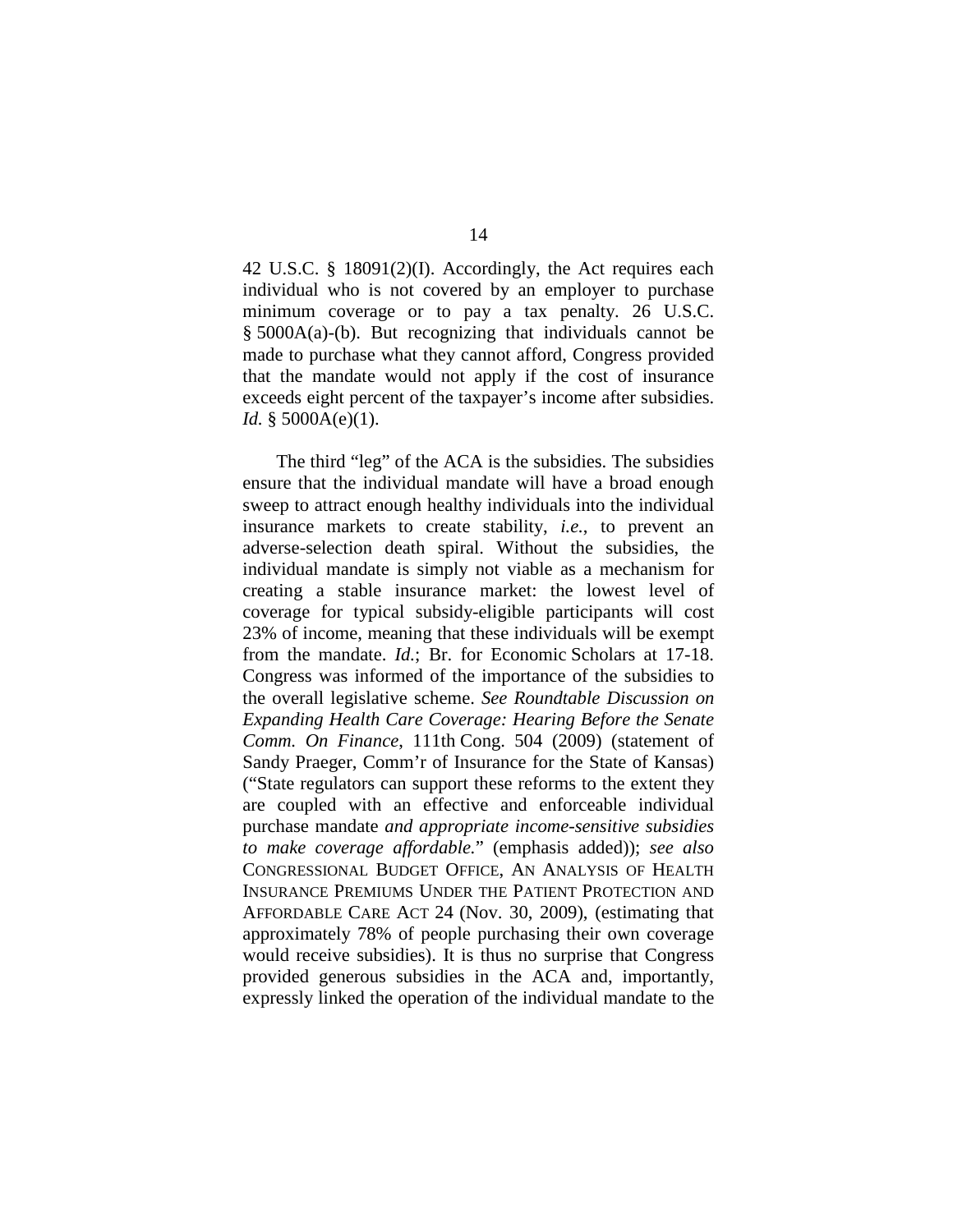cost of insurance *after* taking account of the subsidies. 26 U.S.C. § 5000A(e)(1)(B)(ii).

If nothing else, it is clear that premium subsidies are an essential component of the regulatory framework established by the ACA. If, as Appellants contend, a State could block subsidies by electing not to establish an Exchange, this would exempt a large number of taxpayers from the individual mandate, cause the risk pool to skew toward higher risk people, and effectively cut the heart out of the ACA. This is one of the points that was made in the joint opinion by Justice Scalia, Justice Kennedy, Justice Thomas, and Justice Alito in *National Federation of Independent Business v. Sebelius*:

Without the federal subsidies, individuals would lose the main incentive to purchase insurance inside the exchanges, and some insurers may be unwilling to offer insurance inside of exchanges. With fewer buyers and even fewer sellers, the exchanges would not operate *as Congress intended* and may not operate at all.

132 S. Ct. at 2674 (Scalia, Kennedy, Thomas, and Alito, JJ., dissenting) (emphasis added); *see also* Br. for the Appellees at 38 ("Insurers in States with federally-run Exchanges would still be required to comply with guaranteed-issue and community rating rules, but, without premium tax subsidies to encourage broad participation, insurers would be deprived of the broad policy-holder base required to make those reforms viable."). This "adverse selection" is precisely what Congress sought to avoid when it enacted the individual mandate. 42 U.S.C. § 18091(2)(I). It is unfathomable that Congress intended to allow States to effectively nullify the individual mandate, which it recognized was necessary to the viability of an individual insurance market subject to the "guaranteed issue" and "community rating" requirements.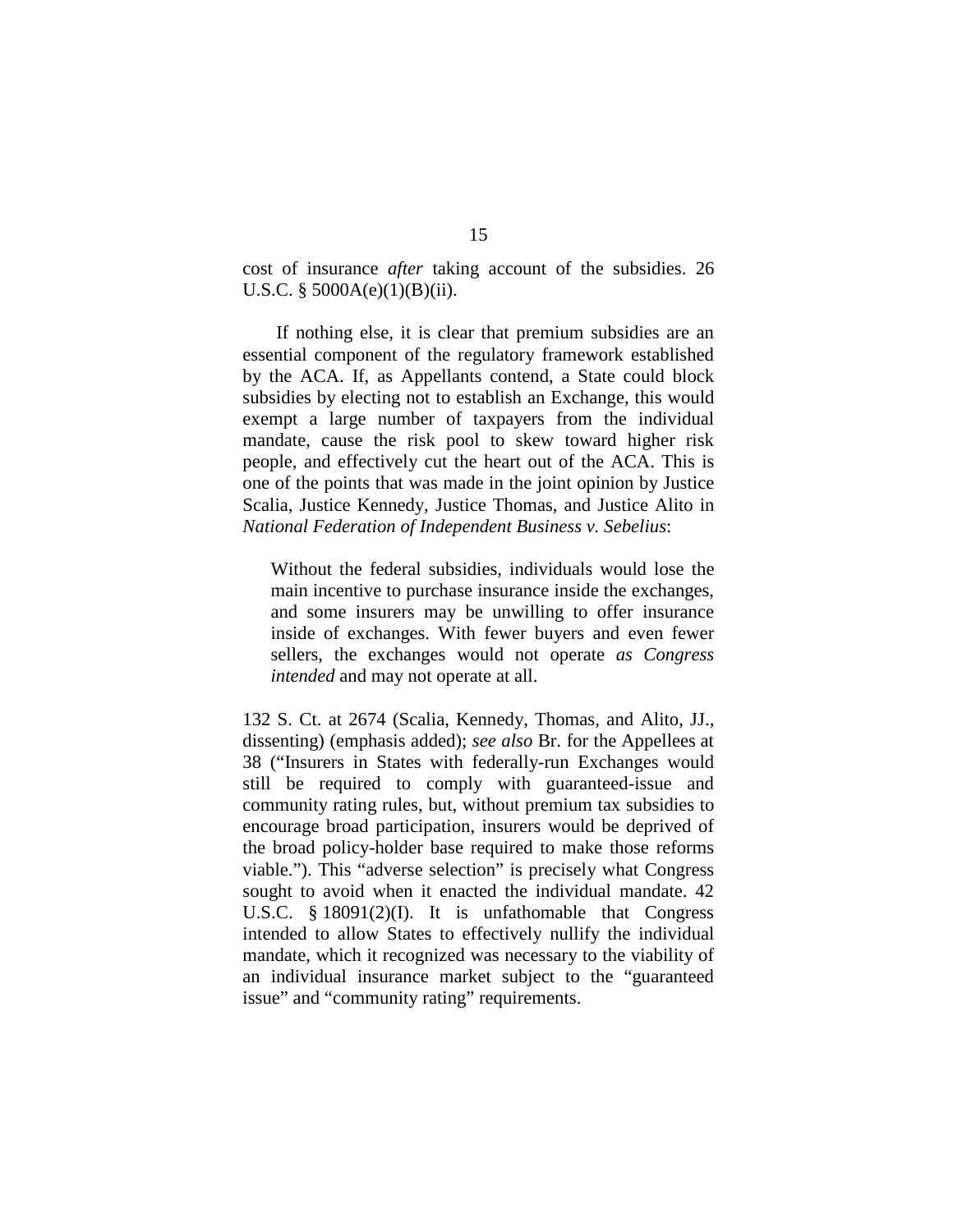Section 36B cannot be interpreted divorced from the ACA's unmistakable regulatory scheme in which premium subsidies are an indispensable component of creating viable and stable individual insurance markets. Due regard for the carefully crafted legislative scheme casts § 36B in a clearer light. "Congress . . . does not alter the fundamental details of a regulatory scheme in vague terms or ancillary provisions—it does not, one might say, hide elephants in mouseholes." *Am. Trucking Ass'ns*, 531 U.S. at 468. If Congress meant to deny subsidies to taxpayers in States with HHS-created Exchanges – thereby initiating an adverse-selection death-spiral that would effectively gut the statute in those States – one would expect to find this limit set forth in terms as clear as day. But the subsection defining which taxpayers are eligible for subsidies make no mention of State-established Exchanges. Subsidies are available to an "applicable taxpayer," 26 U.S.C. § 36B(a), and "applicable taxpayer" is defined as any individual whose household income for the taxable year is between 100% and 400% of the poverty line, *id*.  $§$  36B(c)(1)(A).

A comparison with the ACA's Medicaid expansion condition offers a striking case in point. This condition demonstrates that Congress knew how to speak clearly and provide notice to States when it intended to condition funding on State behavior. The Medicaid provision lays out an express conditional statement in the form of "*if, then*": "*If* the Secretary, after reasonable notice and opportunity for hearing," determines that the State is not in compliance with the Medicaid-expansion requirements, the Secretary "shall notify such State agency that further payments will not be made to the State." 42 U.S.C. § 1396c (emphasis added). This provision stands in stark contrast to § 36B. The formula for calculating subsidies does not say, for example, "*If* a State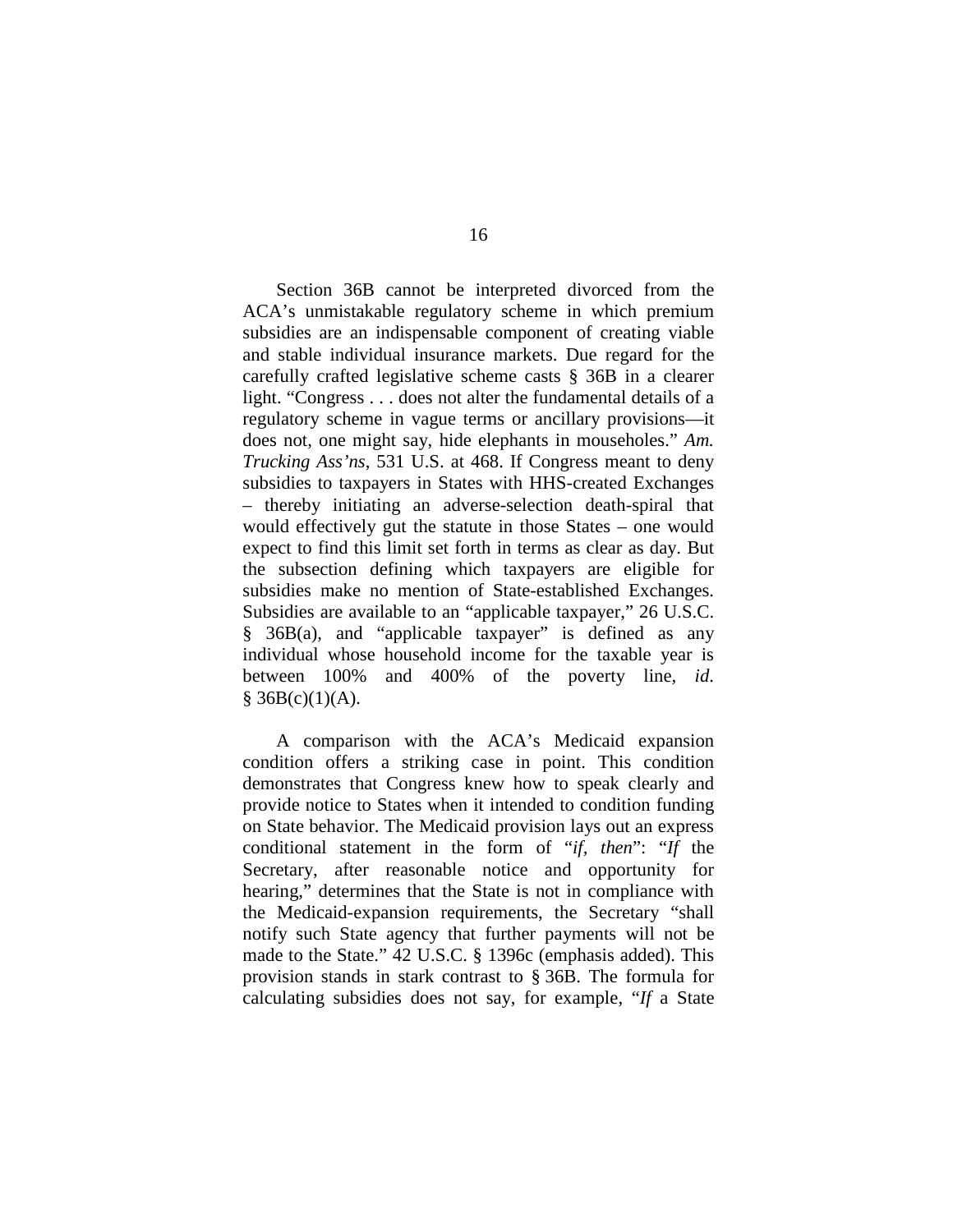does not create an Exchange, its taxpayers shall be ineligible for premium credit subsidies," or "*If* coverage is purchased on an Exchange established by HHS, premium credit subsidies will not be available." Furthermore, § 1396c ensures that States receive *notice* before Medicaid funding is withheld. In contrast, there is no similar notice to States that their taxpayers will be denied subsidies if the State elects to have HHS create an Exchange on its behalf.

The majority thinks it unremarkable that Congress would condemn insurance markets in States with federally-created Exchanges to an adverse-selection death spiral. It reaches this conclusion by observing that, in peripheral statutory provisions, Congress has twice created insurance markets that suffered from the defect of having guaranteed issue requirements without the other measures (such as a mandate or subsidies) necessary to ensure the soundness of the market. Congress did this, the majority notes, in the provisions covering the Northern Mariana Islands and other federal territories, *see* 26 U.S.C. § 5000A(f)(4); 42 U.S.C. § 201(f), and in the Community Living Assistance Services and Supports (CLASS) Act, Pub. L. No. 111-148, §§ 8001-8002, 124 Stat. 119, 828-47 (2010).

This argument entirely misses the point. These peripheral statutory provisions say nothing about the core provisions of the ACA at issue here, as both the majority and the Appellants recognize. In both provisions, Congress purposely decided not to impose an individual mandate. That is a crucial difference. The Government and supporting *amici*'s position in this case relies on Congress' express recognition that the individual mandate, "*together with the other provisions* of this Act, will minimize . . . adverse selection," and that, as such, the mandate "is essential to creating effective health insurance markets" with guaranteed-issue requirements. 42 U.S.C.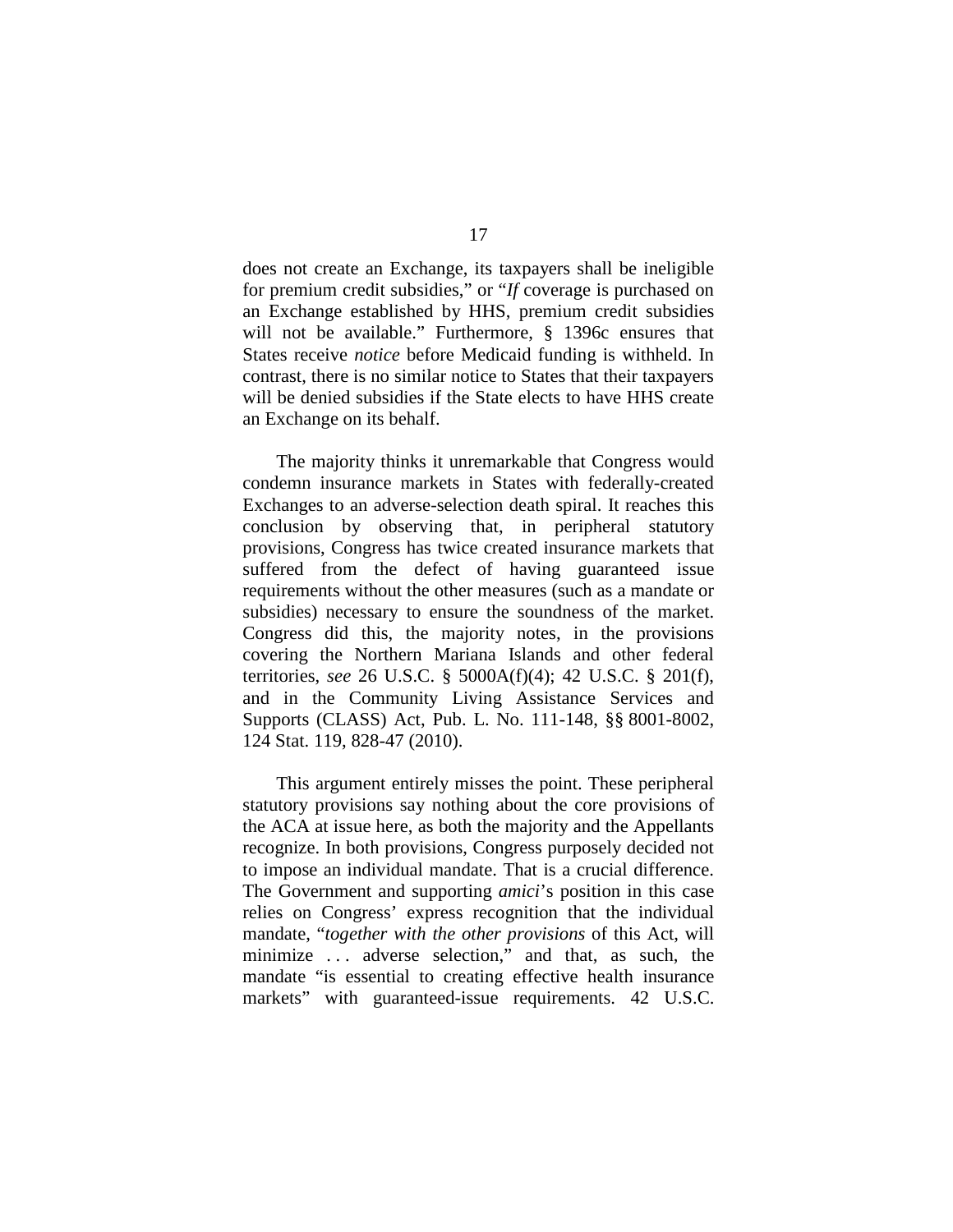§ 18091(2)(I) (emphasis added). This recognition, together with Congress' linking the mandate to the subsidies available to taxpayers, 26 U.S.C.  $\S$  5000A(e)(1)(B)(ii), demonstrates that Congress appreciated that subsidies would be an integral part of ensuring that the individual mandate reached broadly enough to secure the viability of the insurance market. By not imposing individual mandates in the peripheral markets identified by the majority (*i.e.*, in the territories and the CLASS Act), Congress displayed a willingness to tolerate the risk that these markets would succumb to adverse selection. Congress displayed no such willingness here; in the markets covered by the core provisions of the ACA, Congress imposed an individual mandate linked to subsidies as an "essential" tool to ensure market viability. 42 U.S.C. § 18091(2)(I).

Appellants suggest that because Congress enacted peripheral statutory provisions covering territories and in the CLASS Act without including measures to ensure a broad base of healthy customers to stabilize prices and avoid adverse selection, it is reasonable to assume that Congress did the same thing with respect to the core provisions of the ACA. But this argument gets it backwards. The CLASS Act and the provisions covering the federal territories importantly demonstrate that when Congress determined to expose an insurance market to significant adverse selection risk, it specifically declined to enact an individual mandate. In other words, Congress acted intentionally when it passed the CLASS Act and the provisions covering the federal territories *without an individual mandate*. The core provisions of the ACA *include an individual mandate*, which of course indicates that Congress meant to treat the core provisions of the ACA differently.

Appellants' arguments to the contrary are perplexing, to say the least. Congress' omissions of an individual mandate –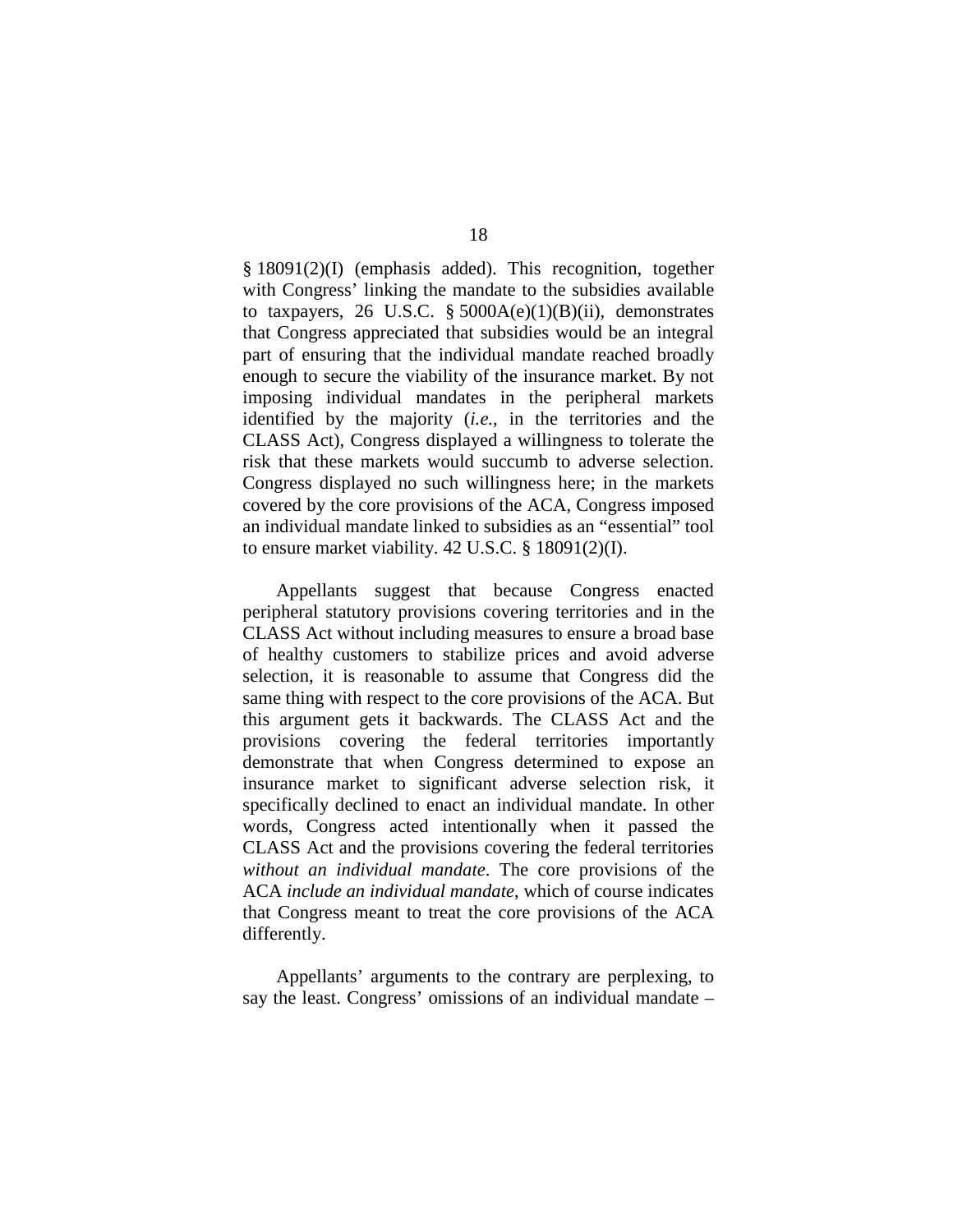which it recognized as an "essential" tool to prevent adverse selection, 42 U.S.C.  $\S$  18091(2)(I) – from the peripheral statutory provisions cited by the majority are not evidence that Congress had some monolithic statute-wide tolerance of the risk that insurance markets might succumb to adverse selection. To the contrary, Congress' intentional omissions in these peripheral insurance markets of a tool it knew to be important to preventing adverse selection merely indicates that Congress had a substantially higher tolerance for the risk of adverse selection in such markets vis-à-vis the core markets where it did impose the individual mandate. The CLASS Act and the provisions covering the territories thus do not rebut the Government's structural argument. Indeed, if anything, the subsequent history concerning the territories and the CLASS Act serve only to highlight that Congress was correct in its judgment that an individual mandate – accompanied by subsidies to ensure its scope was sufficiently large – was necessary to stave off adverse selection in insurance markets. As Appellants note, without an individual mandate, the CLASS Act was "unworkable," which led Congress to repeal it. Reply Br. for Appellants at 15.

The Government and supporting *amici*'s structural argument in this case cannot be dismissed as idle meanderings into legislative history. It is apparent from the statutory text of the ACA that Congress understood (1) the importance of a broadly applicable individual mandate that works "together with the other provisions" to ensure the viability of an insurance market against the threat of adverse selection, 42 U.S.C.  $§$  18091(2)(I), and (2) the necessity of taxpayer subsidies to broaden the scope of the individual mandate, *see*  26 U.S.C. §  $5000A(e)(1)(B)(ii)$ . In giving short shrift to the clear statutory scheme adopted by Congress when it enacted the core provisions of the ACA, the majority has ignored congressional intent and improperly rejected the reasonable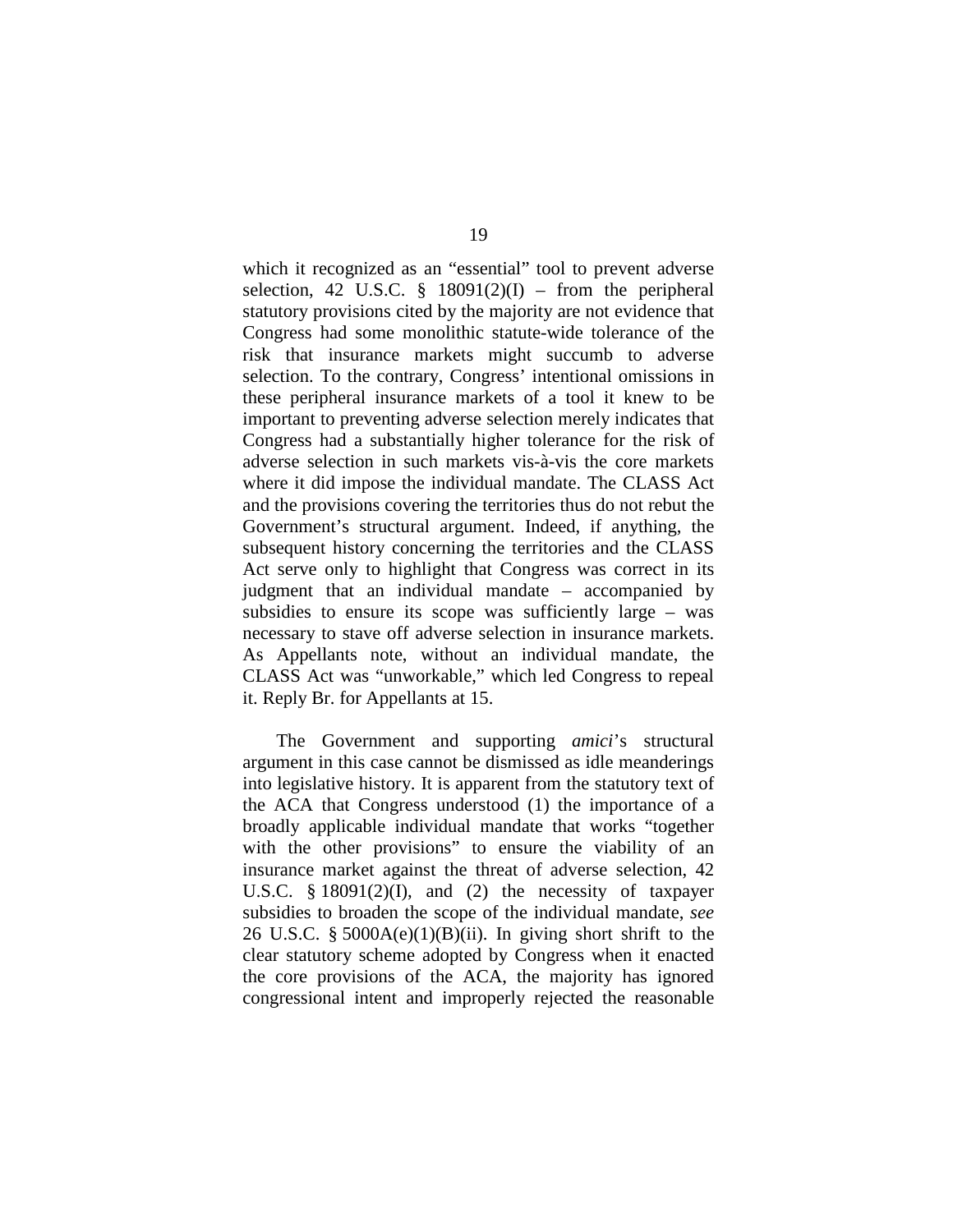interpretations of HHS and IRS. In sum, the majority has drawn the wrong lesson from the CLASS Act and the provisions covering federal territories, which demonstrate just the opposite of the conclusion reached by the majority.

## **2. The Advance Payment Reporting Requirements of § 36B(f)(3)**

One of the subsections in  $\S$  36B – which is the section upon which Appellants stake their case – makes it clear that Congress intended that taxpayers on HHS-created Exchanges would be eligible for subsidies. Subsection (f), entitled "Reconciliation of credit and advance credit," tasks the IRS with reducing the amount of a taxpayer's end-of-year premium tax credit under § 36B by the sum of any advance payments of the credit. 26 U.S.C. § 36B(f). Crucially, subsection (f) establishes reporting requirements that *expressly apply to HHS-created Exchanges*. *Id.* § 36B(f)(3) (citing 42 U.S.C. § 18041(c)). These reporting requirements mandate that Exchanges provide certain information to the IRS, including the "aggregate amount of any advance payment of such credit"; information needed to determine the taxpayer's "eligibility for, and the amount of, such credit"; and "[i]nformation necessary to determine whether a taxpayer has received excess advance payments." *Id.* § 36B(f)(3)(C), (E), (F). The self-evident primary purpose of these requirements – reconciling end-of-year premium tax credits with advance payments of such credits – could not be met with respect to Exchanges created by HHS on behalf of a State if these Exchanges were not authorized to deliver tax credits. Indeed, HHS-created Exchanges would have nothing to report regarding subsidies were they barred from giving any. It is thus plain from subsection (f) that Congress intended credits under § 36B to be available to taxpayers in States with HHScreated Exchanges.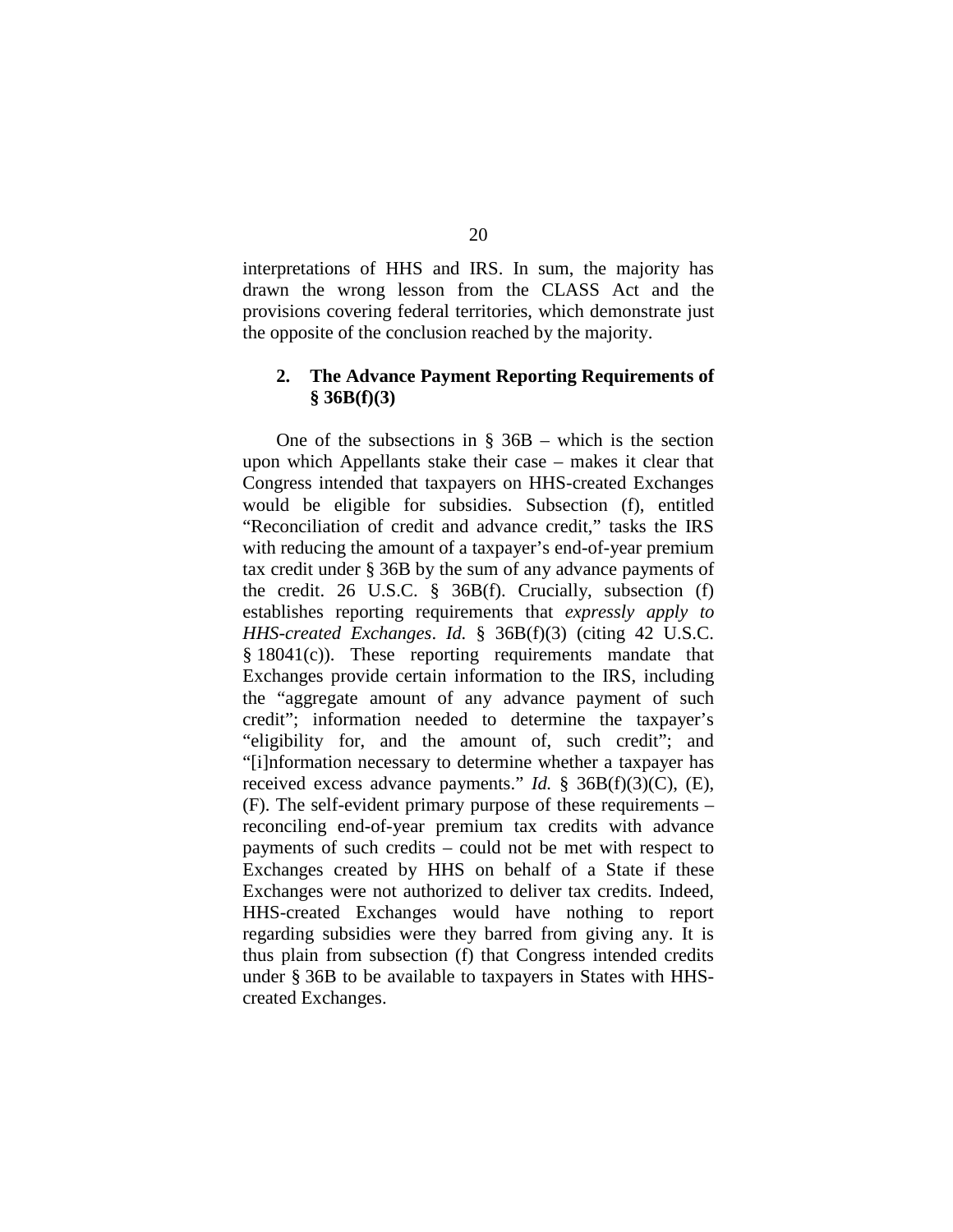Appellants' attempts to minimize the importance of the reporting requirements are specious. They first argue that, even if credits are unavailable on federally-created Exchanges, the reporting provision would nevertheless serve a purpose: to enforce the individual mandate to buy insurance. This amounts to a sleight of hand. The argument ignores the clear purpose – apparent from the statutory text – of subsection (f) and its reporting requirements. The purpose is front and center in the subsection's title – "Reconciliation of credit and advance credit," *id.* § 36B(f) – and is reinforced by the wording and structure of the provision. Consistent with its title, subsection (f) charges the IRS with reconciling the ultimate tax credit to be paid with any advanced payments of the credit, *id.*  § 36B(f)(1), including advance payments that "exceed the credit allowed" for the tax year, *id.* § 36B(f)(2). The IRS, of course, can accomplish these tasks only if it has adequate information, and the next paragraph,  $\S$  36B(f)(3), establishes the reporting requirements that ensure that the IRS has the information it needs to satisfy the terms of the statute. *See id.*   $§$  36B(f)(3)(C), (E), (F) (requiring disclosure of information concerning advanced payments of tax credits). Obviously, *some* of the information covered by subsection (f)(3) will also assist in enforcing the individual mandate. But much of the information required to be disclosed by subsection  $(f)(3)$  is irrelevant to the purpose hypothesized by Appellants (*i.e.*, to enforcing the mandate). *See id.* § 36B(f)(3)(F) (mandating the reporting of "[i]nformation necessary to determine whether a taxpayer has received excess advance payments"); *id.*   $§$  5000A(e)(1)(A)-(B) (in determining whether an individual is exempted from the mandate, the statute takes account of the "amount of the credit allowable," but not the amount of excess advance payments).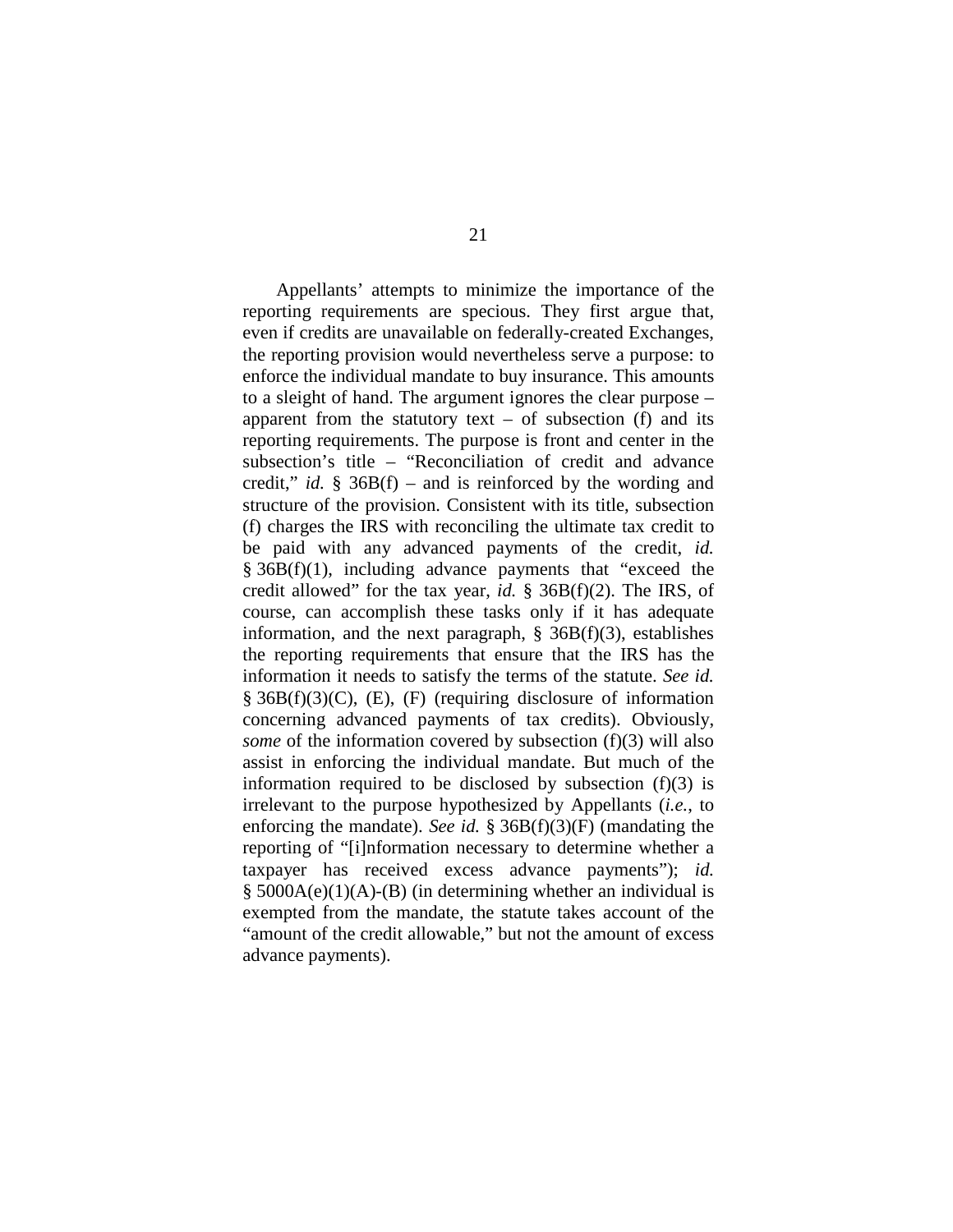In a letter submitted to the court before oral argument, Appellants cited an IRS regulation, 26 C.F.R. § 1.6055-  $1(d)(1)$ , that addresses information reporting requirements. "In order to reduce the compliance burden on" insurers, the IRS decided not to require insurers "to report under section 6055 for coverage under individual market qualified health plans purchased through an Exchange because Exchanges must report on this coverage under section 36B(f)(3)." Information Reporting of Minimum Essential Coverage, 79 Fed. Reg. 13,220, 13,221 (Mar. 10, 2014). Appellants seem to think that this regulation somehow vindicates their view of  $\S$  36B(f)(3), but their argument makes no sense. That the IRS determined that additional reporting by insurers in specified circumstances was unnecessary does not imply that Congress drafted  $§ 36B(f)(3)$  solely to enforce the individual mandate, as Appellants would have it. What is clear here is that § 36B(f)(3) establishes reporting requirements for the *principal* purpose of requiring disclosure of information concerning advanced payments of tax credits, a purpose which cannot be squared with Appellants' interpretation under which no credits are available on federally-created Exchanges.

Appellants also argue that the reporting provisions in subsection § 36B(f) are already over-inclusive because they apply to plans serving taxpayers who, by reason of their income, are ineligible for subsidies. The implication suggested by Appellants – and accepted too easily by the majority – is that the reporting requirements in  $\S$  36B(f)(3) already suffer from over-inclusiveness (since such taxpayers will have neither credits nor advance payments) and that there is thus little reason to be concerned about the additional overinclusiveness generated by Appellants' interpretation of § 36B. Framing the issue in this manner obscures a fundamental difference. Interpreting § 36B to foreclose credits on federally-created Exchanges would not merely increase the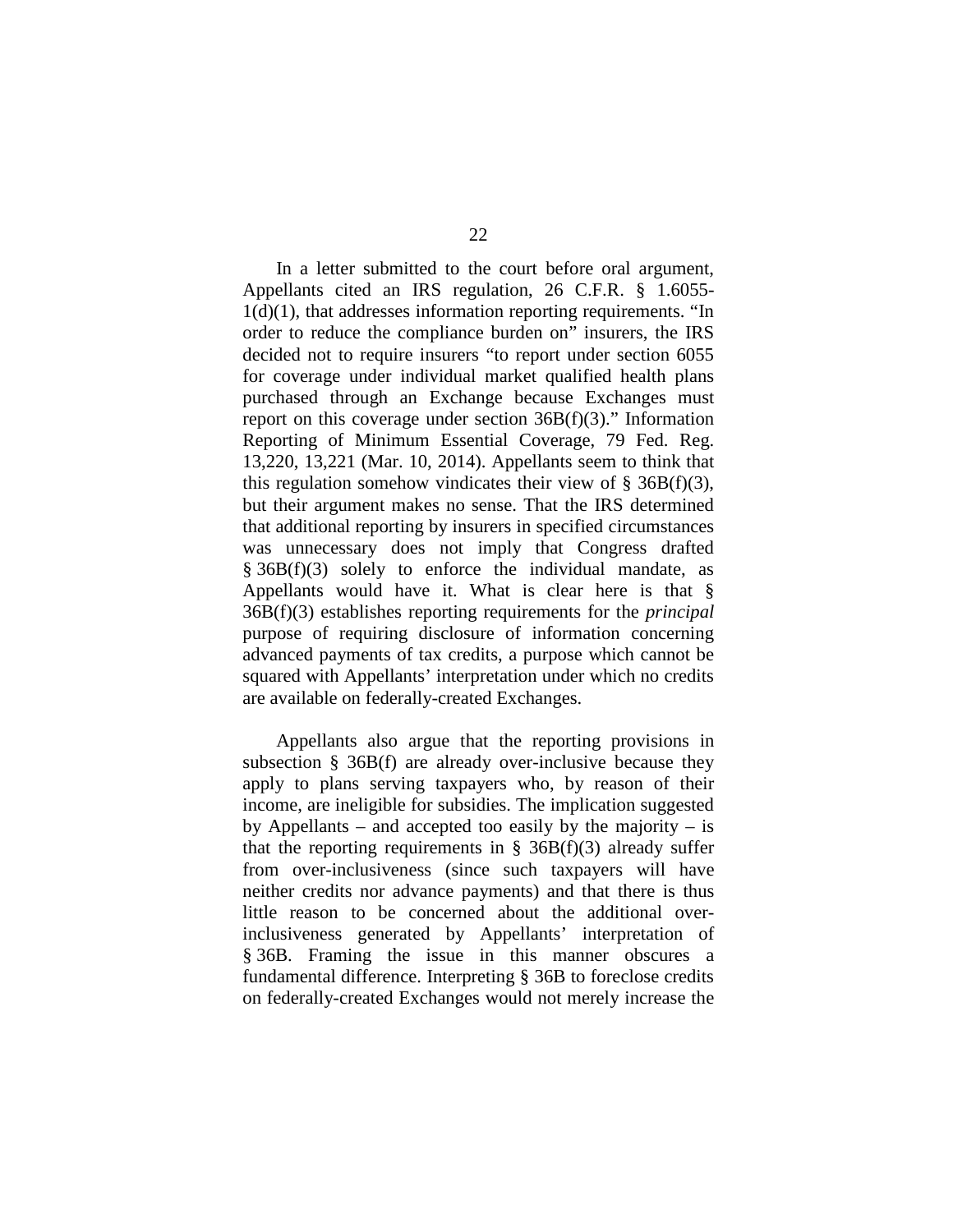"over-inclusiveness" of § 36B(f)(3)'s reporting requirements; it would render certain of the reporting requirements pointless as to *every single taxpayer* on an HHS-created Exchange. This is a nonsensical interpretation because Congress enacted the § 36B(f)(3) reporting requirements to apply to HHS-created Exchanges. *Id.* § 36B(f)(3) (citing 42 U.S.C. § 18041(c)). The provision is powerful evidence that Congress intended that tax credits be available on federally-created Exchanges.

## **3. Other Provisions**

There are two other provisions of the ACA that strongly support the Government's claim that the statute, read as a whole, permits taxpayers who purchase insurance in nonelecting States to receive subsidies. First, the statute defines a "qualified individual" as a person who "resides in the State that established the Exchange." 42 U.S.C.  $§ 18032(f)(1)(A)(ii)$ . There is no separate definition of "qualified individual" for States with HHS-created Exchanges. If an HHS-created Exchange does not count as established by the State it is in, there would be no individuals "qualified" to purchase coverage in the 34 States with HHS-created Exchanges. This would make little sense.

Second, in a subparagraph entitled "Assurance of exchange coverage for targeted low-income children unable to be provided child health assistance as a result of funding shortfalls," the ACA requires States to "ensure" that lowincome children who are not covered under the State's child health plan are enrolled in a health plan that is offered through "an Exchange established by the State under [§ 18031]." 42 U.S.C. § 1397ee(d)(3)(B). Here again, the statute simply presumes that the existence of such State-established exchanges. The statute's objective of "*assur[ing] exchange coverage for targeted low-income children*" would be largely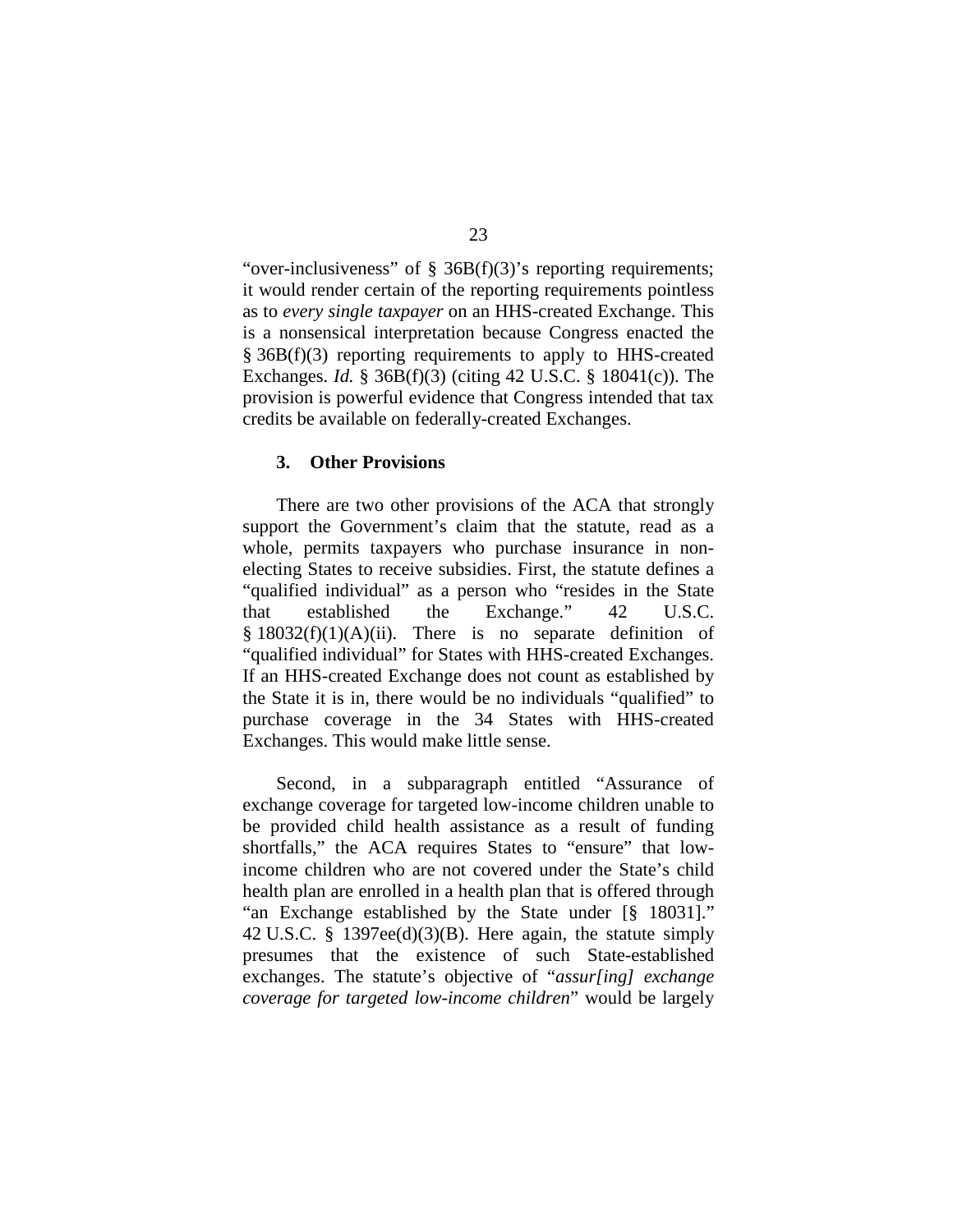lost if States with HHS-created Exchanges are excluded. There is nothing in the statute to indicate that Congress meant to exclude benefits for low-income children in the 34 States in which HHS has established an Exchange on behalf of the State.

\* \* \*

In view of the foregoing, Appellants' reliance on *Bay Mills* is entirely misplaced. In citing that case, Appellants simply cherry pick language which appears favorable to their side but which does not reflect the Court's reasoning. It is true, of course, that courts have no "roving license" to disregard a statute's unambiguous meaning. 134 S. Ct. at 2034. This was an important point in *Bay Mills* because it was undisputed in that case that the plaintiff's position could not be squared with the plain meaning of the statute. And the plaintiff in *Bay Mills* failed "to identify *any* specific textual or structural features of the statute to support its proposed result." *Id.* at 2033 (emphasis added). *Bay Mills* is plainly inapposite. Here, by contrast, there is considerable evidence – textual and structural – to render the ACA ambiguous on the question whether § 36B operates to bar tax subsidies in States in which HHS has established an Exchange on behalf of the State. And, as shown above, when the ACA is read as a whole – including its "textual [and] structural features," "purpose," "history and design," *id*. at 2033-34 – it is clear that the Government's interpretation of the ACA is permissible and reasonable, and, therefore, entitled to deference under *Chevron*.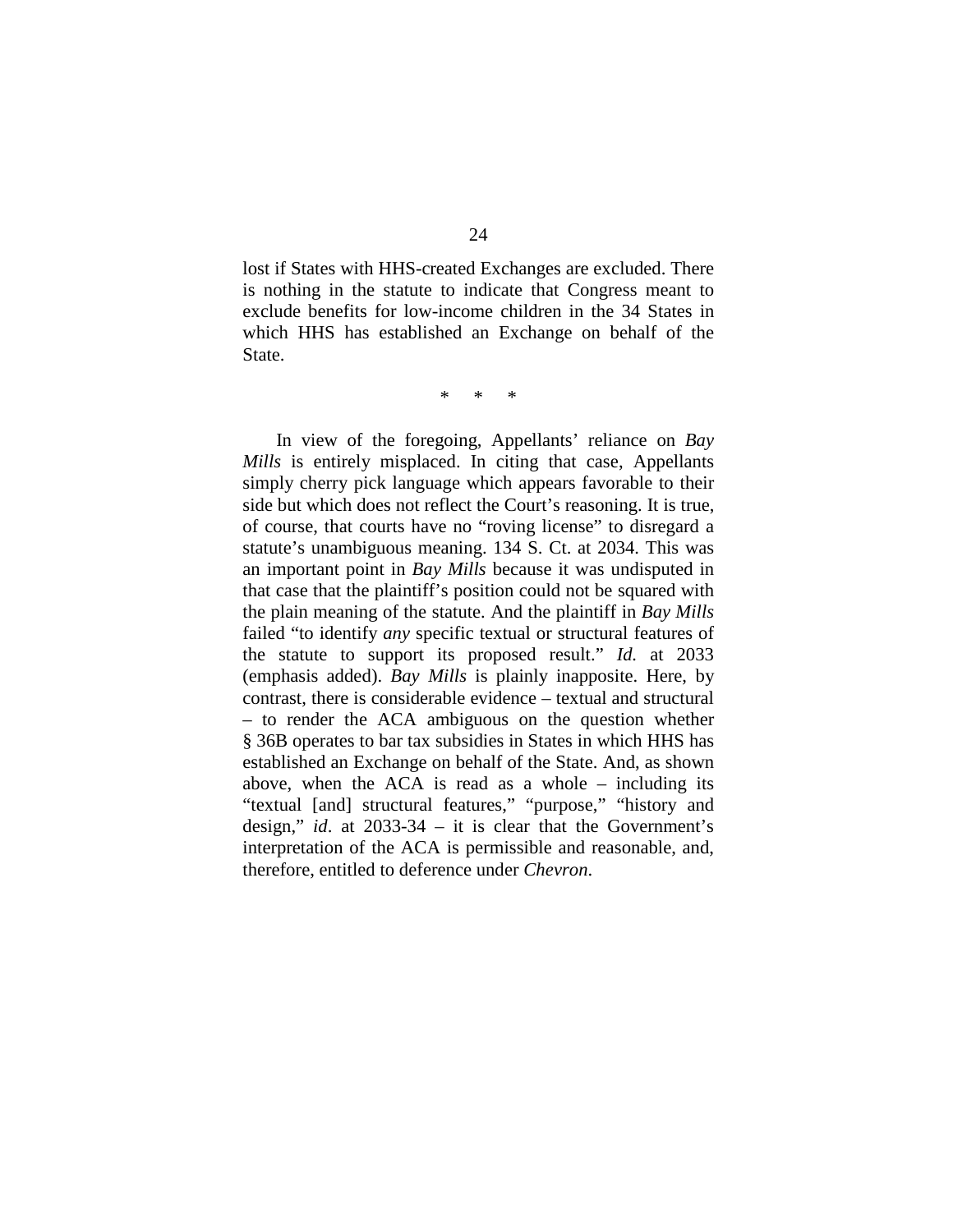# **C.** *Appellants' Extraordinary Subsidies-As-Incentive Argument*

The foregoing examination of the statute shows that when the terms of § 36B are read "with a view to their place in the overall statutory scheme," *Nat'l Ass'n of Home Builders*, 551 U.S. at 666, Appellants' plain meaning argument fails. Appellants obviously recognize that their argument resting on § 36B in isolation, apart from the rest of the ACA, is ridiculous. This is clear because, in an effort to bolster their claim, Appellants proffer the extraordinary argument that Congress limited subsidies to State-run Exchanges as an incentive to encourage States to set up their own Exchanges. Br. for Appellants at 28. As noted above, this argument is nonsense. Appellants have no credible evidence whatsoever to support their subsidies-as-incentive theory.

The record indicates that, when the ACA was enacted, no State even considered the possibility that its taxpayers would be denied subsidies if the State opted to allow HHS to establish an Exchange on its behalf. Not one. Indeed no State even suggested that a lack of subsidies factored into its decision whether to create its own Exchange. Br. of Members of Congress and State Legislatures at 24-25 & n.30 (citing authorities). "States were motivated by a mix of policy considerations, such as flexibility and control, and 'strategic' calculations by ACA opponents, not the availability of tax credits." *Id*. at 24-25 n.30 (citing authorities). The fact that all States recognized and protested the Medicaid expansion condition, while no State raised any concern over the purported subsidy-condition shows that Appellants' argument is at best fanciful. *See* Br. for the Appellees at 42 ("[T]he twenty-six plaintiff states in [*Nat'l Fed'n of Indep. Bus.*, 132 S. Ct. 2566,] repeatedly contrasted the Medicaid eligibility expansion with the 'real choice that the ACA offers States to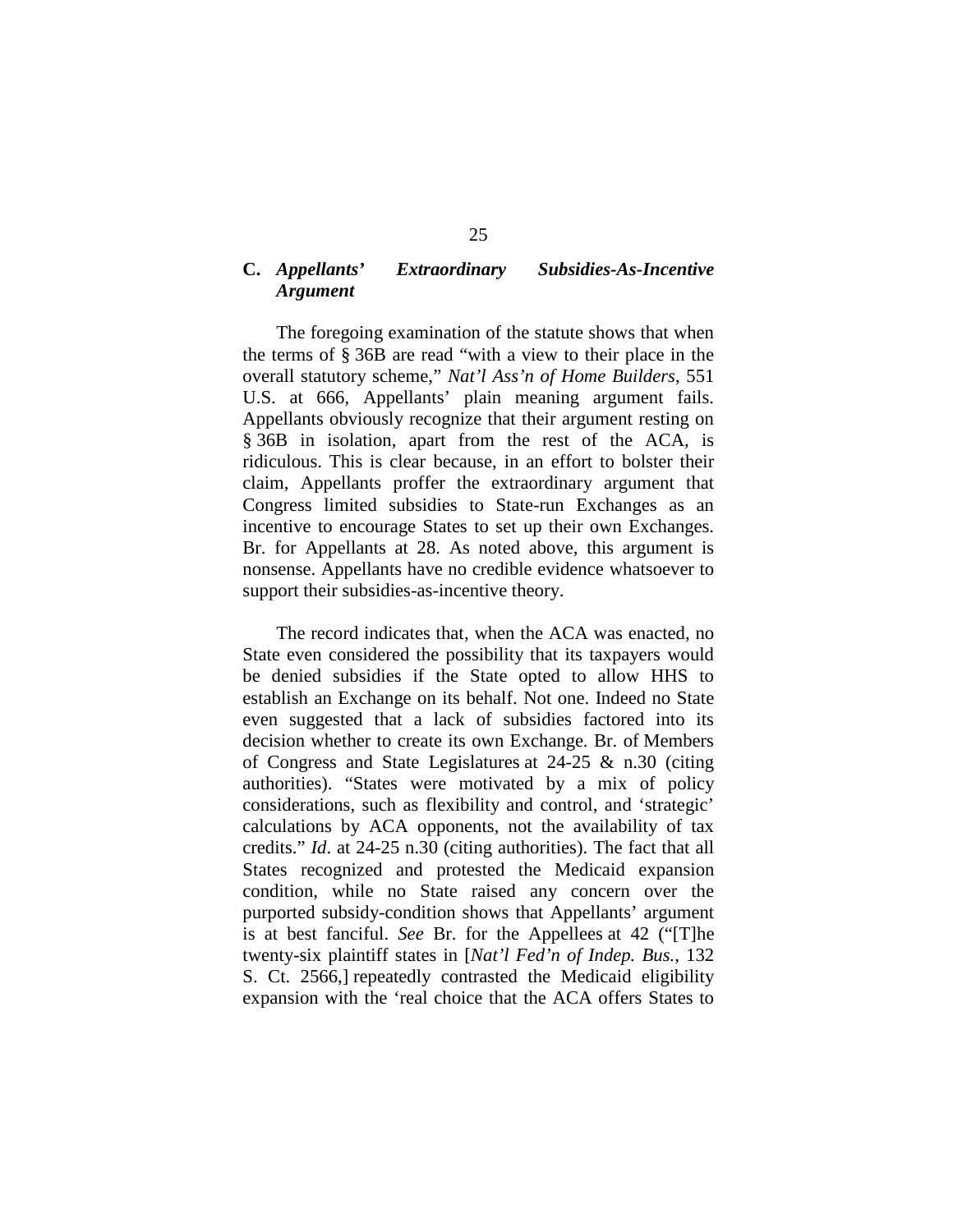create exchanges or have the federal government do so.'" (quoting Br. for State Pet'rs on Medicaid, *Florida v. HHS*, No. 11-400, 2012 WL 105551, at \*51 (2012))).

The legislative history also indicates that Congress assumed subsidies would be available on HHS-created Exchanges. First, earlier proposals for the legislation and an earlier version of the House Bill provided that the federal government would establish and operate Exchanges. *Halbig v. Sebelius*, 2014 WL 129023, at \*17 (D.D.C. Jan. 15, 2014) (citing Reconciliation Act of 2010, H.R. 4872 §§ 141(a), 201(a) (2010) (version reported in the House on March 17, 2010); H. REP. NO. 111–443, at 18, 26 (2013)). When the legislation was modified so that States could operate their own Exchanges, the Senate Finance Committee expressly acknowledged that the federal government could "establish state exchanges." *Id*. (citing S. REP. NO. 111–89, at 19 (2009) ("If these [state] interim exchanges are not operational within a reasonable period after enactment, the Secretary [of HHS] would be required to contract with a nongovernmental entity to *establish state exchanges* during this interim period.") (emphasis added)).

In addition, the three House Committees with jurisdiction over the ACA legislation issued a fact sheet explaining that States would have a choice whether to create their own Exchanges or have one run by the federal government, and "the Exchanges" would make health insurance more affordable. The fact sheet recognized income level as the *only* criteria for subsidy-eligibility. Br. for Members of Congress and State Legislatures at 11-12. The Joint Committee on Taxation also reported that the subsidies would be available to those who purchase insurance through "an exchange." *Id*. at 12. And Congressional Budget Office estimates assumed that subsidies would be available nationwide. Letter from Douglas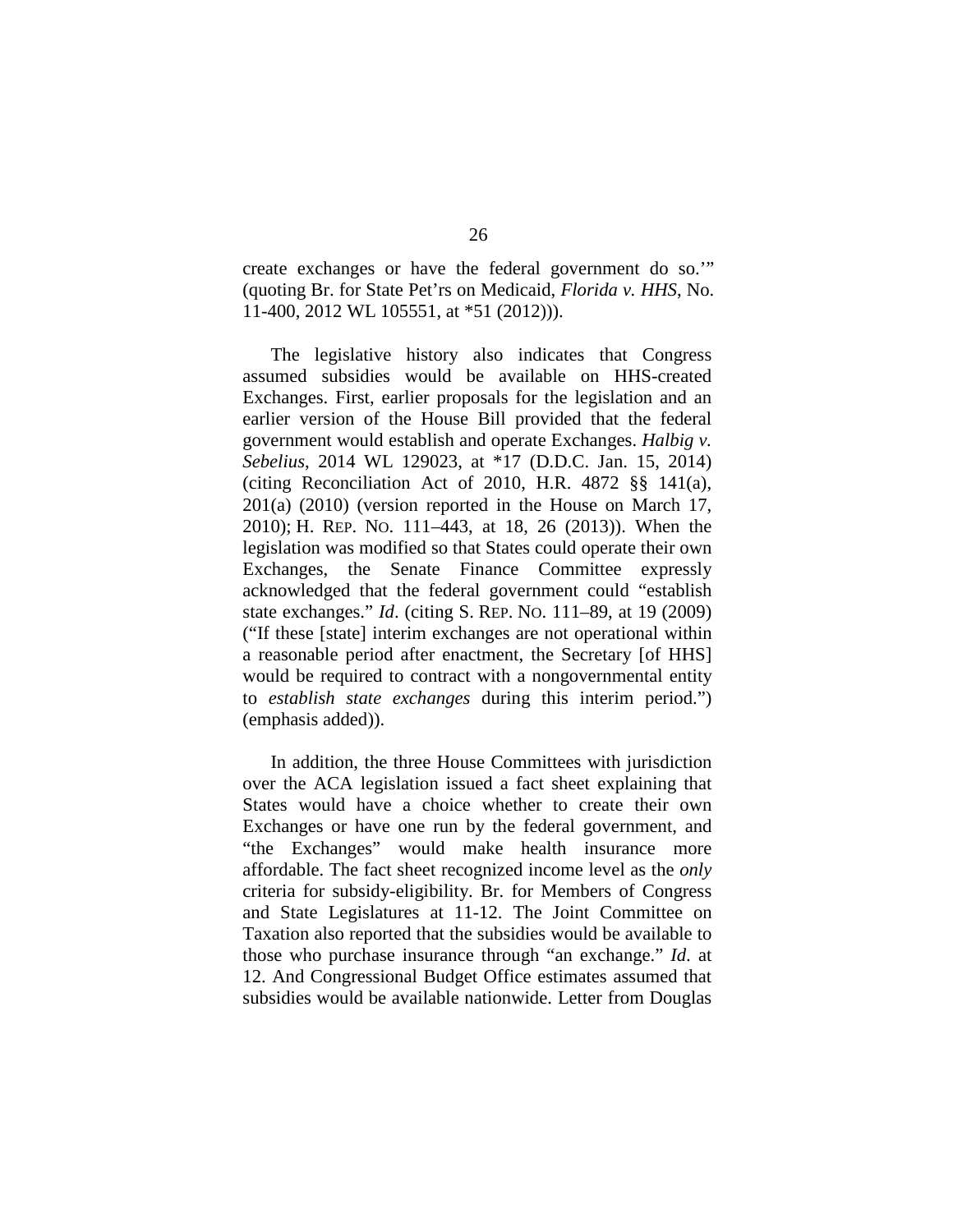W. Elmendorf, Director, CBO, to Rep. Darrell E. Issa, Chairman, House Committee on Oversight and Government Reform (Dec. 6, 2012) ("To the best of our recollection, the possibility that those subsidies would only be available in states that created their own exchanges did not arise during the discussions CBO staff had with *a wide range of Congressional staff* when the legislation was being considered." (emphasis added)).

The truth is that there is nothing in the record indicating that, aside from wanting to afford States *flexibility*, Congress preferred State-run to HHS-run Exchanges. Appellants have not explained why Congress would want to encourage States to operate Exchanges rather than the federal government doing so, nor is there any indication that Congress had this goal. "[T]he purpose of the tax credits was not to encourage States to set up their own Exchanges. Indeed, making the tax credits conditional on state establishment of the Exchanges would have empowered hostile state officials to undermine the core purpose of the ACA, a result that [the] architects of the ACA wanted to avoid, not encourage." Br. for Members of Congress and State Legislatures at 22.

Furthermore, Appellants assume without any basis that denying taxpayers premium subsidies would put political pressure on States to create Exchanges. This assumption runs counter to Appellants' own theory of harm: After all, Appellants object to the subsidies because they impose additional financial obligations on individuals and employers by triggering the individual mandate and assessable payments for employers. These obligations would not attach if the subsidies were not available in the State. Because the subsidies trigger additional costs for individuals and employers, it is not obvious that they would be popular among taxpayers or cause taxpayers to pressure their States to create Exchanges.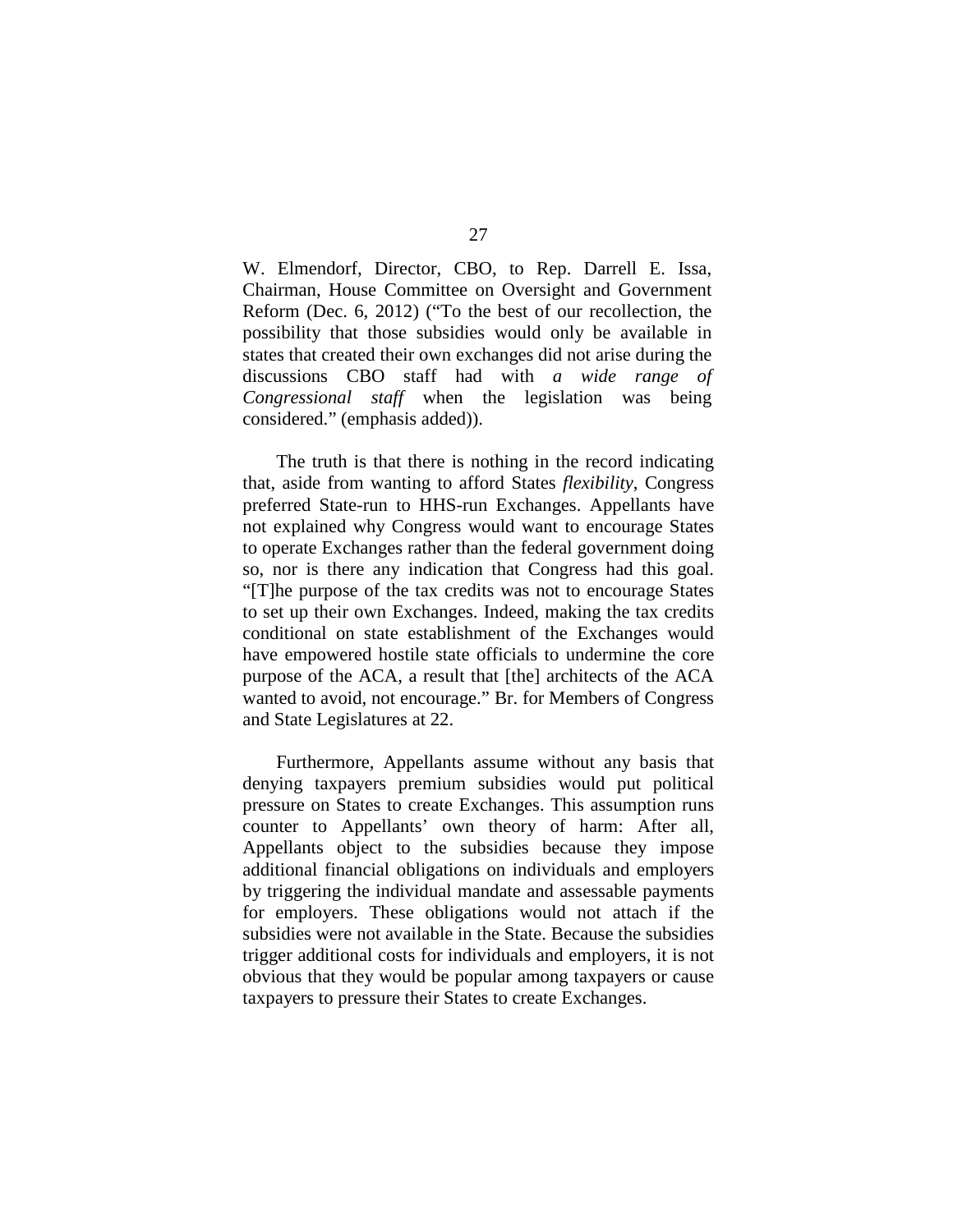The single piece of evidence that Appellants cite to support their claim that Congress intended to restrict subsidies to State-run Exchanges is an article by a law professor. Br. for Appellants at 40 (citing Timothy S. Jost, *Health Insurance Exchanges: Legal Issues*, O'Neill Inst., Georgetown Univ. Legal Ctr., no. 23 (Apr. 7, 2009)). There is no evidence, however, that anyone in Congress read, cited, or relied on this article.

#### **III. CONCLUSION**

The Supreme Court has made it clear that "[t]he plainness or ambiguity of statutory language is determined by reference to the language itself, the specific context in which that language is used, and the broader context of the statute as a whole." *Robinson*, 519 U.S. at 341. We cannot review a "particular statutory provision in isolation . . . . It is a fundamental canon of statutory construction that the words of a statute must be read in their context and with a view to their place in the overall statutory scheme." *Nat'l Ass'n of Home Builders*, 551 U.S. at 666. Following these precepts and reading the ACA as a whole, it is clear that the statute does not unambiguously provide that individuals who purchase insurance from an Exchange created by HHS on behalf of a State are ineligible to receive a tax credit. The majority opinion evinces a painstaking effort – covering many pages – attempting to show that there is no ambiguity in the ACA. The result, I think, is to prove just the opposite. Implausible results would follow if "established by the State" is construed to exclude Exchanges established by HHS on behalf of a State. This is why the majority opinion strains fruitlessly to show plain meaning when there is none to be found.